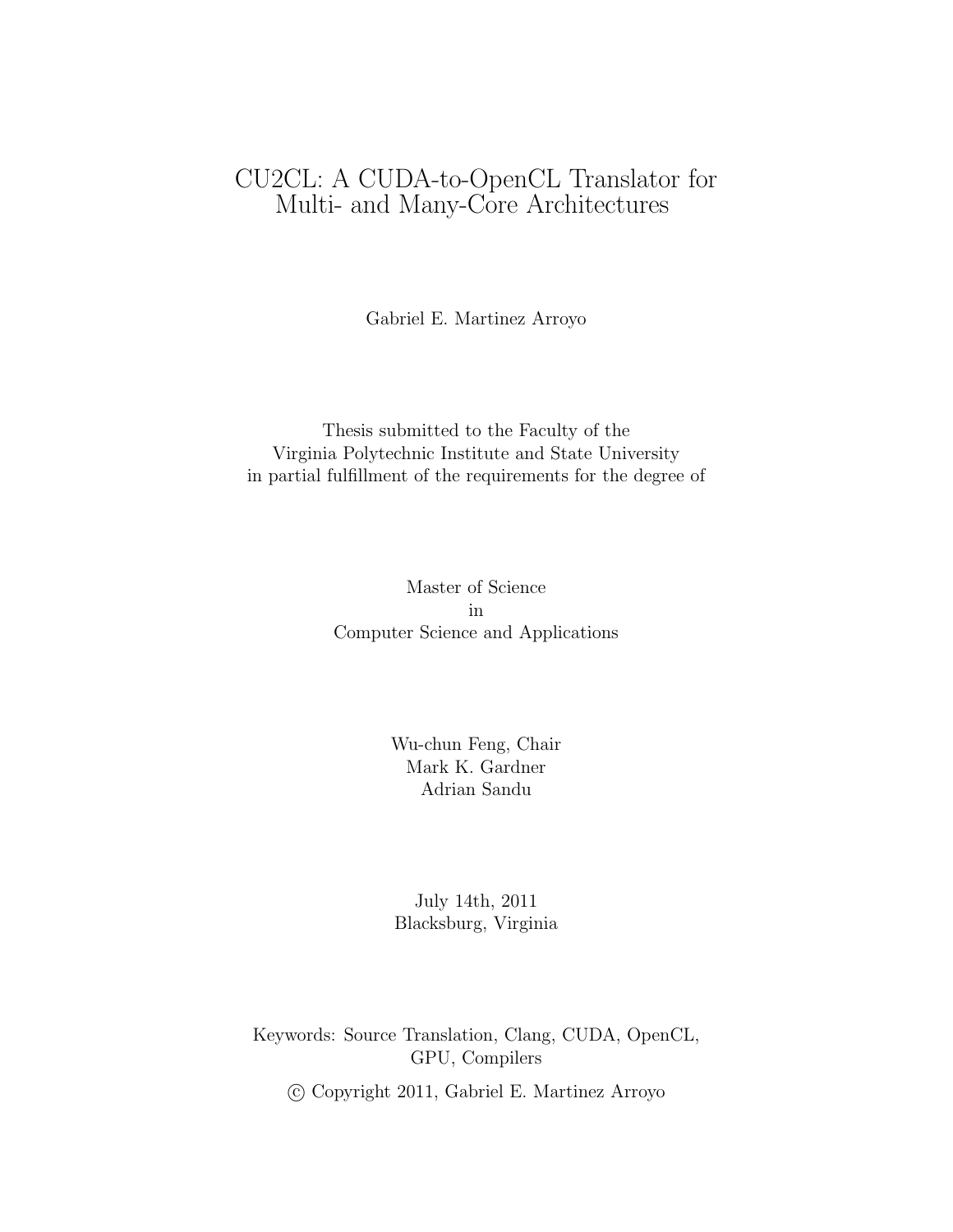#### CU2CL: A CUDA-to-OpenCL Translator for Multi- and Many-Core Architectures

Gabriel E. Martinez Arroyo

#### ABSTRACT

The use of graphics processing units (GPUs) in high-performance parallel computing continues to steadily become more prevalent, often as part of a heterogeneous system. For years, CUDA has been the de facto programming environment for nearly all general-purpose GPU (GPGPU) applications. In spite of this, the framework is available only on NVIDIA GPUs, traditionally requiring reimplementation in other frameworks in order to utilize additional multi- or many-core devices. On the other hand, OpenCL provides an open and vendorneutral programming environment and run-time system. With implementations available for CPUs, GPUs, and other types of accelerators, OpenCL therefore holds the promise of a "write once, run anywhere" ecosystem for heterogeneous computing.

Given the many similarities between CUDA and OpenCL, manually porting a CUDA application to OpenCL is almost straightforward, albeit tedious and error-prone. In response to this issue, we created CU2CL, an automated CUDA-to-OpenCL source-to-source translator that possesses a novel design and clever reuse of the Clang compiler framework. Currently, the CU2CL translator covers the primary constructs found in the CUDA Runtime API, and we have successfully translated several applications from the CUDA SDK and Rodinia benchmark suite. CU2CL's translation times are reasonable, allowing for many applications to be translated at once. The number of manual changes required after executing our translator on CUDA source is minimal, with some compiling and working with no changes at all. The performance of our automatically translated applications via CU2CL is on par with their manually ported counterparts.

This work was supported in part by NSF grant IIP-0804155 and an AMD Research Faculty Fellowship Award.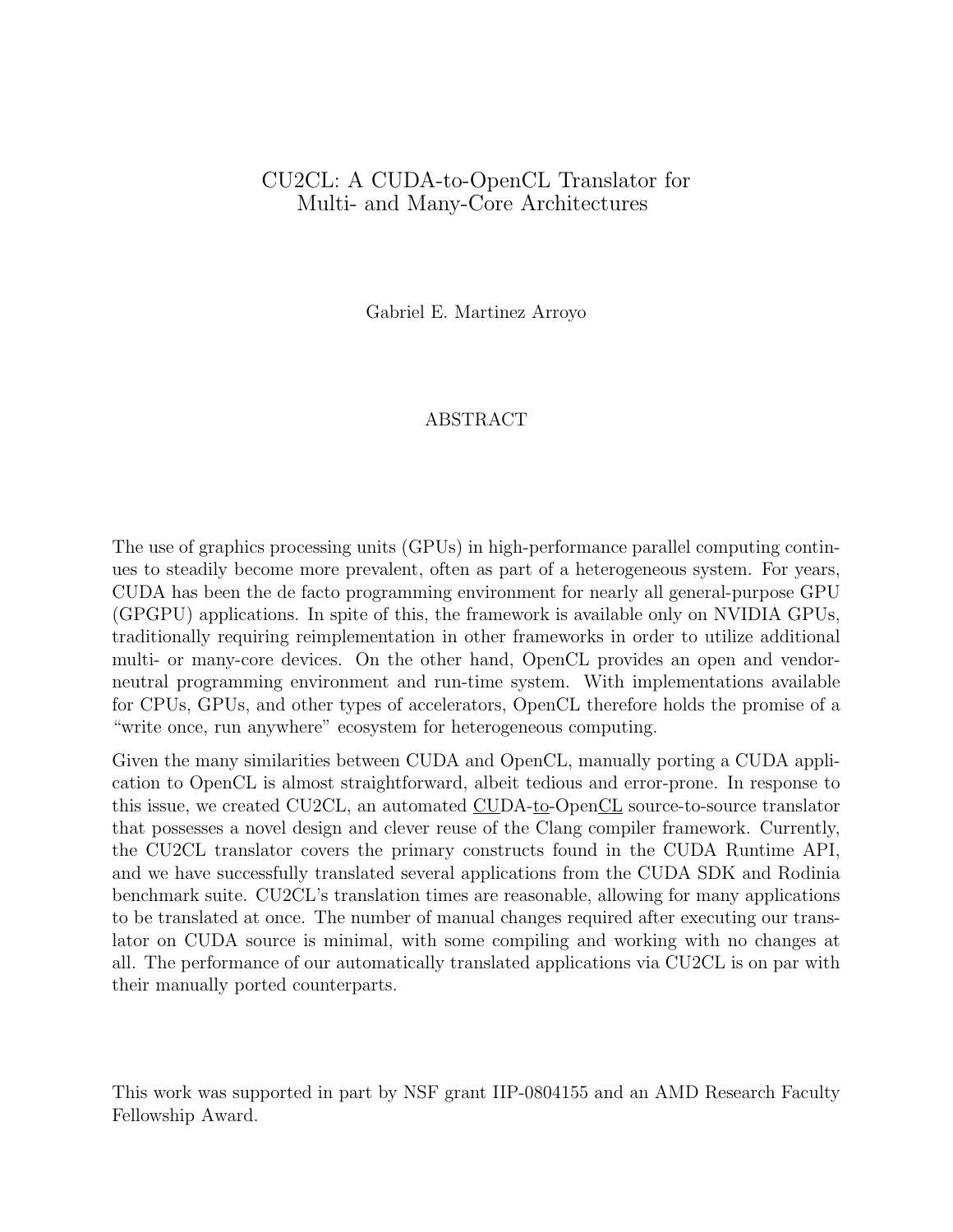# Acknowledgments

Getting to this stage in my life has been a long and difficult journey, all of which would not have been possible without the aid of several people. First, I would like to thank my parents for not only providing for my physical needs, but also for encouraging my interests and curiosity.

I would also like to thank Wu and Mark for providing so much direction and feedback through the years. There were always plenty of opportunities available, which both of them encouraged and (usually) gently pushed me to take advantage of.

And last, but certainly not least, I would like to thank all of the friends I have made throughout my years at Virginia Tech. Without them, I would not be who I am today.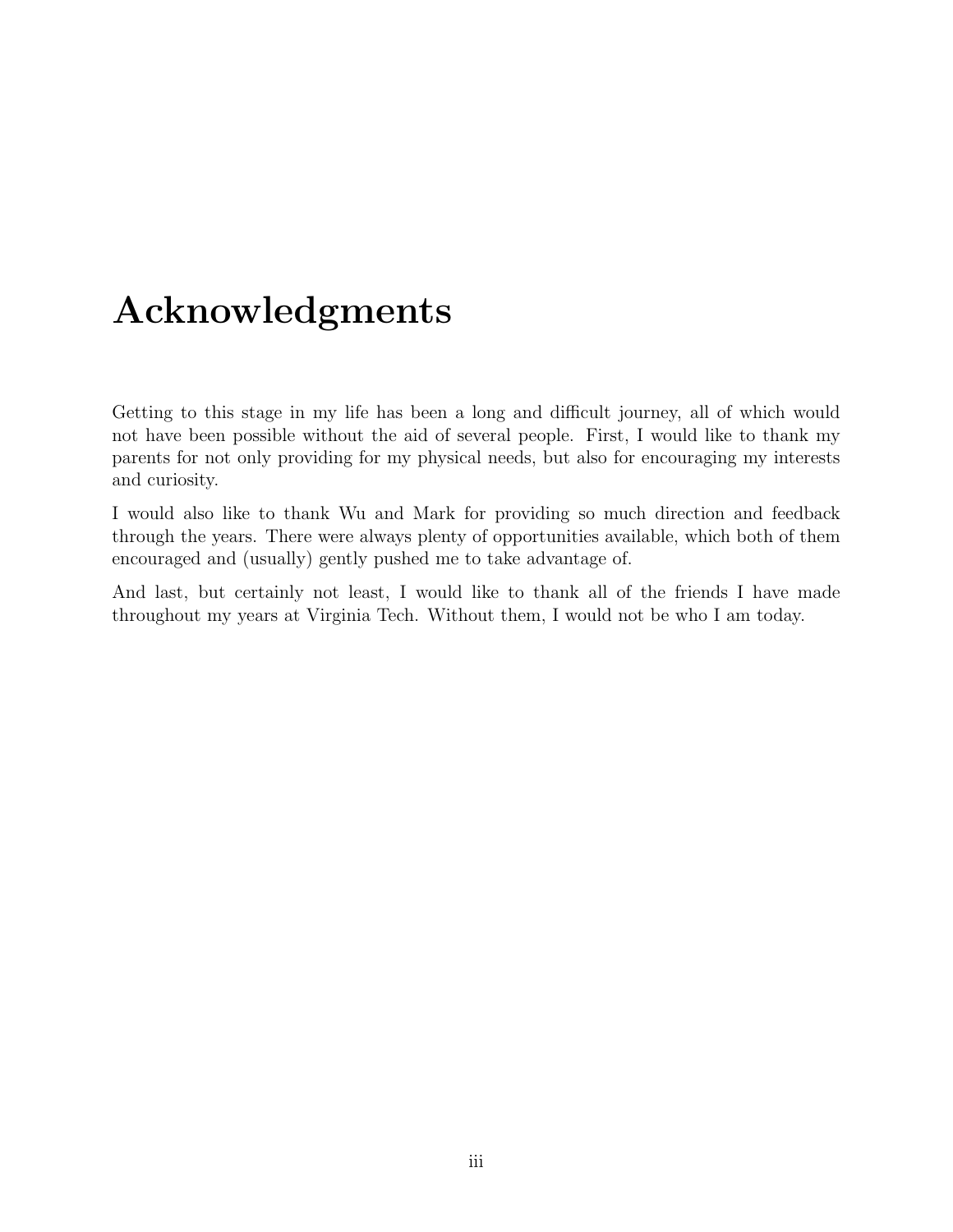# **Contents**

| $\mathbf{1}$   |     | Introduction                              | $\mathbf{1}$   |
|----------------|-----|-------------------------------------------|----------------|
|                | 1.1 |                                           | $\overline{2}$ |
|                | 1.2 |                                           | $\overline{5}$ |
|                | 1.3 |                                           | $\overline{7}$ |
|                | 1.4 |                                           | 9              |
| $\overline{2}$ |     | <b>Overview of GPGPU Frameworks</b><br>11 |                |
|                | 2.1 | 12                                        |                |
|                | 2.2 | 15                                        |                |
| 3              |     | <b>Source-to-Source Translation</b><br>19 |                |
|                | 3.1 | 21                                        |                |
|                | 3.2 | 22                                        |                |
|                | 3.3 | 23                                        |                |
|                |     | 3.3.1<br>24                               |                |
|                |     | 24<br>3.3.2                               |                |
|                |     | 3.3.3<br>26                               |                |
|                |     | 27<br>3.3.4                               |                |
|                |     | 3.3.5<br>28                               |                |
|                | 3.4 | 30                                        |                |
|                | 3.5 | 33                                        |                |
|                | 3.6 | 34                                        |                |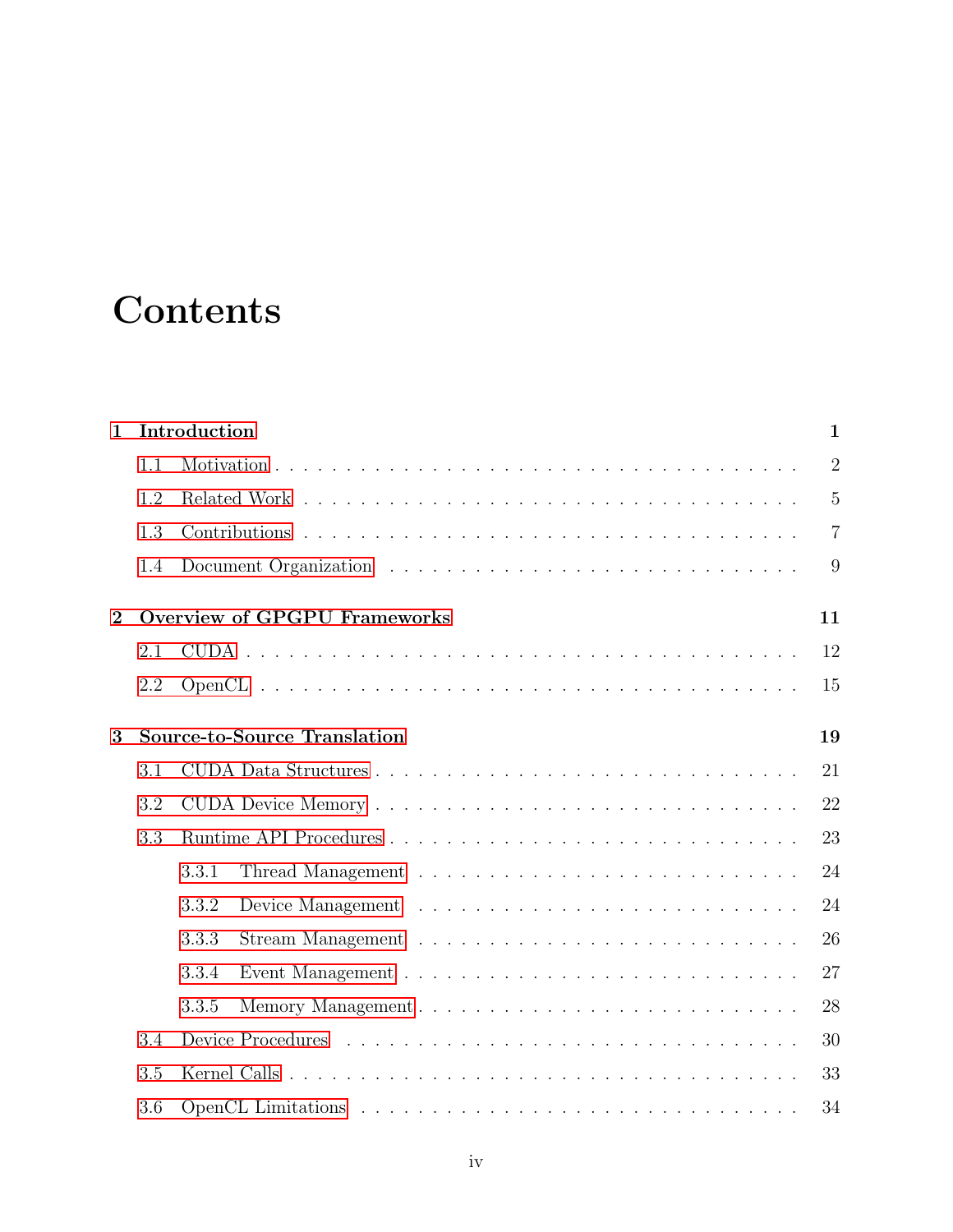| $\bf{4}$        |                  | The Design and Implementation of CU2CL       | 36 |
|-----------------|------------------|----------------------------------------------|----|
|                 | 4.1              |                                              | 36 |
|                 | 4.2              |                                              | 38 |
|                 | 4.3              |                                              | 40 |
|                 |                  | 4.3.1                                        | 41 |
|                 |                  | 4.3.2                                        | 43 |
|                 |                  | 4.3.3                                        | 44 |
|                 | 4.4              |                                              | 47 |
| $5\overline{ }$ |                  | Evaluation                                   | 49 |
|                 | 5.1              |                                              | 49 |
|                 | 5.2              | Performance of CU2CL-Translated Applications | 51 |
|                 | 5.3              |                                              | 55 |
| 6               | Conclusion<br>58 |                                              |    |
|                 | 6.1              |                                              | 58 |
|                 | 6.2              |                                              | 59 |
|                 |                  | <b>Bibliography</b>                          | 62 |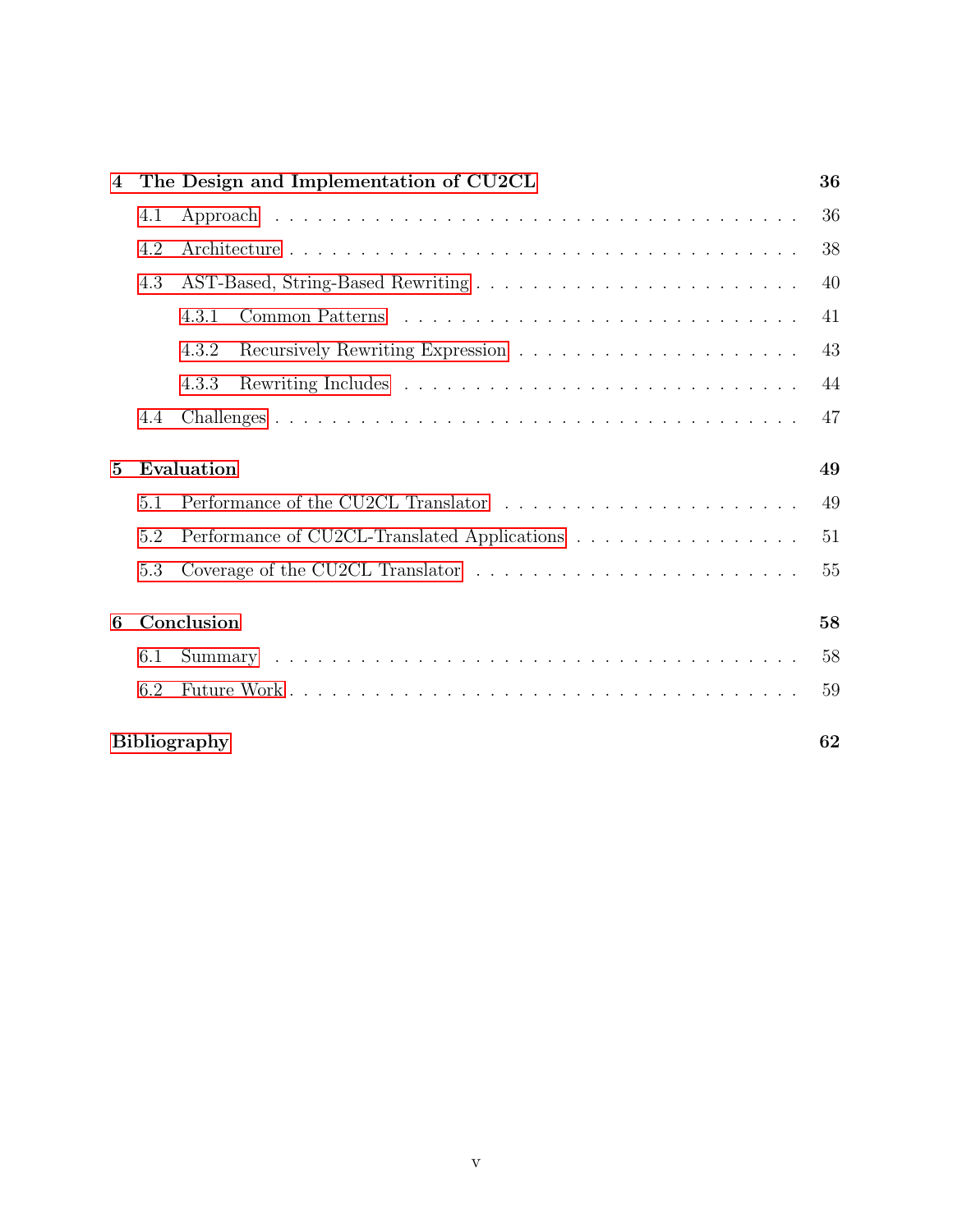# List of Figures

| 1.1     |                                                                                                                                                                            | 8  |
|---------|----------------------------------------------------------------------------------------------------------------------------------------------------------------------------|----|
| 2.1     | Overview of the CUDA and OpenCL programming models. Items with multi-<br>ple labels present the CUDA terminology, followed by the OpenCL terminology.                      | 13 |
| 2.2     | Overview of the CUDA and OpenCL memory models. Items with multiple<br>labels present the CUDA terminology, followed by the OpenCL terminology.                             | 14 |
| 2.3     | OpenCL code to initialize a GPU device and compile the kernel code that is<br>to be executed, neither of which is required when using the CUDA runtime API                 | 18 |
| 3.1     |                                                                                                                                                                            | 34 |
| 3.2     | Example of a struct with nested device pointers.                                                                                                                           | 35 |
| 4.1     | Diagram of the Clang libraries and their dependencies. $\dots \dots \dots \dots$                                                                                           | 38 |
| 4.2     | High-level view of CU2CL's architecture as a Clang plug-in. $\dots \dots \dots$                                                                                            | 39 |
| 4.3     | Example of rewriting a CUDA API call which expects a pointer to an OpenCL<br>call which does not                                                                           | 43 |
| 4.4     | Example of rewriting an expression and its subexpressions.                                                                                                                 | 44 |
| 4.5     | Algorithm detailing how expressions are recursively rewritten. $\dots \dots$                                                                                               | 45 |
| 4.6     | Example of rewriting an #include directive                                                                                                                                 | 46 |
| 5.1     | Total time for CU2CL to translate an application, including the time for Clang<br>to parse the source and generate the AST, versus the number of preprocessed              | 51 |
| $5.2\,$ | Time spent in CU2CL translating an application versus the number of lines<br>in the original CUDA source. $\ldots \ldots \ldots \ldots \ldots \ldots \ldots \ldots \ldots$ | 52 |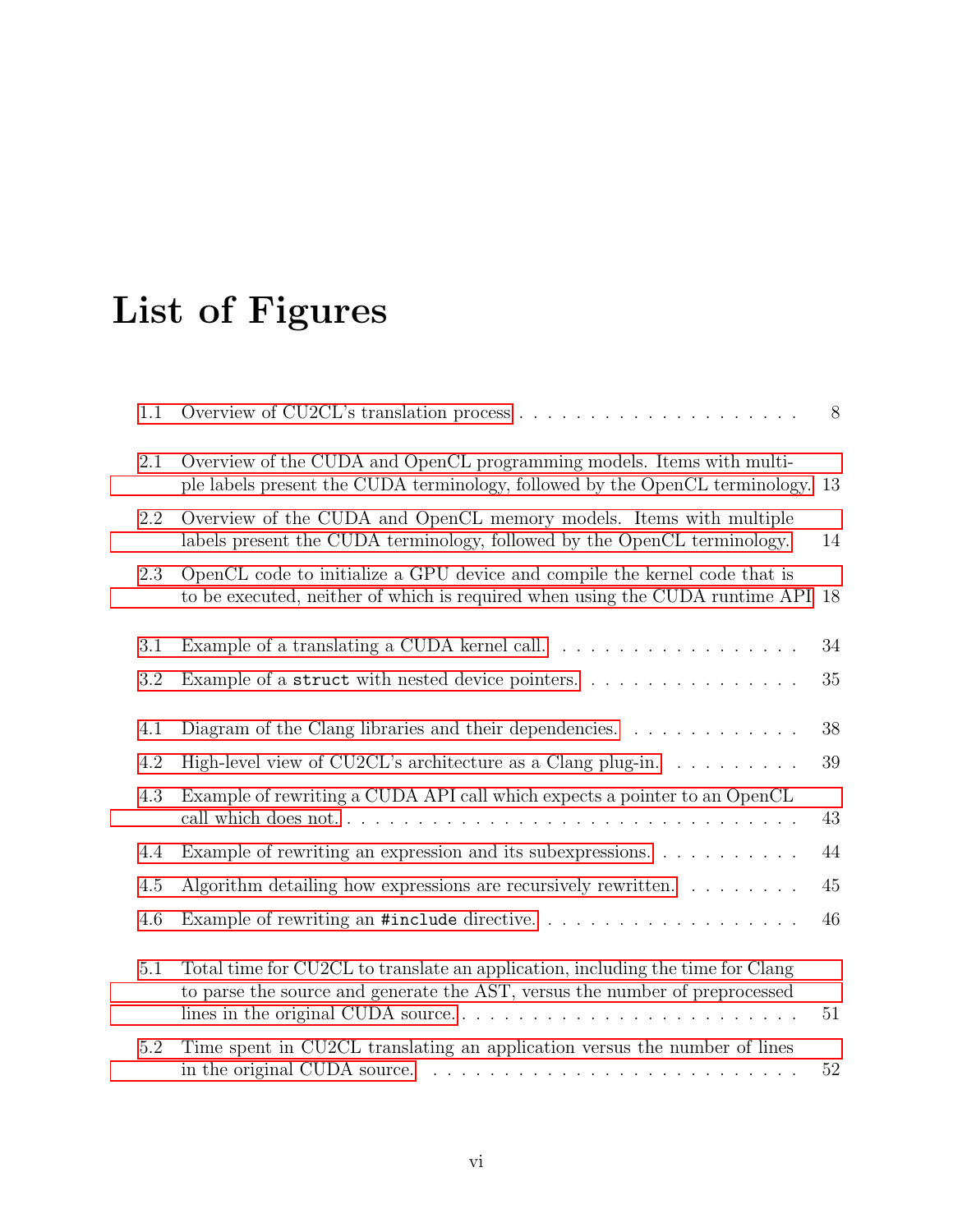# List of Tables

| 3.1     | Common CUDA data structures and their OpenCL equivalents                                                                                                 | 21 |
|---------|----------------------------------------------------------------------------------------------------------------------------------------------------------|----|
| $3.2\,$ | CUDA API modules and their OpenCL equivalents.                                                                                                           | 23 |
| 3.3     | CUDA attribute qualifiers and their OpenCL equivalents $\dots \dots \dots$                                                                               | 32 |
| 3.4     | Common CUDA kernel built-in functions and variables and their equivalents                                                                                | 32 |
| 5.1     | CU2CL's translation times for applications from the CUDA SDK and Rodinia                                                                                 | 50 |
| 5.2     | Run times of the four CUDA applications and both OpenCL ports (including<br>percent differences with respect to the CUDA times) on an NVIDIA GTX 280. 54 |    |
| 5.3     |                                                                                                                                                          | 56 |
| 5.4     | Top 15 CUDA calls in the Rodinia benchmark suite. $\ldots \ldots \ldots \ldots$                                                                          | 56 |
| 5.5     | CU2CL's automatic translation coverage of a range of applications. $\dots$ .                                                                             | 57 |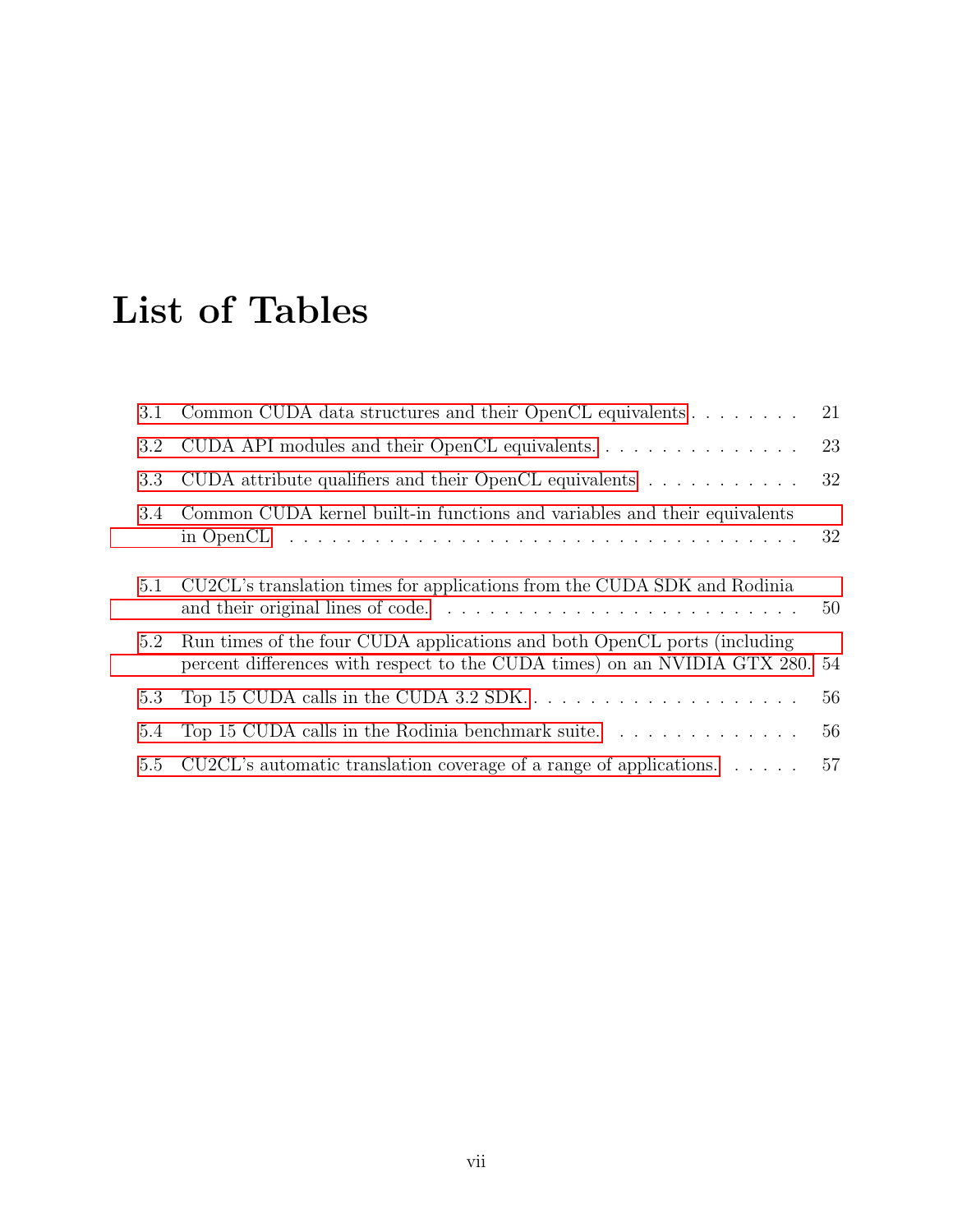## <span id="page-7-0"></span>Chapter 1

# Introduction

Until recently, graphics processing units (GPUs) were used exclusively for graphics workloads, such as those found in the computer gaming and visualization markets. In the past decade, though, the scientific community discovered that some of their large computations could take advantage of the powerful and highly-parallel capabilities of commodity GPUs. The first applications that used GPUs in this manner were forced to map their data and algorithms to the models in graphics APIs (e.g. OpenGL, DirectX), as they provided the only method of executing code on GPUs [\[24\]](#page-71-0). NVIDIA released the CUDA (Compute Unified Device Architecture) toolkit [\[21\]](#page-71-1), a proprietary framework for executing general GPU applications written in a C-like programming language. Inevitably, this opened the floodgates of general-purpose GPU (GPGPU) computing; now even those inexperienced with GPUs and graphics programming can harness the power of GPUs.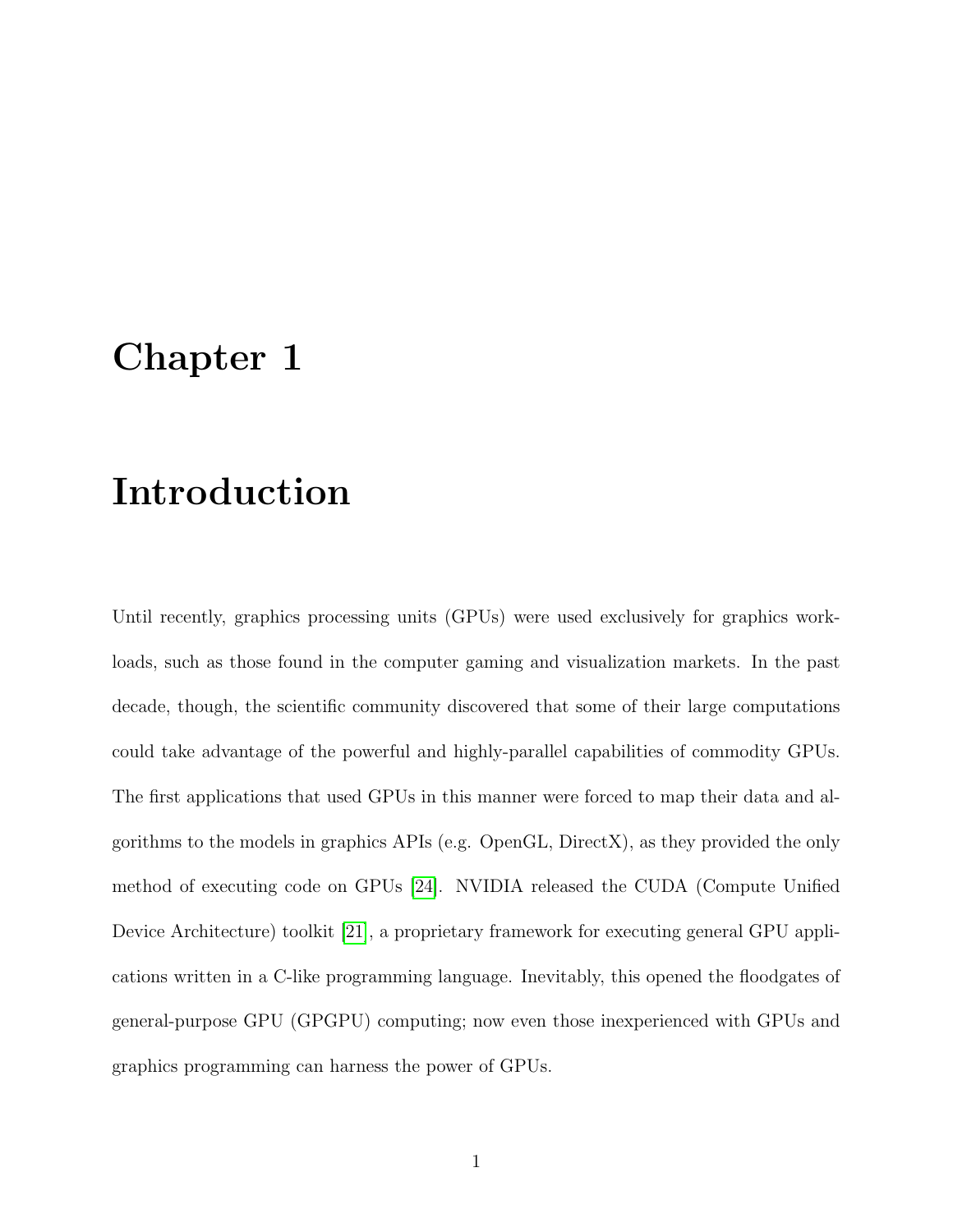### <span id="page-8-0"></span>1.1 Motivation

Since its release, CUDA has only been available on NVIDIA GPUs, requiring the use of other platform-specific frameworks when programming AMD GPUs and other multi-core compute devices. This led Apple, who wished to write GPU-accelerated applications once and yet execute them on several kinds of GPUs, to create OpenCL. OpenCL is a platformagnostic framework for executing single instruction, multiple data (SIMD) tasks along with more general parallel workloads on accelerators, including GPUs, CPUs, or any other device with an OpenCL implementation. The OpenCL specification [\[12\]](#page-69-0), now maintained by the Khronos Group, provides a C API for querying, allocating memory, and executing kernels on OpenCL-capable devices. Furthermore, it defines a variant of C99 for writing device code. As an open standard, OpenCL fosters a vendor-neutral environment wherein multiple heterogeneous devices may be used at once from the same application using the same language and framework.

Though still a relatively new language, OpenCL already has several of implementations available from Intel (x86 CPUs), AMD (x86 CPUs and AMD GPUs), NVIDIA (NVIDIA GPUs), and even IBM (IBM POWER line, including Cell processor). As a result, developers can write platform-independent applications that can to take advantage of any of these compute devices. This is of particular importance to scientists who often want to simply write an application once and not have to port it when moving to another compute platform. OpenCL enables such a scenario.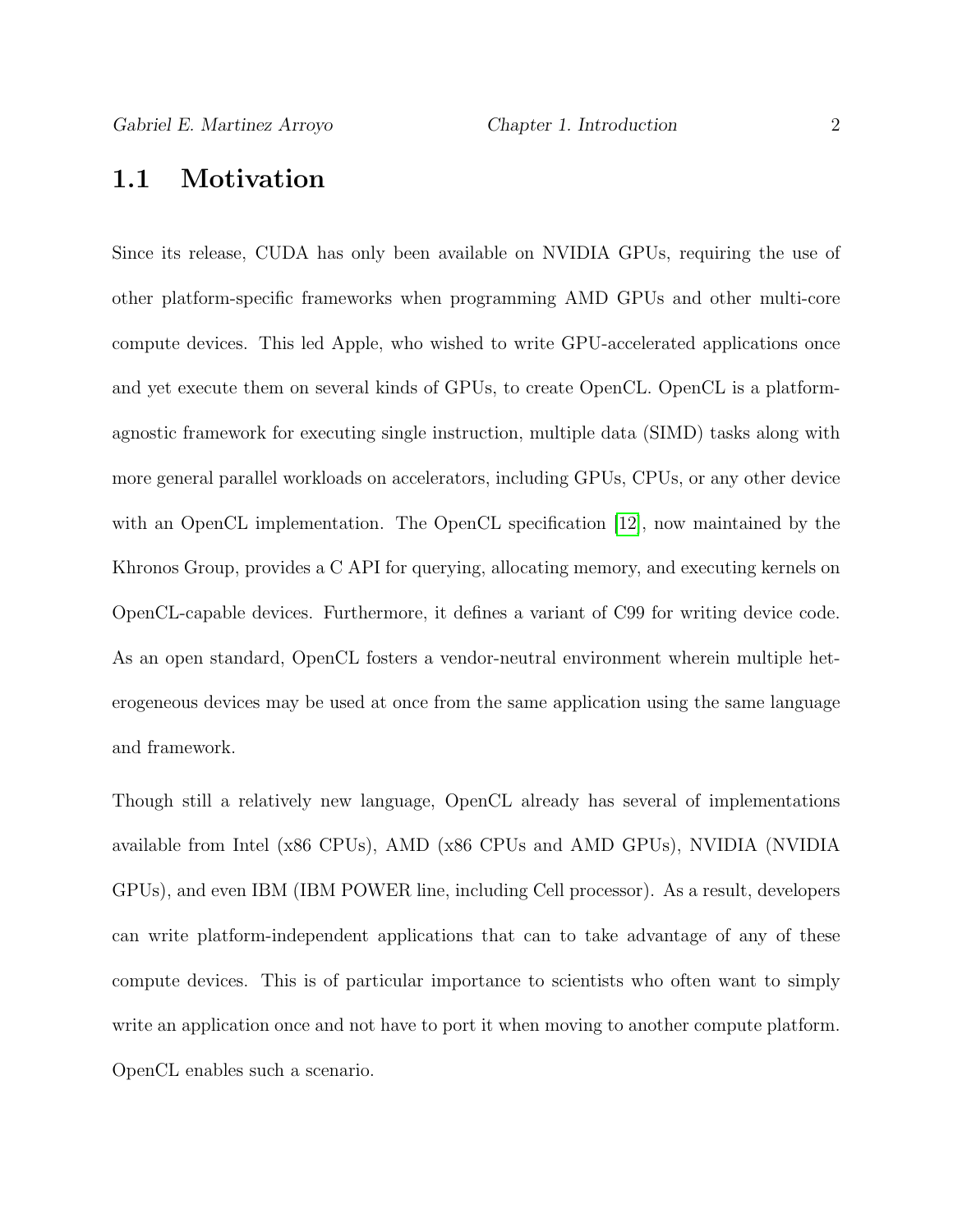Both CUDA and OpenCL are seeing use in several computing applications, even outside of scientific and high-performance ones. Many programming languages have bindings to both languages. Native support for CUDA and OpenCL can be found in some mathematical software, like Mathematica. Video games have been using these compute frameworks for performing real-time physics through engines such as PhysX and Bullet. Even several benchmark suites now provide CUDA implementations of their applications—the Rodinia benchmark suite [\[5\]](#page-68-1), the Parboil benchmark suite [\[3\]](#page-68-2), and the Scalable HeterOgeneous Computing suite (SHOC) [\[8\]](#page-69-1), to name a few. Unlike the Rodinia and Parboil benchmarks, SHOC, from Oak Ridge National Lab, also provides benchmarks in OpenCL. It is one of the first works among a few others [\[11,](#page-69-2) [14\]](#page-70-0) that have started using OpenCL for evaluating GPUs. Even so, the adoption of OpenCL has been slow so far.

There are issues that have hindered the wide use of OpenCL in applications. First, OpenCL provides a lower-level API than commonly used CUDA API, requiring more time and effort in order to learn how to set up a device and execute kernels on it. Of greater impact, however, has been CUDA's established presence in the GPGPU market, which has made it the de facto GPGPU programming environment. Not surprisingly, there are a much greater number of CUDA applications available than those implemented in OpenCL. In order to drive adoption of OpenCL, applications can be ported from CUDA, a task that is mostly straightforward given OpenCL's GPU origins. Nevertheless, performing the process by hand can be tedious and is often error-prone. Although there has been some work to alleviate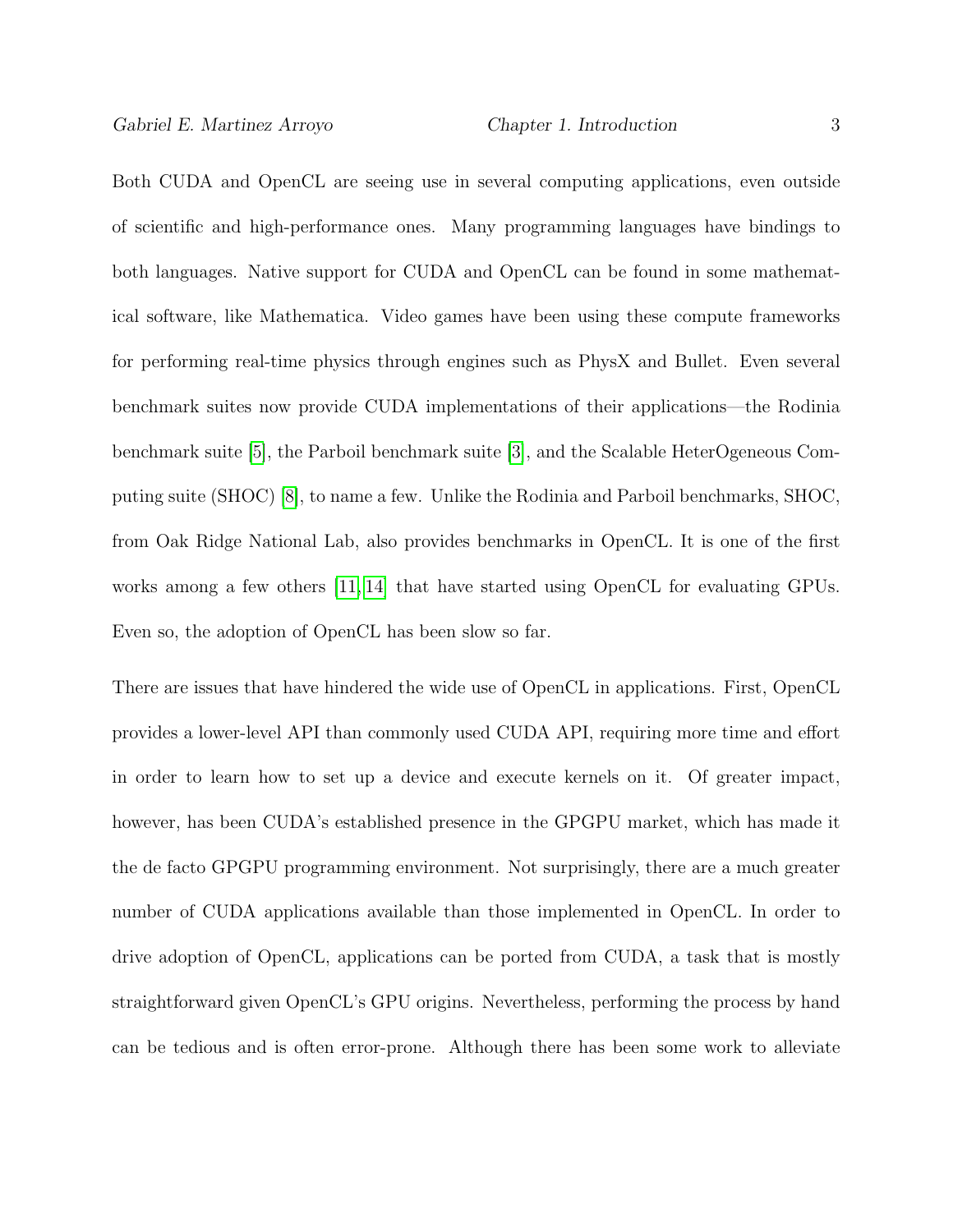the issue [\[13\]](#page-69-3), only recently was there an effort [\[19\]](#page-70-1) to automate the process in order to free developers from the burden of the more mechanical portions of translation.

We believe that an effective translation can be automatically achieved by means of a sourceto-source translator from CUDA to OpenCL. Such a translator would insert OpenCL code to initialize an appropriate CUDA-like environment. In addition, a translator based on a powerful source-to-source translation framework, could handle the splitting of CUDA C's host and device code, which do not normally reside in the same source file in OpenCL. Finally, given that the OpenCL standard is much newer and meant to support many types of compute devices, there are several of CUDA's GPU-centric features that are not yet supported. A source-to-source translator should be able to notify the user when it cannot handle these aspects of a CUDA program, much like how a traditional compiler emits warnings, allowing the user to focus manual translation efforts on the most interesting parts of the code.

Of particular importance to this work is seeing the results of this project actively adopted and used by the CUDA and OpenCL communities. Therefore, after exploring several possible options, we have decided to base our source-to-source translator's implementation on the Clang framework [\[1\]](#page-68-3). The reasoning behind our decision will be discussed in greater detail in Chapter [4.](#page-42-0)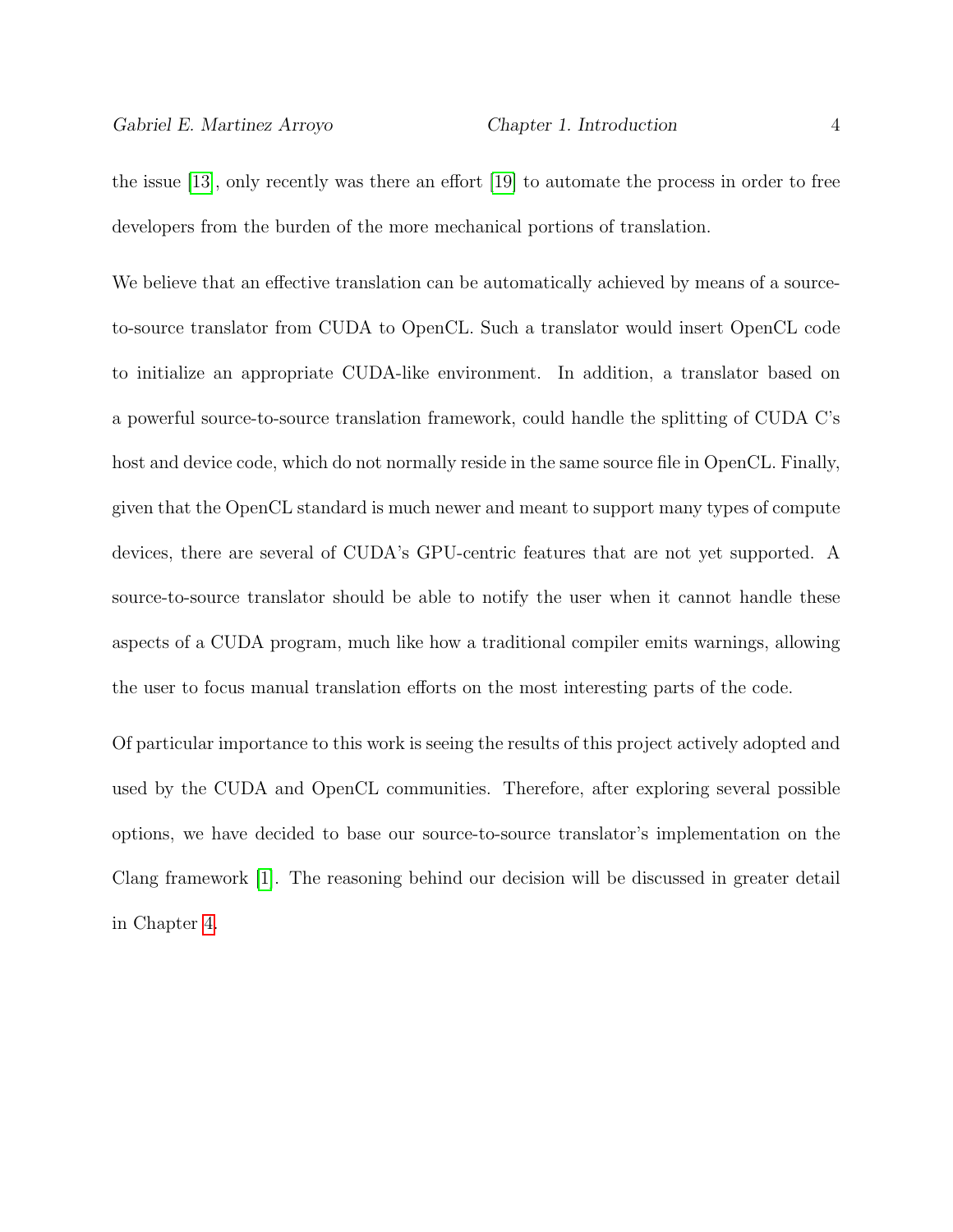### <span id="page-11-0"></span>1.2 Related Work

The most relevant related work in this area has been a recent source-to-source translator, introduced in the last two months. CUDAtoOpenCL [\[19\]](#page-70-1) is a translator based on the Cetus source-to-source framework [\[18\]](#page-70-2)—a Java-based framework that provides a class hierarchy that represents a program's abstract syntax tree (AST), allowing for easy traversal and modification of the program. The tool was developed as part of a Master's thesis. CUDAtoOpenCL's code has not been released yet, so we have not been able to perform an analysis of the translator. The authors state that CUDAtoOpenCL supports the basic features found in CUDA: allocating and copying device memory, making use of constant device memory, and executing kernels. They also point out advanced features in their translator, such as the ability to propagate the change of a device pointer type to an OpenCL device memory structure throughout a program via control flow analysis. However, it appears that support for other, more advanced, parts of CUDA, like the Stream and Event modules, is lacking.

Two other previous source-to-source translators which translate to or from CUDA have also been based on the Cetus framework. The first is OpenMP to GPGPU [\[17\]](#page-70-3), that allows programmers to use the simpler and well-known OpenMP annotations for CPU framework to program GPUPUs with CUDA. The focus of the work was to determine the portions of an OpenMP application that could be offloaded to the GPU, generating CUDA code, and then performing back end optimizations to allow for better performance. The other work MCUDA [\[23\]](#page-71-2), which instead goes from OpenMP to GPGPU, is another source-tosource translator that instead translates CUDA to multi-threaded CPU code. The authors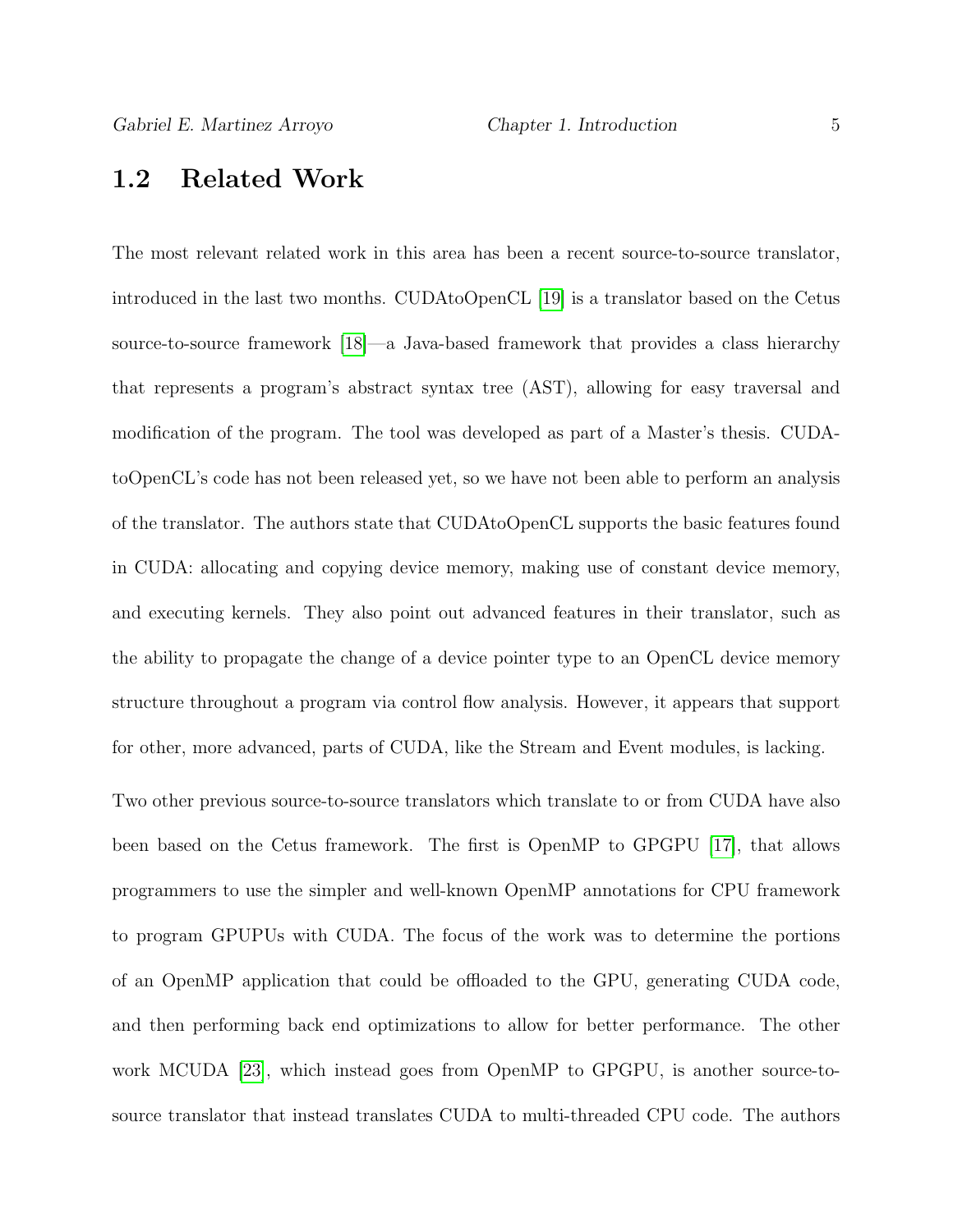sought to make use of the CUDA programming model to make it easier to write SIMD CPU programs. In doing so, they created a CUDA parser for Cetus, which the CUDAtoOpenCL translator also leveraged.

Closer to our goal than the previous two works, Swan [\[13\]](#page-69-3) is a tool made to ease the transition between OpenCL and CUDA. Note, however, that Swan is not actually a source-to-source translator like the above tools; instead it provides a higher-level library that abstracts both the CUDA and OpenCL APIs. In this way an application makes calls to Swan and allows the library to take care of the details in mapping them to CUDA or OpenCL. Unfortunately, the Swan API is currently quite limited, as it only abstracts a few features in common between CUDA and OpenCL. In addition, it requires applications to be ported to use its API, leaving developers to do most of the porting work. On the other hand, it does provide a simple Perl script that can automatically translate some kernel code by essentially performing a regular expression-based "search and replace" operation on the source.

Another project of interest is Ocelot [\[9\]](#page-69-4). It provides a PTX-to-LLVM translator along with a run-time system that can decide whether to execute the PTX [\[4\]](#page-68-4) on a GPU or on a CPU after just-in-time (JIT) compilation to LLVM [\[16\]](#page-70-4). In this regard it is similar to MCUDA as it allows for CUDA kernels to be run on CPUs, but it takes the approach of performing translations on lower-level bytecodes. This is a typical approach for modern compilers, converting a higher-level language to some intermediate representation and then compiling that to the target architecture. In the case of GPGPUs and other OpenCL-capable devices, there are multiple intermediate languages that can be targeted, such as NVIDIA PTX,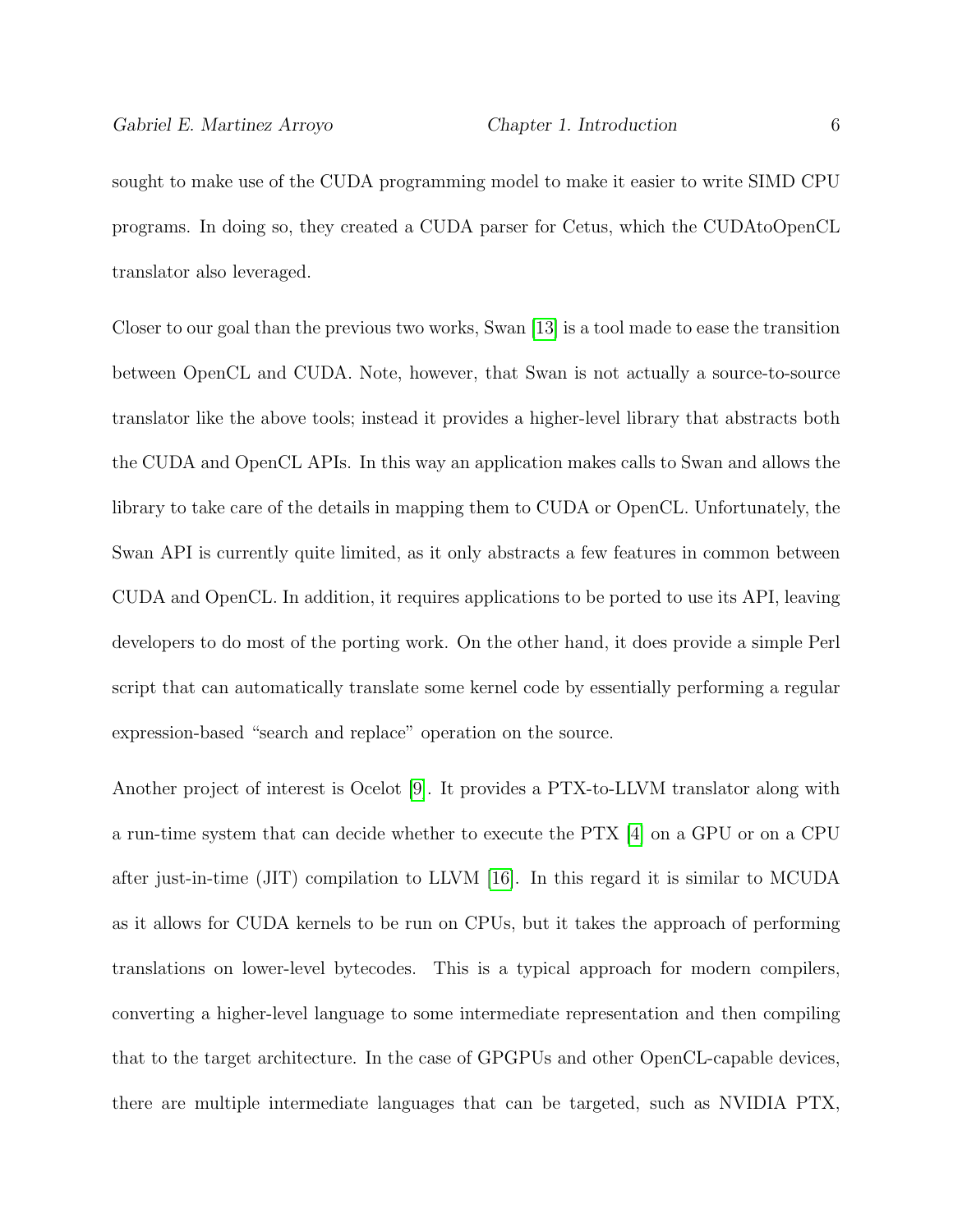AMD IL, and LLVM, to name a few. This works against Ocelot as separate back ends must be implemented in order to execute CUDA applications on other devices. This is seen in more recent work titled Caracal [\[10\]](#page-69-5), which implements the PTX to IL back end. A CUDA to OpenCL translator can instead rely on the vendor-specific OpenCL implementations to simply handle compiling the code to the proper bytecode. As a result, CUDA applications, once successfully ported, will be automatically available on several architectures.

A recent source-to-source translator [\[28\]](#page-72-0), based on the Cetus framework, as the others have been, focuses on optimizing CUDA source codes. The optimizing compiler attempts to generate new code based on the original that has better memory access patterns as well as the best-performing thread and block configuration for kernels. It accomplishes these via thread and thread-block merging, alongside generating and testing multiple variations of the same program. This GPGPU optimizing compiler is of particular interest for our future work, wherein we wish to generate OpenCL code optimized for specific device architectures.

### <span id="page-13-0"></span>1.3 Contributions

In this thesis, we propose CU2CL, an automated CUDA-to-OpenCL source-to-source translator. As shown in the high-level diagram in Figure [1.1,](#page-14-0) CU2CL takes as input an application's CUDA source files and rewrites them into semantically-equivalent OpenCL host and kernel files. In this process, it handles adding all OpenCL "boilerplate" code necessary to set up the compute environment—platforms, devices, contexts, command queues, etc. Currently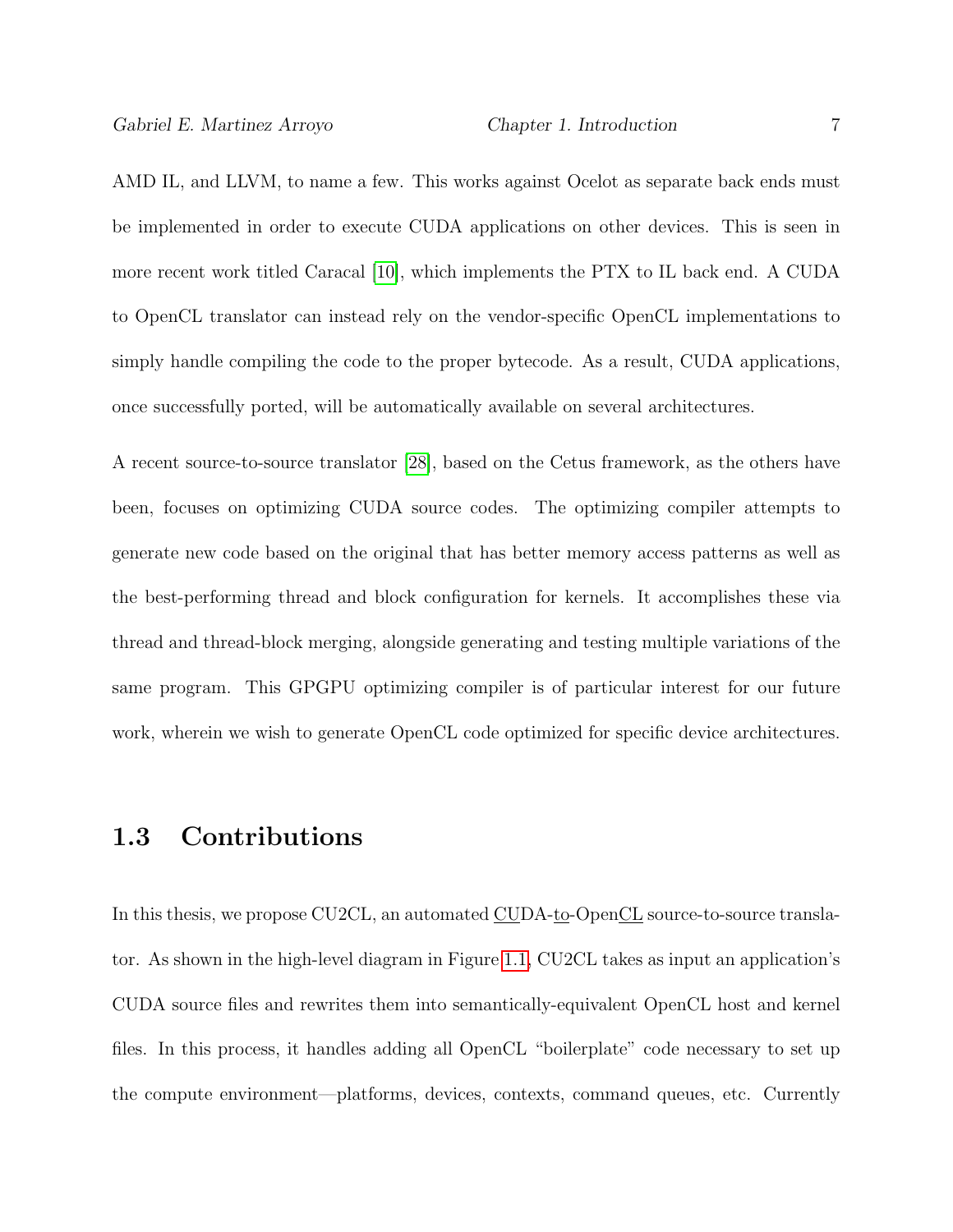

<span id="page-14-0"></span>Figure 1.1: Overview of CU2CL's translation process

the most-used features in CUDA are automatically translated, with a framework in place to handle larger subsets of CUDA in the future. The eventual goal of this work is to provide a robust translator that will automatically handle a large majority of CUDA applications and generate maintainable OpenCL code with little to no manual porting effort. Additionally, we hope to leverage the results to create a framework that will allow for (possibly usersupplied) optimization passes that can transform CUDA kernels into efficient OpenCL for different compute devices. As previously shown [\[2,](#page-68-5) [7\]](#page-69-6), OpenCL kernels must be optimized for the different device architectures. CU2CL is simply the first step in this process.

We have implemented CU2CL as a Clang [\[1\]](#page-68-3) plug-in, allowing us to take advantage of a powerful, production-quality compiler framework. Although a recent project with only a few years of work behind it, Clang can already compile C, C++, Objective-C, and Objective- $C++$  into the LLVM [\[16\]](#page-70-4) intermediate language; as a result, the compiler is already seeing production use at Apple. More importantly, Clang provides several libraries for performing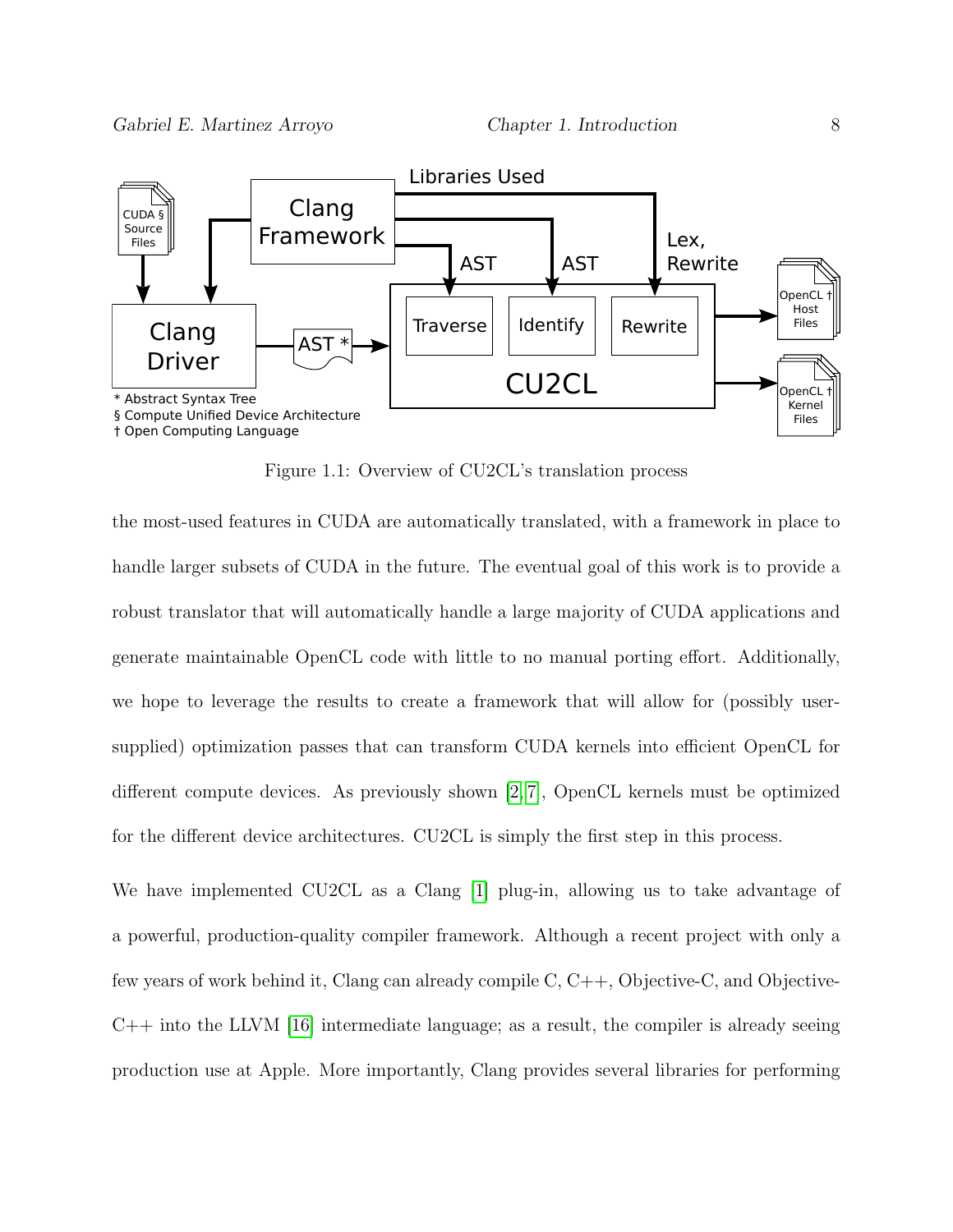source-level transformations. By leveraging these tools, we have created a robust CUDA-to-OpenCL translator in less than 2000 source lines of code (SLOC).

This paper makes the following contributions:

- We present a framework for the automatic translation from CUDA to OpenCL. We also include an in-depth procedure of how to transform CUDA to OpenCL.
- In creating a source-to-source translator based on the Clang framework, we demonstrate general insights that may be used when designing source-level tools within the framework (which likely also apply outside of Clang). Included are (1) common patterns that arise when performing the translations, (2) a technique for recursively rewriting expressions, and  $(3)$  a process for rewriting #includes.
- We have evaluated a prototype of CU2CL with respect to translation speed, performance of translated applications compared to the original CUDA and manually ported codes, and coverage of sample CUDA applications from the CUDA SDK and Rodinia benchmark suite.

### <span id="page-15-0"></span>1.4 Document Organization

The remainder of this thesis is organized as follows: Chapter [2](#page-17-0) gives an overview of the CUDA and OpenCL frameworks, focusing on how their similarities and differences influence the translation effort. Chapter [3](#page-25-0) presents an in-depth look into the details of the CUDA to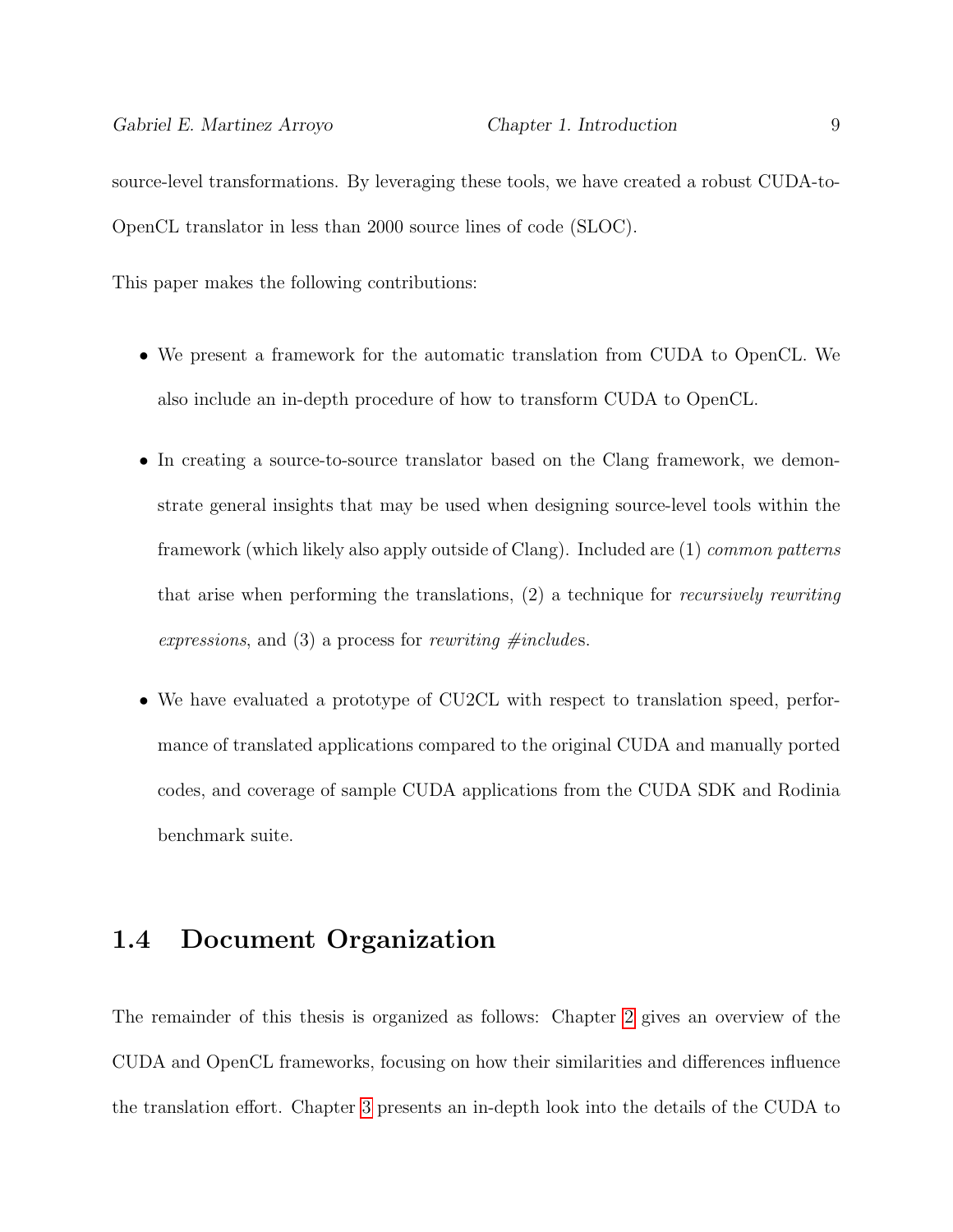OpenCL translation process. In Chapter [4](#page-42-0) we discuss CU2CL's general design and implementation as a Clang-based source-to-source translator. There we also present general strategies we have identified that may be used by other source-to-source translators, In Chapter [5,](#page-55-0) an evaluation of CU2CL's performance during translation is given, along with the performance of a few automatically translated applications. We wrap the chapter up by discussing the CUDA code coverage of our translator. Lastly, we summarize our work and present possible future work in Chapter [6.](#page-64-0)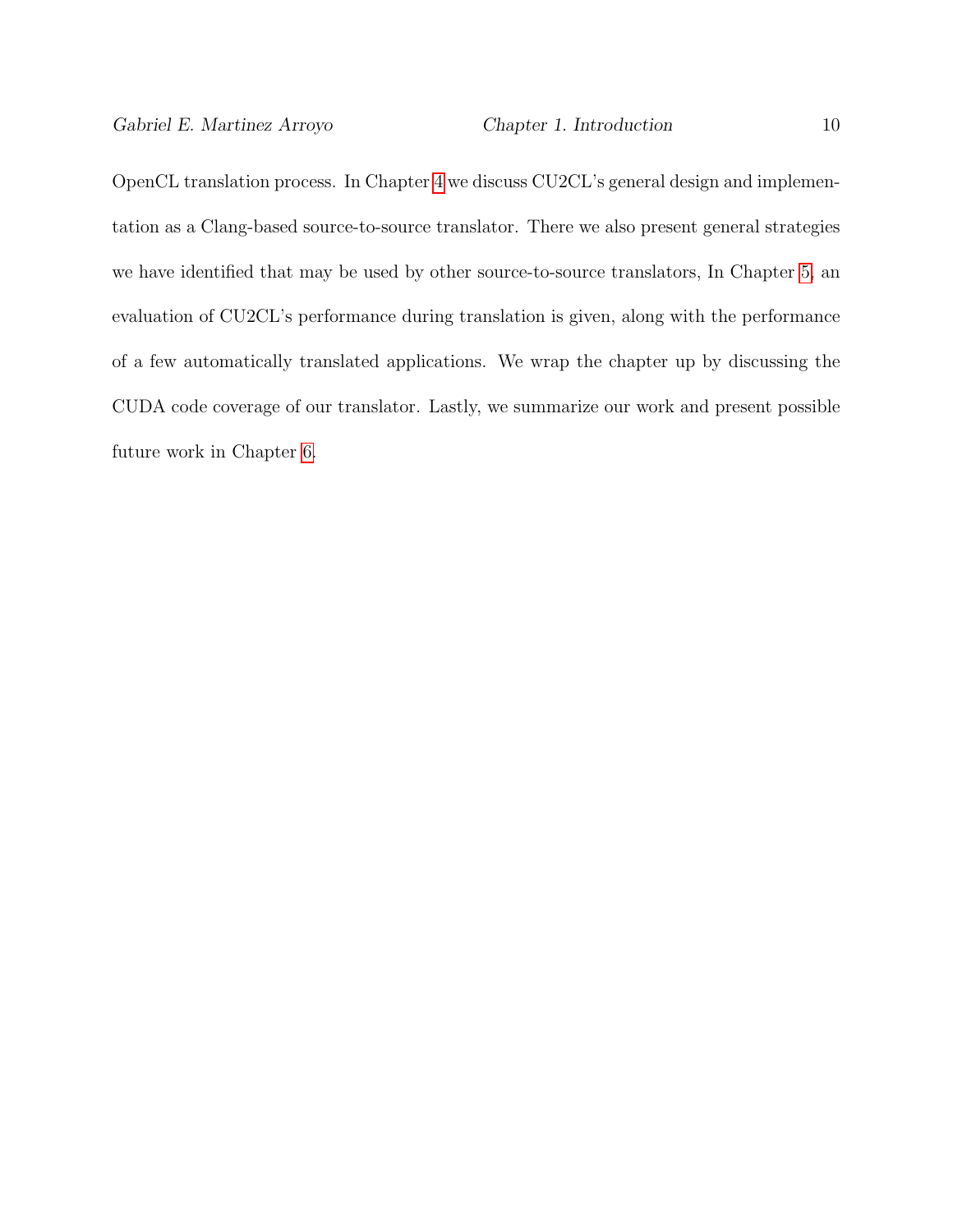## <span id="page-17-0"></span>Chapter 2

# Overview of GPGPU Frameworks

CUDA and OpenCL are both frameworks designed for general-purpose GPU computation. Furthermore, NVIDIA initially contributed a lot of CUDA's GPU features to OpenCL. As a result, the two are very similar—though OpenCL is now more general. Both have the notion of kernels that run on compute devices, threads that run in parallel within them, specifying a kernel's execution configuration at launch time, and managing device memory. However, as CUDA's compute devices are strictly GPUs, it includes many GPU-centric features in its APIs that are not found in OpenCL. OpenCL, on the other hand, provides a platformagnostic framework. While, it supports a wider variety of compute devices, it requires extra work to initialize and utilize them. Given these circumstances, OpenCL applications will generally require more explicit device management.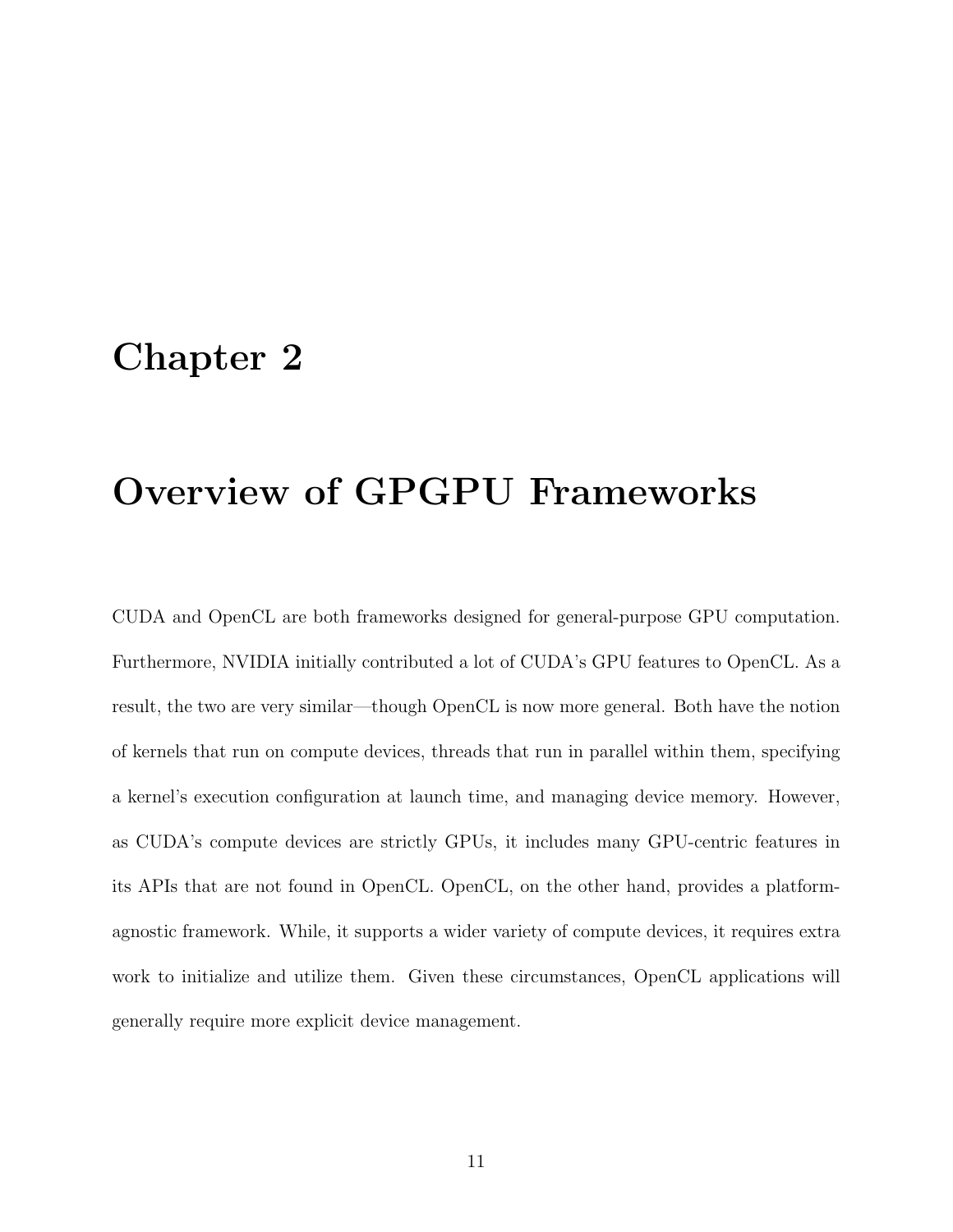In this chapter, we first examine version 3.2 of the CUDA APIs, the latest stable release. Next, we discuss the OpenCL 1.0 standard.<sup>1</sup> Our focus is on the differences and similarities between the two and how an automatic translator may map CUDA to OpenCL.

### <span id="page-18-0"></span>2.1 CUDA

CUDA (Compute Unified Device Architecture) is a programming model and environment that enables data-parallel, single instruction, multiple data (SIMD) computations to be offloaded onto a GPU. Users write device code in a C-like language which is run on the streaming multiprocessors of NVIDIA GPUs. Kernels functions, SIMD procedures launched from the host, are executed across a possibly multi-dimensional *grid* of *blocks*. In turn, each block contains numerous threads in another possibly multi-dimensional configuration. These configurations are specified by the host during a kernel invocation. Figure [2.1](#page-19-0) illustrates the CUDA programming model.

CUDA's memory model has three separate general-use memory spaces: global memory, which resides off-chip and can be accessed by all threads in all blocks; shared memory, which is on-chip and available to threads in a block; and registers, which can only be accessed by the owning thread. In addition to these, there are two special-use memory spaces that provide faster memory operations: constant memory and texture memory. Constant memory is meant to be cached for fast reads, but is limited in size and does not support writes, as

<sup>1</sup>NVIDIA's OpenCL 1.1 implementation is not yet released so we restrict our attention to OpenCL 1.0 in order to execute on NVIDIA and AMD GPUs.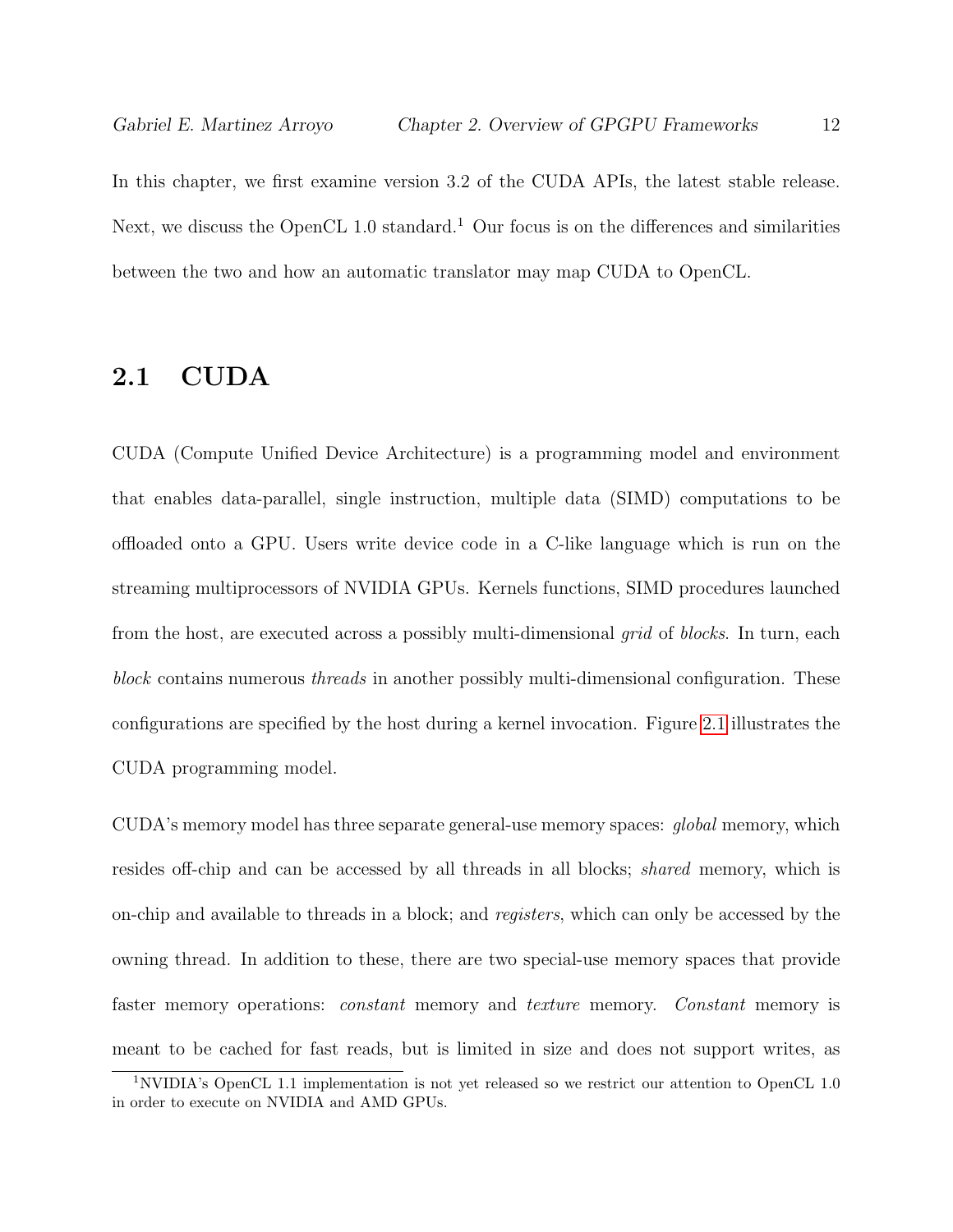

<span id="page-19-0"></span>Grid/NDRange

Figure 2.1: Overview of the CUDA and OpenCL programming models. Items with multiple labels present the CUDA terminology, followed by the OpenCL terminology.

its name implies. Texture memory allows for fast reads as well as fast writes, but is also rather limited in size. Furthermore, kernels must use special built-in functions in order to access data residing in the region. In general, device memory must be explicitly allocated through CUDA API calls on the host and is typically initialized by copying data over from host memory. Figure [2.2](#page-20-0) shows how the general memory spaces are laid out in CUDA.

CUDA provides two different APIs that may be used, a low-level driver API and a high-level runtime API. The driver API is CUDA's lower-level API for programming GPGPUs. Similar to OpenCL (as detailed in Section [2.2\)](#page-21-0), it requires that a GPU context be created for each GPU that is to be used, as nothing is implicitly done behind the scenes for the developer. Setting up and executing kernels requires several API calls to set arguments and to set the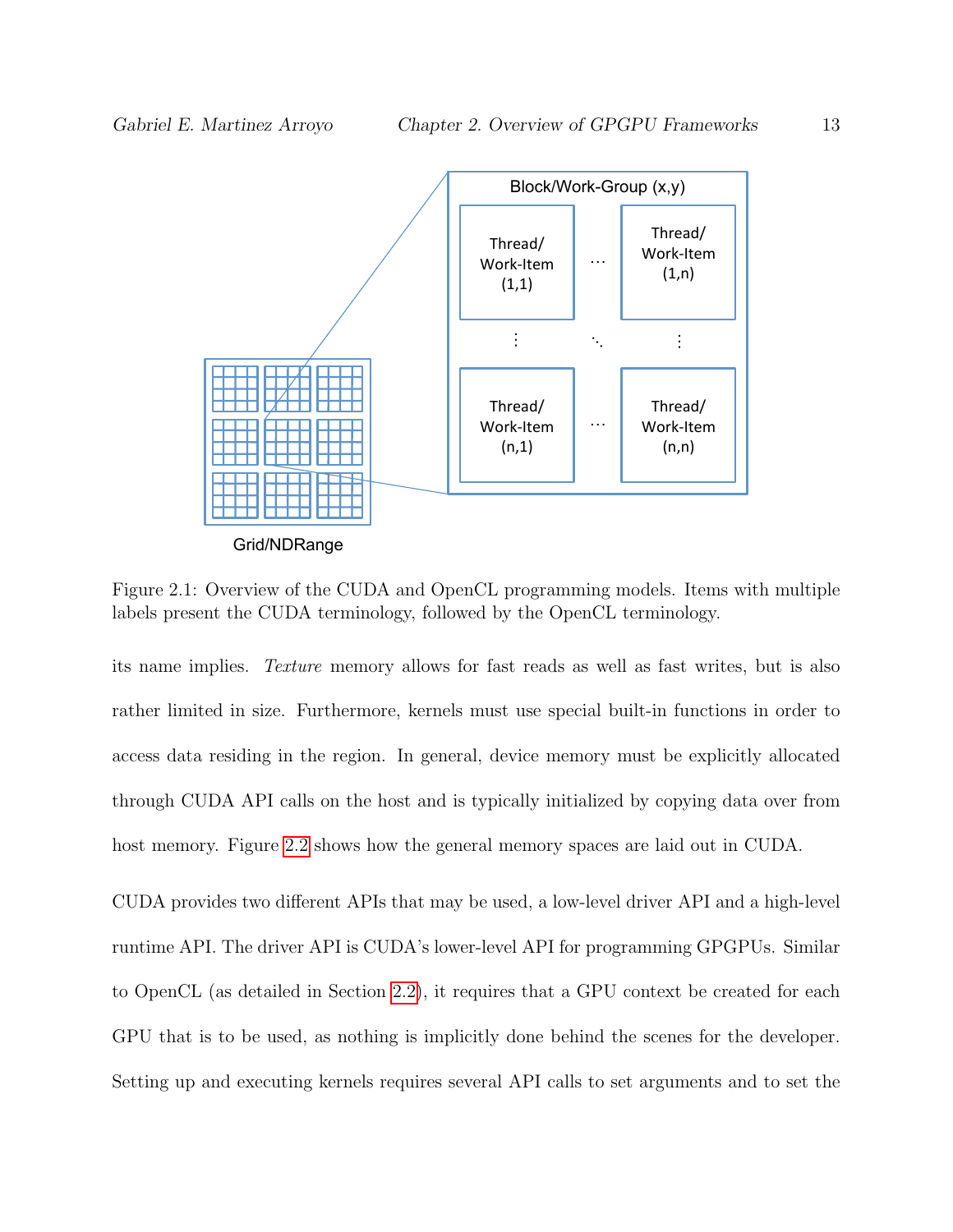

<span id="page-20-0"></span>Figure 2.2: Overview of the CUDA and OpenCL memory models. Items with multiple labels present the CUDA terminology, followed by the OpenCL terminology.

dimensions and execution configuration of blocks and threads. On the other hand, the driver API allows for much finer control over GPU devices, and thus it is a requirement when using multiple devices. The API includes methods to explicitly load pre-compiled kernel modules at run time, which are the typical way that kernels are launched when using the driver API. These modules are pre-compiled, again using the NVIDIA compiler.

The CUDA runtime API is a higher-level API which abstracts many of the lower-level details found in the driver API, while simultaneously making reasonable assumptions behind the scenes. For example, the runtime will perform initialization of a GPU device on the first call to any CUDA runtime API method. If no particular GPU device is specified by the programmer, the runtime will simply choose the first GPU it finds on the system. Like the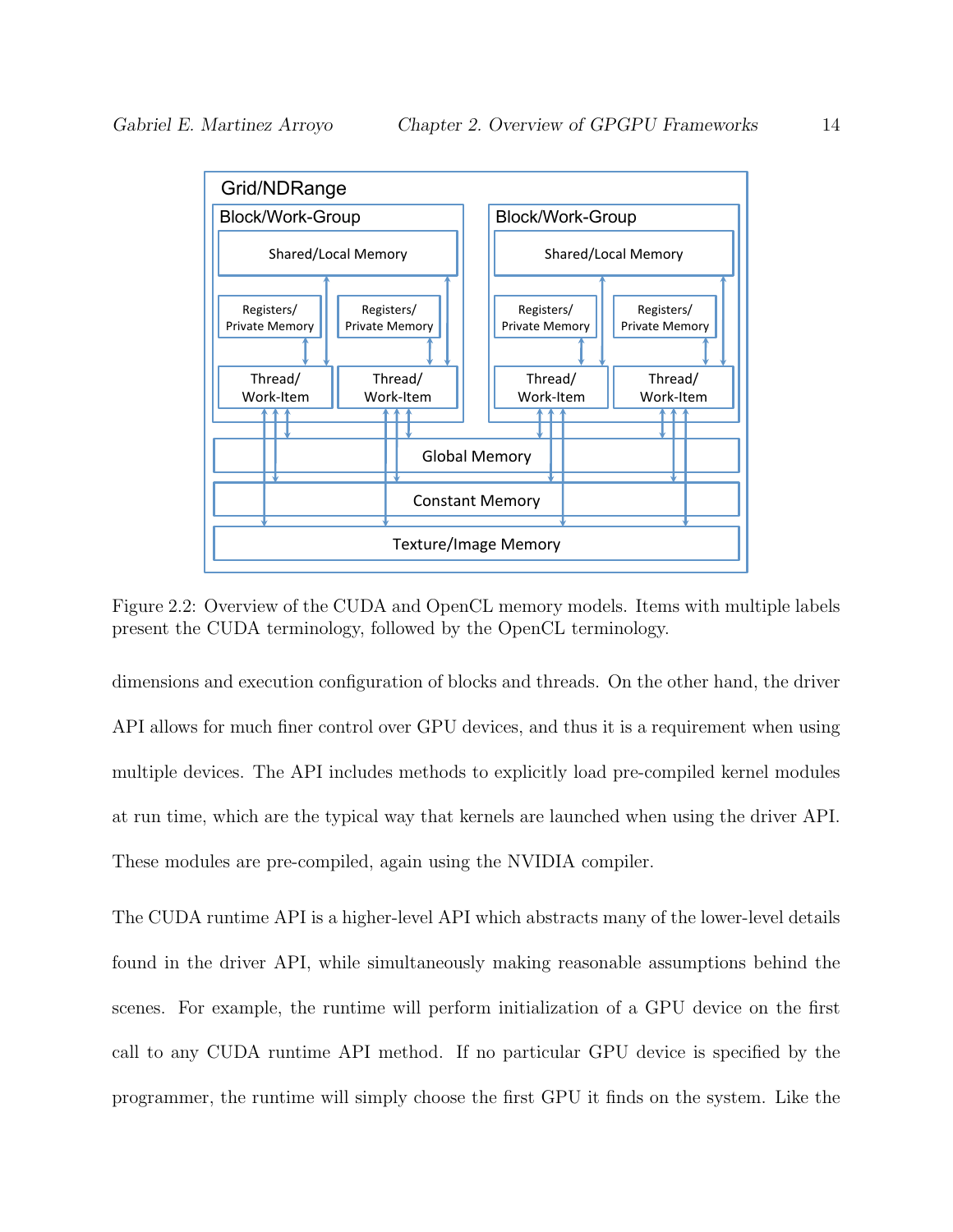driver API, the runtime API has methods for setting up and launching kernels, though they are not utilized often.

Both APIs may be used in applications written in standard C or in CUDA C, an extension to C that allows for the mixing of kernel code and host code in the same files. In CUDA C, device code and memory are distinguished by adding CUDA-specific function or variable qualifiers, respectively, to their declarations. In addition to these qualifiers, CUDA C extends the C language by introducing a special notation for launching kernels, effectively replacing multiple driver API calls to configure a kernel's arguments and launch configuration with one method invocation. In order to take advantage of these extensions, applications written using CUDA C must be compiled with NVIDIA's compiler, nvcc, which handles the C extensions and properly sorts host and kernel declarations.

Looking at code samples [\[5,](#page-68-1) [20\]](#page-70-5), it is evident that many applications opt to use CUDA C along with the runtime API. Therefore, we have initially focused CU2CL's source-to-source translation on that combination.

### <span id="page-21-0"></span>2.2 OpenCL

The OpenCL standard is an open, vendor-neutral programming model and environment for executing general-purpose computations. Originally very much like CUDA given NVIDIA's contributions, it is now more general than CUDA, allowing for the use of arbitrary compute devices. Rather than targeting specific hardware, OpenCL provides abstract compute and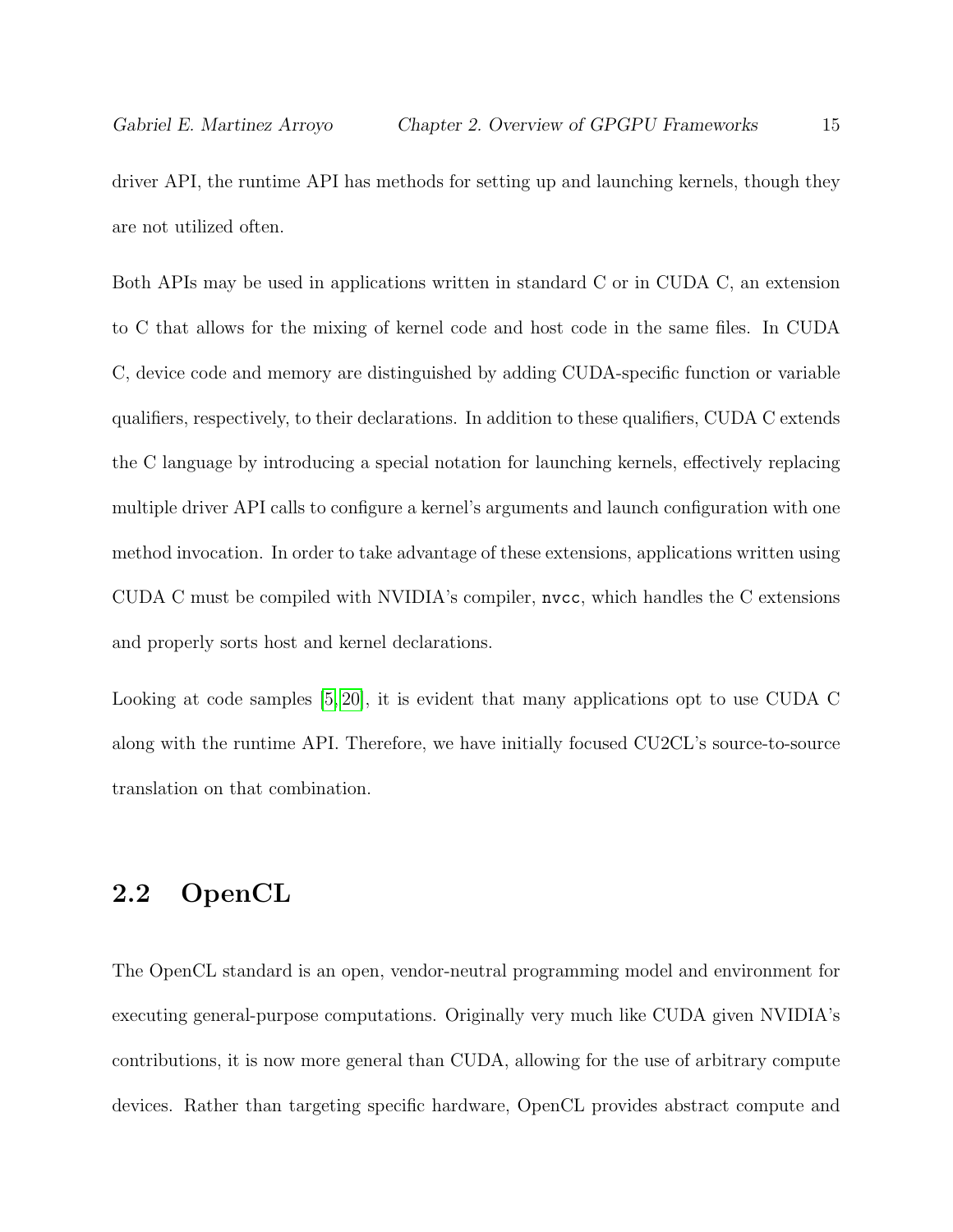memory models that are mapped to real hardware through vendor-provided implementations. Like CUDA, OpenCL allows users to execute SIMD computations on GPUs, along with other compute devices supporting them. In addition, it provides the ability to run more general parallel workloads on traditional multi-core CPU devices. OpenCL expects kernel code to be written in a variant of C99. This code is typically dynamically compiled by a vendor-provided compiler through an OpenCL API call. Kernels are broken down into work-groups—similar to CUDA's blocks—each of which consist of work-items—akin to threads in CUDA. Figure [2.1](#page-19-0) also shows OpenCL's programming model which is nearly identical to CUDA's although with different terminology.

Another similarity to CUDA can be seen in OpenCL's memory model in Figure [2.2.](#page-20-0) There are also three memory spaces that correspond to a memory space from CUDA: global memory, equivalent to CUDA's global memory, local memory, which resembles shared memory, and *private* memory, analogous to *registers* in CUDA. Support for *constant* and *image* memory—like CUDA's texture memory—also exists. These have similar limitations to CUDA's constant and texture memories, which we will cover in more depth in Chapter [3.](#page-25-0)

The OpenCL standard defines only one API, which is very similar to CUDA's driver API. Therefore, users have be aware of the low-level concerns and write some of the code that the CUDA runtime API handles automatically<sup>2</sup>. Furthermore, OpenCL adds the concept of OpenCL platforms—an abstraction of the set of installed vendor implementations—and device command queues (similar to CUDA streams) for sending commands to a particular

<sup>&</sup>lt;sup>2</sup>OpenCL 1.1 defines C++ classes that abstract away several of the low-level issues.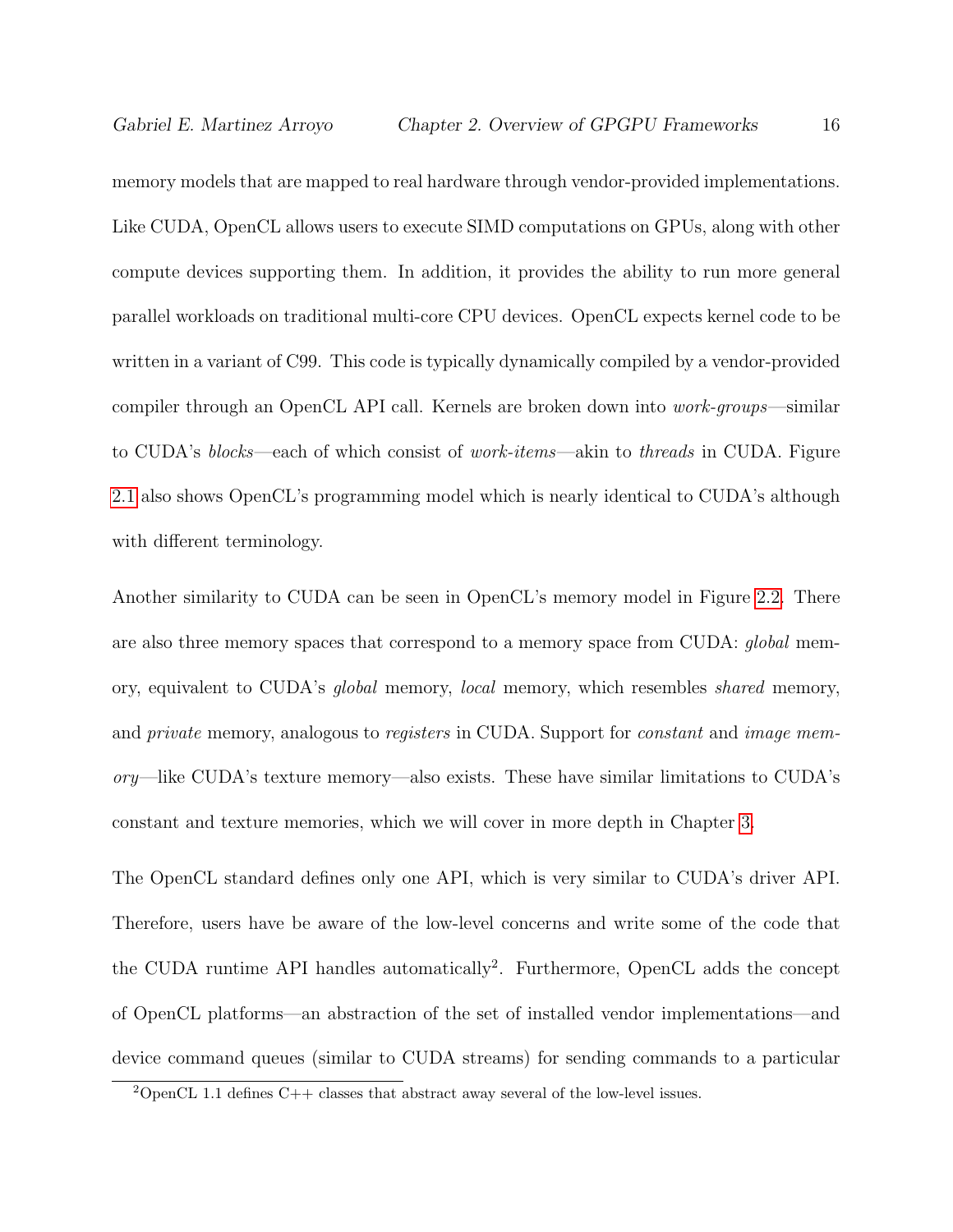device, on top of everything that the driver API has. On the other hand, kernels in OpenCL are very similar to kernels in CUDA, containing constructs that map almost one-to-one to the CUDA equivalents. Noteworthy exceptions are found in how image memory is accessed and the lack of some synchronization functions.

Figure [2.3](#page-24-0) provides a simple example of what must be done in OpenCL to set up a device before executing code on it. It demonstrates OpenCL's low-level and verbose nature, as the CUDA runtime API implicitly performs this set up and thus gets by without any such code. In the example, the first two statements get the first compute device from the first available OpenCL platform. Then, a context and command queue are created for the retrieved device. Next, the kernel source code stored in the file kernel.cl is read into a string. The kernel source string is used to build a new OpenCL program using the OpenCL platform's run time compiler. Finally, the kernels are created allowing for device code to be executed.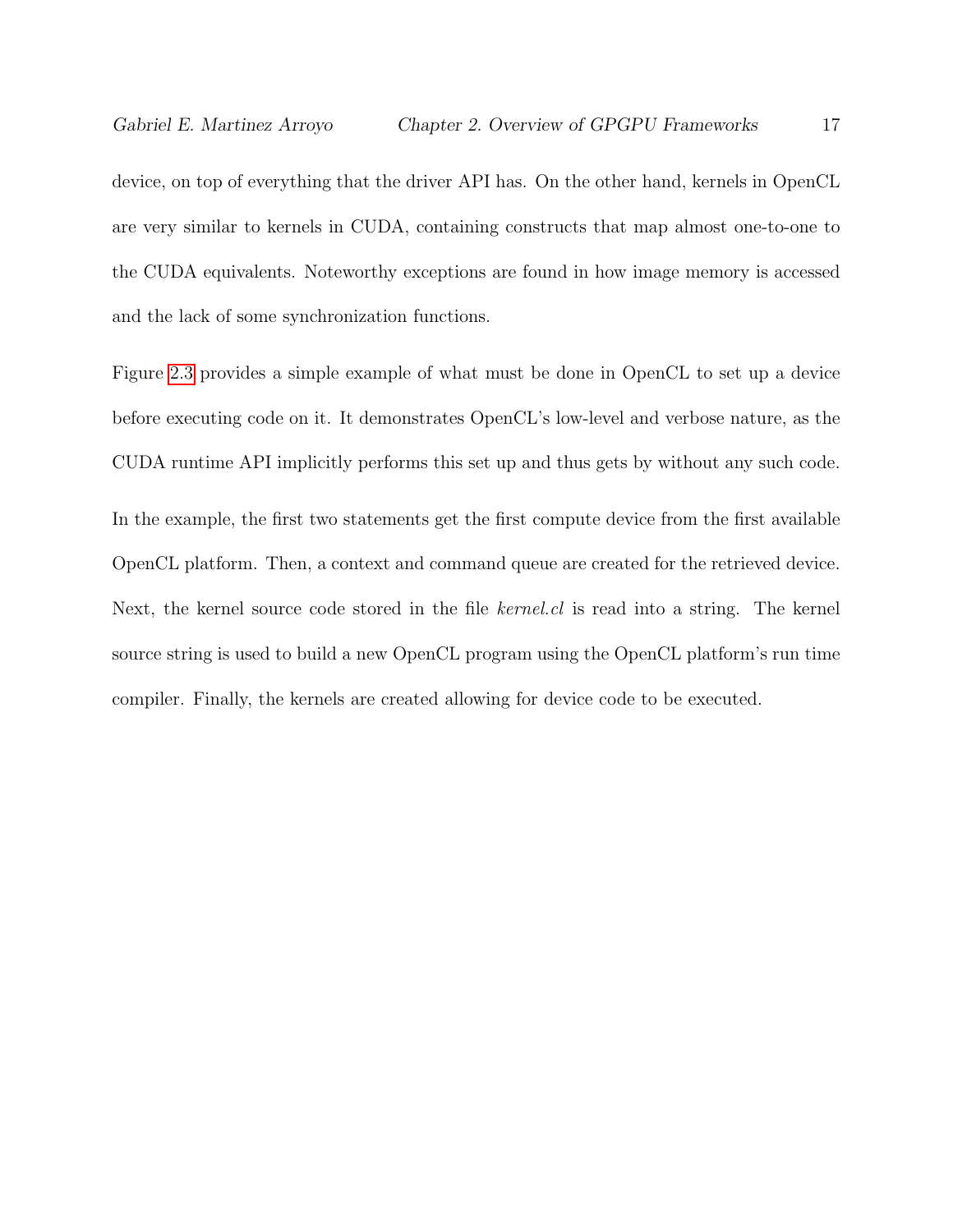```
//Get the first GPU device and create a context
clGetPlatformIDs(1, &clPlatform, NULL);
clGetDeviceIDs(clPlatform, CL_DEVICE_TYPE_GPU, 1, &clDevice, NULL);
clContext = clCreateContext(NULL, 1, &clDevice, NULL, NULL, &errcode);
clCommands = clCreateCommandQueue(clContext, clDevice, 0, &errcode);
//Load OpenCL program source file
kernelFile = fopen("kernel.cl", "r");
fseek(kernelFile, 0, SEEK_END);
kernelLength = (size_t) ftell(kernelFile);
kernelSource = (char * ) malloc(sizeof(char)*kernelLength);
rewind(kernelFile);
fread((void *) kernelSource, kernelLength, 1, kernelFile);
fclose(kernelFile);
//Build OpenCL program and create kernels
clProgram = clCreateProgramWithSource(clContext, 1,
                                      &kernelSource,
                                      &kernelLength,
                                      &errcode);
free(kernelSource);
clBuildProgram(clProgram, 1, &clDevice, NULL, NULL, NULL);
clKernel1 = clCreateKernel(clProgram, "kernel1" , &errcode);
clKernel2 = clCreateKernel(clProgram, "kernel2" , &errcode);
```
<span id="page-24-0"></span>Figure 2.3: OpenCL code to initialize a GPU device and compile the kernel code that is to be executed, neither of which is required when using the CUDA runtime API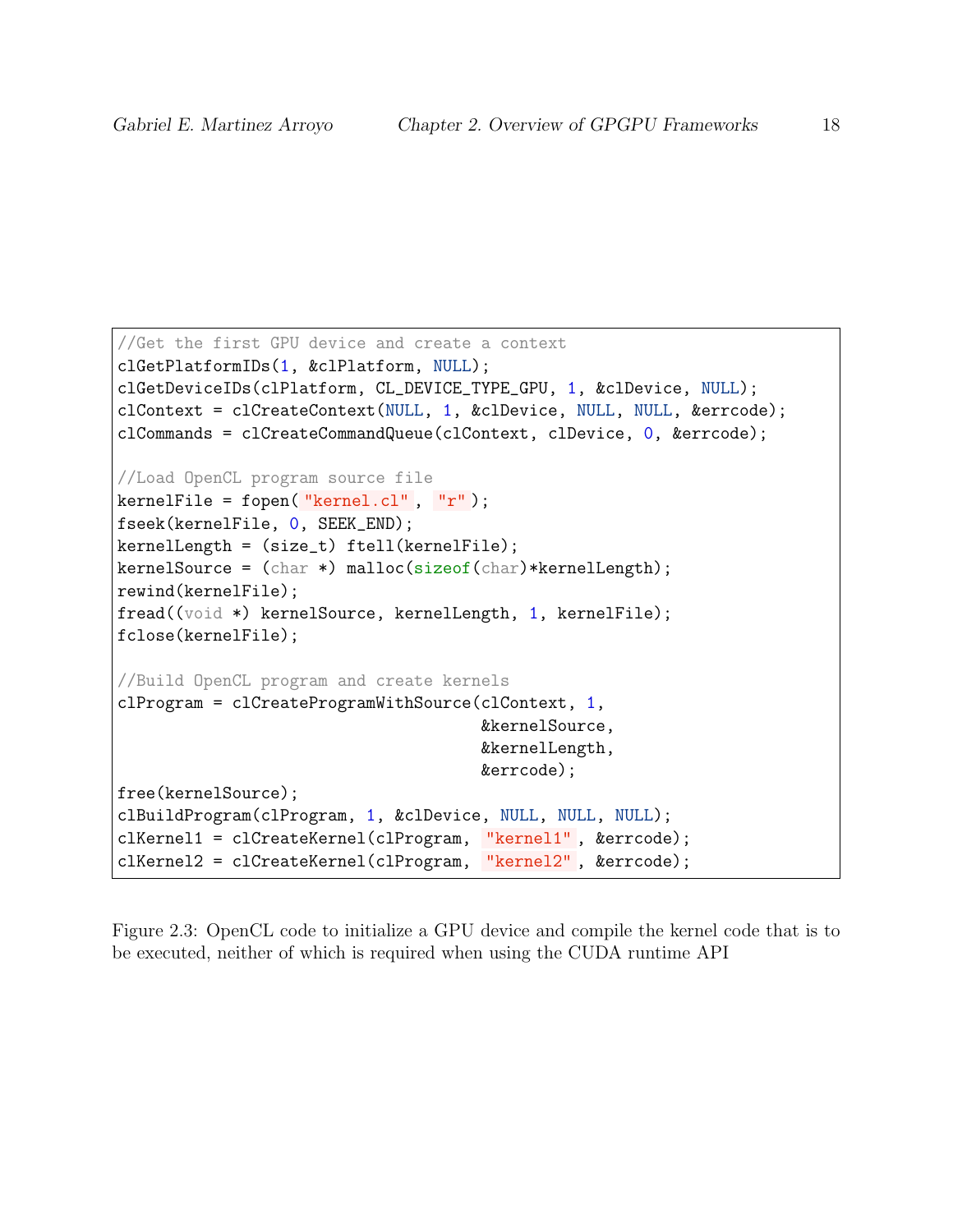## <span id="page-25-0"></span>Chapter 3

# Source-to-Source Translation

The CUDA Runtime API contains four primary constructs:

In this chapter, we outline the general strategy used to translate from CUDA to OpenCL. As mentioned in the previous chapter, the CUDA runtime API is the most common API found in CUDA applications. Therefore we have chosen to focus our work to target it as the initial source of CUDA applications. Additionally, we decided to support CUDA C by default, as it is also very common and adds only a few extensions to standard C. For the time being CU2CL does not support the CUDA driver API. However, due to its low-level nature and similarity to the OpenCL API—many of its constructs have direct equivalents.

• Data structures – are the types and structs that are defined in CUDA and used by several of the runtime API procedures. They range from dim3s, which specify kernel configurations in three dimensions, to textureReferences, which are responsible for storing information about texture memory.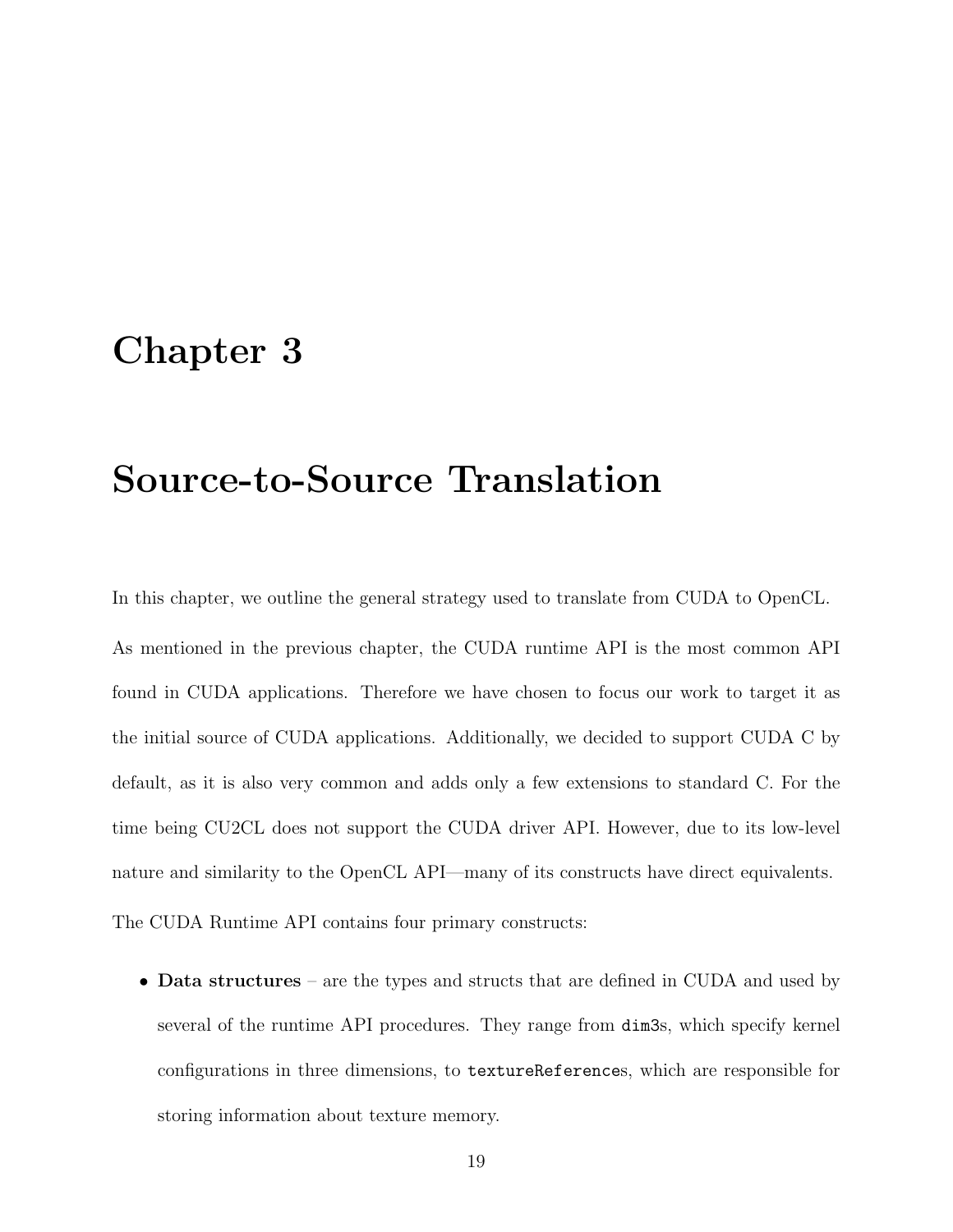- Device memory pointers may either be annotated with variable qualifiers or simply acquired through multiple API procedures. In the CUDA runtime API they are treated as normal pointers (e.g.,  $float *$ ).
- Runtime API calls are the host-side CUDA runtime API procedure calls. Their main use is to set up and manage memory and code execution on GPU devices. They are broken up into several modules, of which we focus on the ones supporting general, non-graphical operations (e.g., cudaMalloc).
- Device procedures also known as kernels, these are the procedures to be run on GPU devices. They are distinguished by the use of the CUDA function qualifiers \_global\_\_ or \_\_device\_\_.
- Kernel calls in CUDA C are similar to host method invocations, but differ in that they also provide the kernel execution configuration through a CUDA C extension  $(e.g., \text{kernel}<<\text{blocks}, \text{threads}>>(\text{args}, \ldots)).$

In order to properly translate CUDA to OpenCL, each of these must in turn be translated into a semantically-equivalent construct—or set of constructs—in OpenCL. For the rest of this chapter, we will discuss how the automatic translations are performed for the currently supported subset of the CUDA runtime API.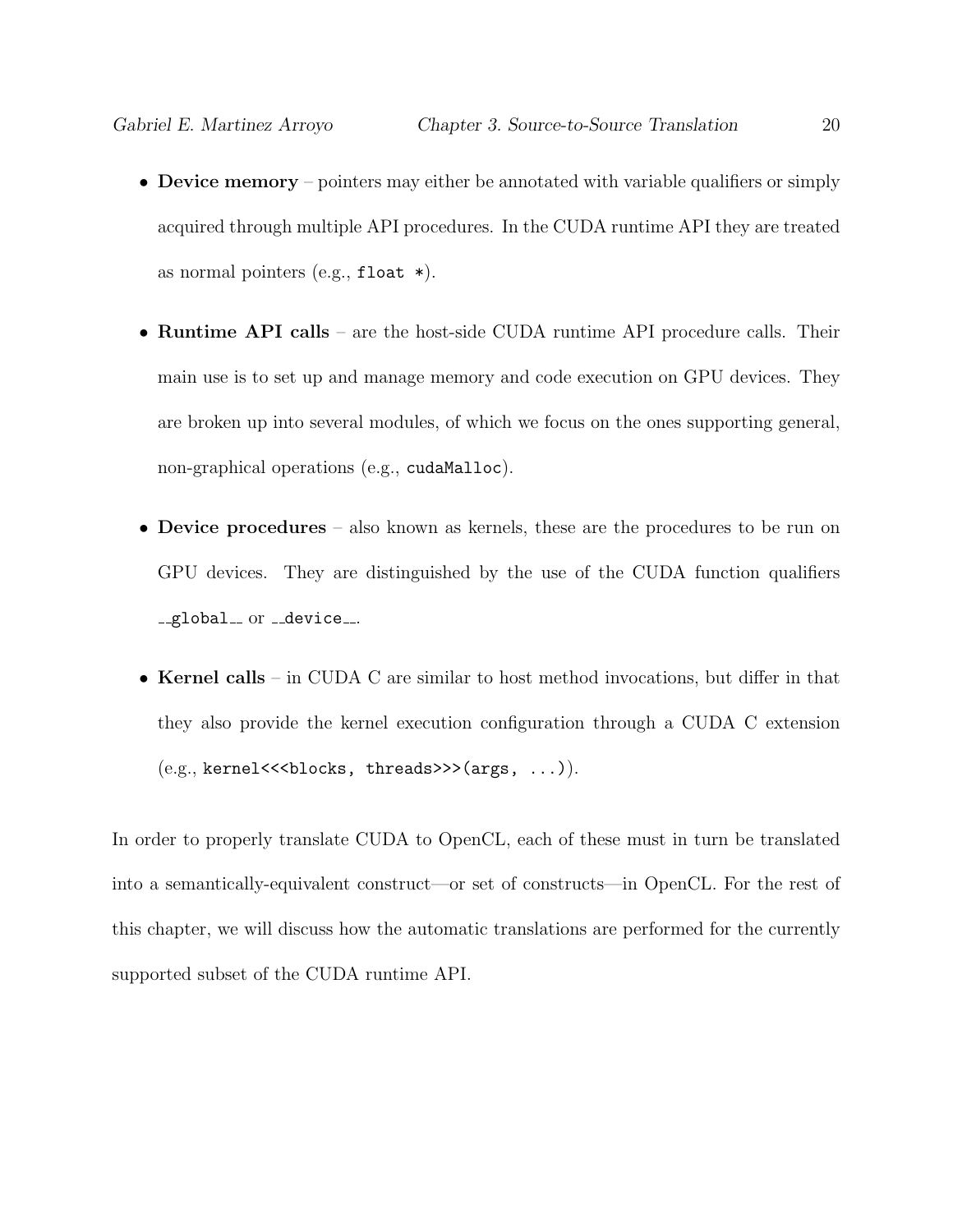### <span id="page-27-0"></span>3.1 CUDA Data Structures

The CUDA runtime API introduces a number of data structures. We list some commonly used ones in Table [3.1](#page-27-1) along with their equivalent structures in OpenCL, if any.

Currently we have chosen to support dim3s and cudaDeviceProps, given they are some of the most often used data structures in CUDA applications. In addition, we support cuda-Stream<sub>-t</sub> and cudaEvent<sub>-t.</sub> Of these, only cudaDeviceProps lack an equivalent structure in OpenCL. This structure's fields are a GPU device's properties. For the sake of simplicity in translation, we opt to create an equivalent structure with the same fields. In OpenCL, then, multiple calls to clGetDeviceInfo may be used to fill the structure.

| <b>CUDA</b>                                | OpenCL                                |  |
|--------------------------------------------|---------------------------------------|--|
| Device pointers (e.g.<br>$float * created$ | cl_mem created through clCreateBuffer |  |
| through cudaMalloc)                        |                                       |  |
| dim3                                       | $size_t[3]$                           |  |
| cudaDeviceProp                             | No direct equivalent                  |  |
| cudaStream_t                               | cl_command_queue                      |  |
| cudaEvent t                                | cl event                              |  |
| textureReference                           | cl_mem created through clCreateImage  |  |
| cudaChannelFormatDesc                      | cl_image_format                       |  |
| surfaceReference                           | No direct equivalent                  |  |

<span id="page-27-1"></span>Table 3.1: Common CUDA data structures and their OpenCL equivalents

Notably missing from the discussion so far are the vector types defined in the CUDA runtime API. The list is rather large, and direct equivalents in OpenCL exist for nearly all of them in both host and device code—the types have the same names save for the "cl" prefix on the host vector types. The biggest exception in OpenCL 1.0 is the lack of vectors with three fields (e.g. float3).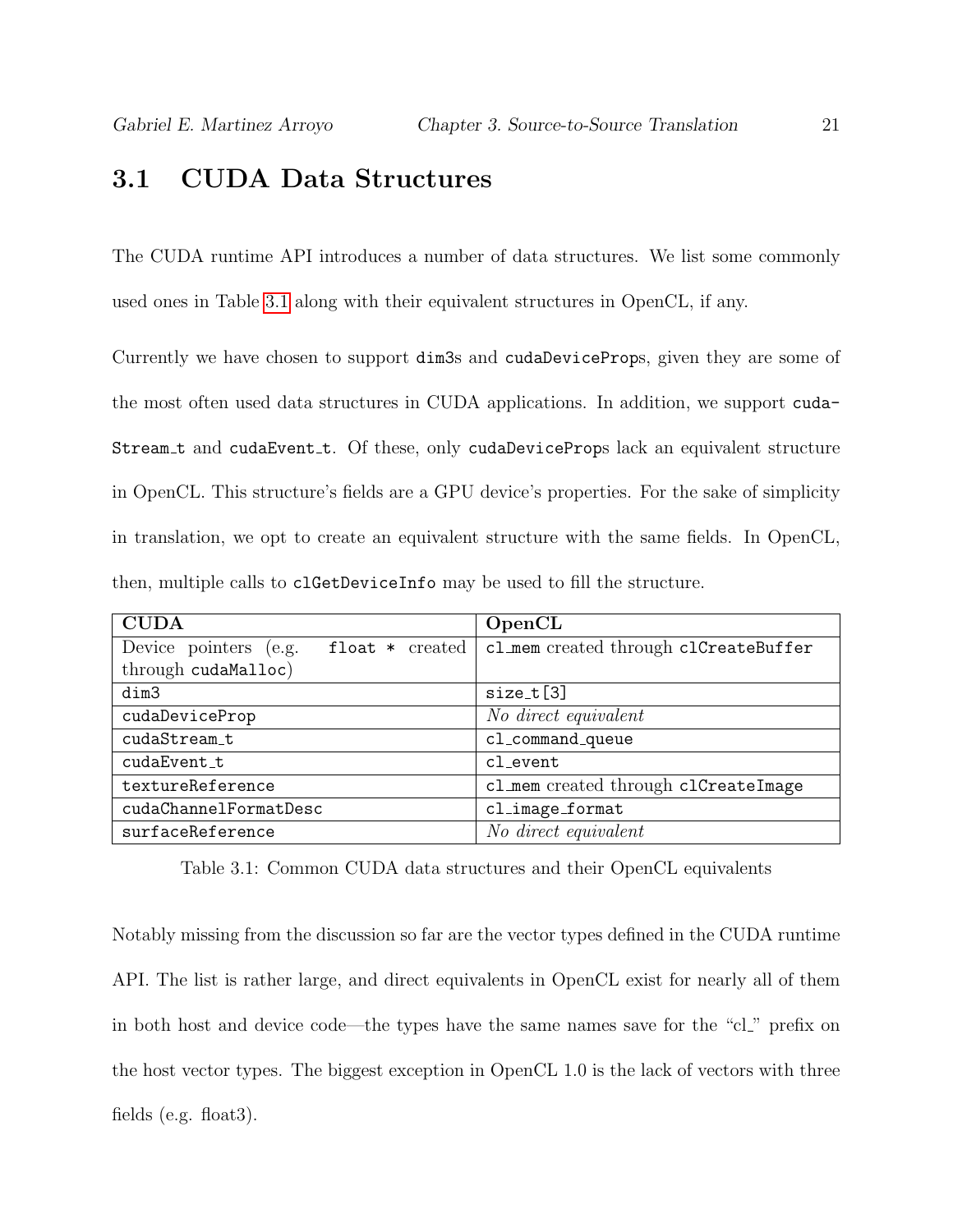### <span id="page-28-0"></span>3.2 CUDA Device Memory

Device memory in CUDA is separated into different regions, corresponding to the type of GPU memory. As our focus is on the non-graphical portions, we look at *qlobal, shared*, and constant memory. In general, all of these are stored in traditional pointers in CUDA, therefore they will be translated into cl mems in OpenCL. Each type of memory has certain traits and limitations, which must be taken into account during the translation process.

Global memory is allocated through standard allocation procedures in CUDA. Unlike the other types of memory, pointers to it do not have to be qualified with the  $\text{-global}$  or device attributes, making them a bit more difficult to identify and transform. The general strategy is to look for calls to global memory allocation procedures, such as cuda-Malloc, and identify the pointer variable passed in as a pointer to *qlobal* memory.

Constant memory arrays may only be declared at the top level in CUDA. Furthermore, they must either be given an initial size or an initial value; no dynamic allocation of constant memory is allowed. In OpenCL, constant memory is instead allocated as normal device memory is. It is marked as constant when passed in as a kernel parameter that has the constant attribute. Finally, as they reside at the file level, CUDA device code assumes global access to them. Thus in OpenCL all pointers to constant memory must be passed in as arguments to kernel calls so that device code has access to them.

Shared memory in CUDA can be declared at the top level or within device code. In the first case, pointers to it can be treated in similar fashion to constant memory by passing them in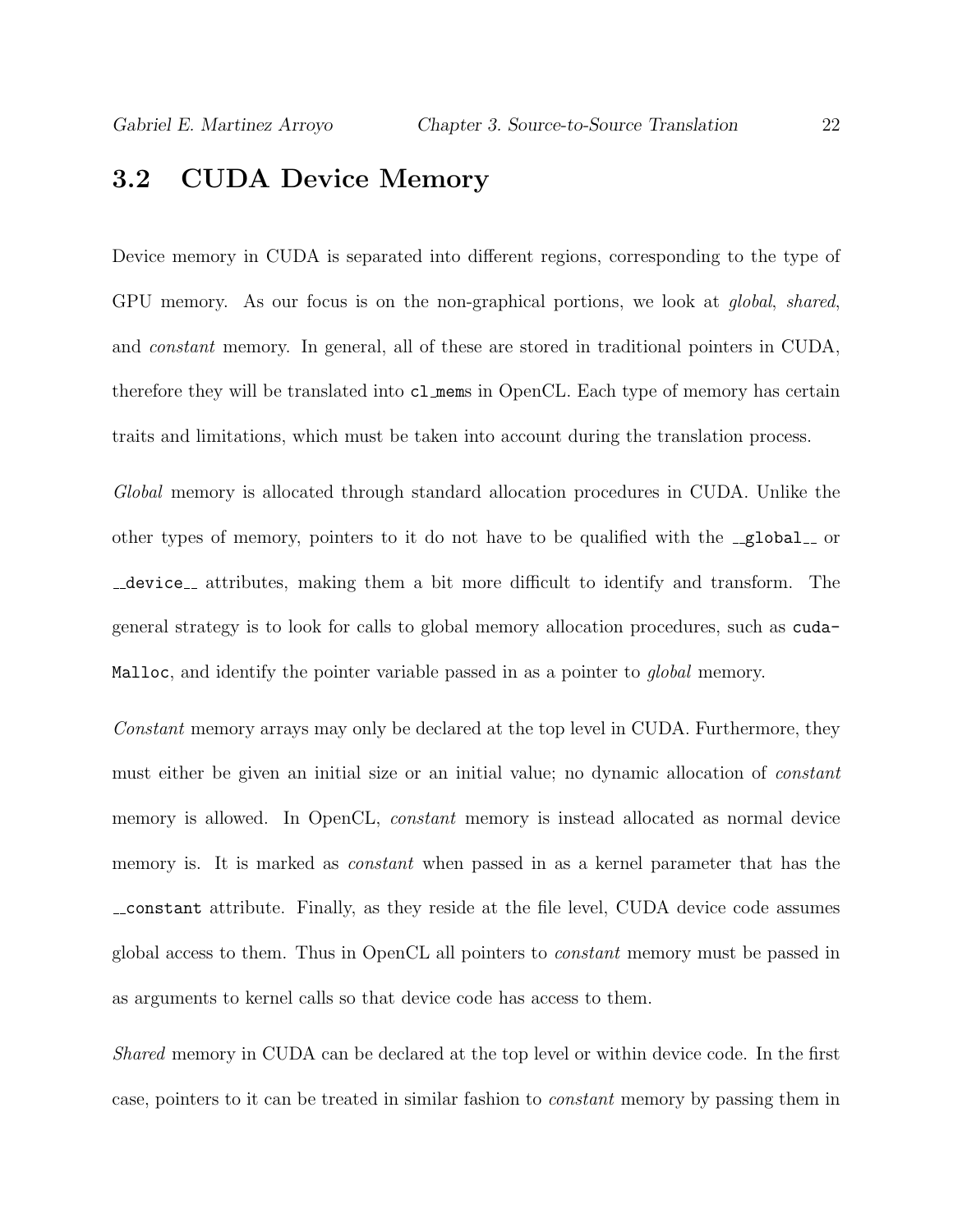as arguments. In the latter case, the variable qualifier marking them as  $\Box$ shared  $\Box$  in CUDA can simply be rewritten to \_**local** in OpenCL. One final case exists where *shared* memory is declared to be extern. In CUDA, this means that the memory is allocated dynamically when a kernel is invoked. In OpenCL, this can be emulated by allocating the device memory just before a kernel is executed and freeing it just after, making sure to pass in the device memory as an argument.

### <span id="page-29-0"></span>3.3 Runtime API Procedures

The CUDA runtime API is broken down into several modules, which provide the specific functionality of the CUDA framework. Table [3.2](#page-29-1) shows the modules we are interested in, along with replacements found in the OpenCL API. The majority of the porting effort from CUDA to OpenCL occurs in rewriting these API calls to their OpenCL equivalents. As a result, proper automatic translation of the majority of the CUDA runtime API calls will greatly reduce any manual translation that must be done.

| <b>CUDA Module</b> | Sample Call           | <b>OpenCL Structure</b>   |
|--------------------|-----------------------|---------------------------|
| Thread             | cudaThreadSynchronize | Contexts & Command Queues |
| Device             | cudaSetDevice         | Platforms & Devices       |
| Stream             | cudaStreamSynchronize | Command Queues            |
| Event              | cudaEventRecord       | Events                    |
| Memory             | cudaMalloc            | Memory Objects            |

<span id="page-29-1"></span>Table 3.2: CUDA API modules and their OpenCL equivalents.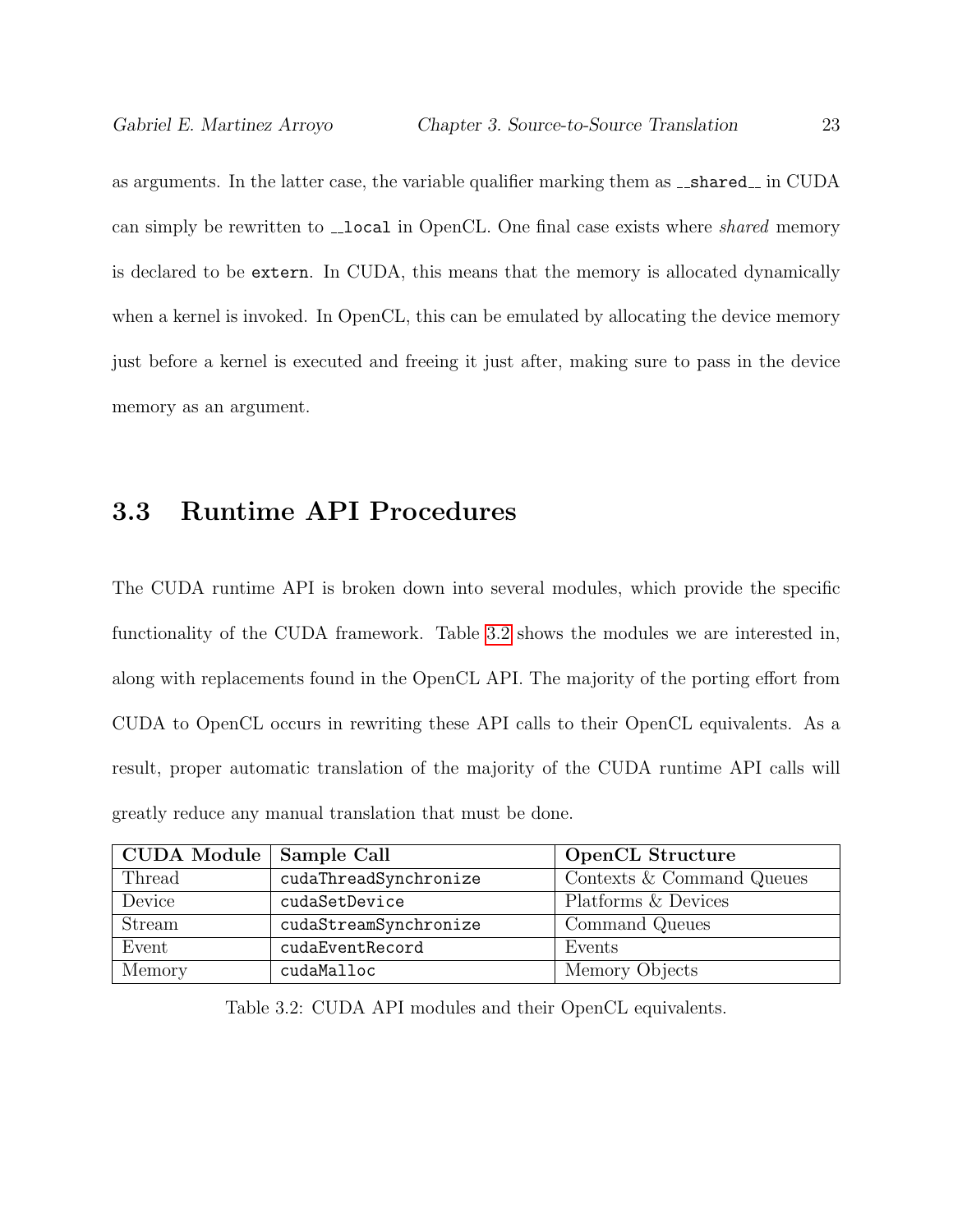#### <span id="page-30-0"></span>3.3.1 Thread Management

The thread management API provides high-level methods to the underlying CUDA context. The most commonly used procedures are cudaThreadExit and cudaThreadSynchronize. The first asks the runtime to clean up the CUDA context, which translates to releasing the OpenCL context through clReleaseContext. As for the second function, it tells the runtime to block until all previously queued work on the current GPU device has been completed. In OpenCL, this is equivalent to invoking the clFinish method on global command queue that was created.

The CUDA runtime API also defines a few other procedures that allow a user to set and get resource limits and the host thread's cache configuration. The OpenCL API, though, does not provide any methods with similar functionality to these. Hence, CU2CL does not currently support the rest of this API, emitting a warning when an unsupported call is encountered.

#### <span id="page-30-1"></span>3.3.2 Device Management

In the CUDA runtime API, set up and tear down of CUDA devices is done automatically. The user has little need to explicitly manage devices, but a direct consequence is that they also do not have as much control. By default, the first GPU device found on a system is used by the CUDA runtime API. Keeping with this assumption, OpenCL code to initialize a GPU device can be inserted at the start of an application's main method. This initialization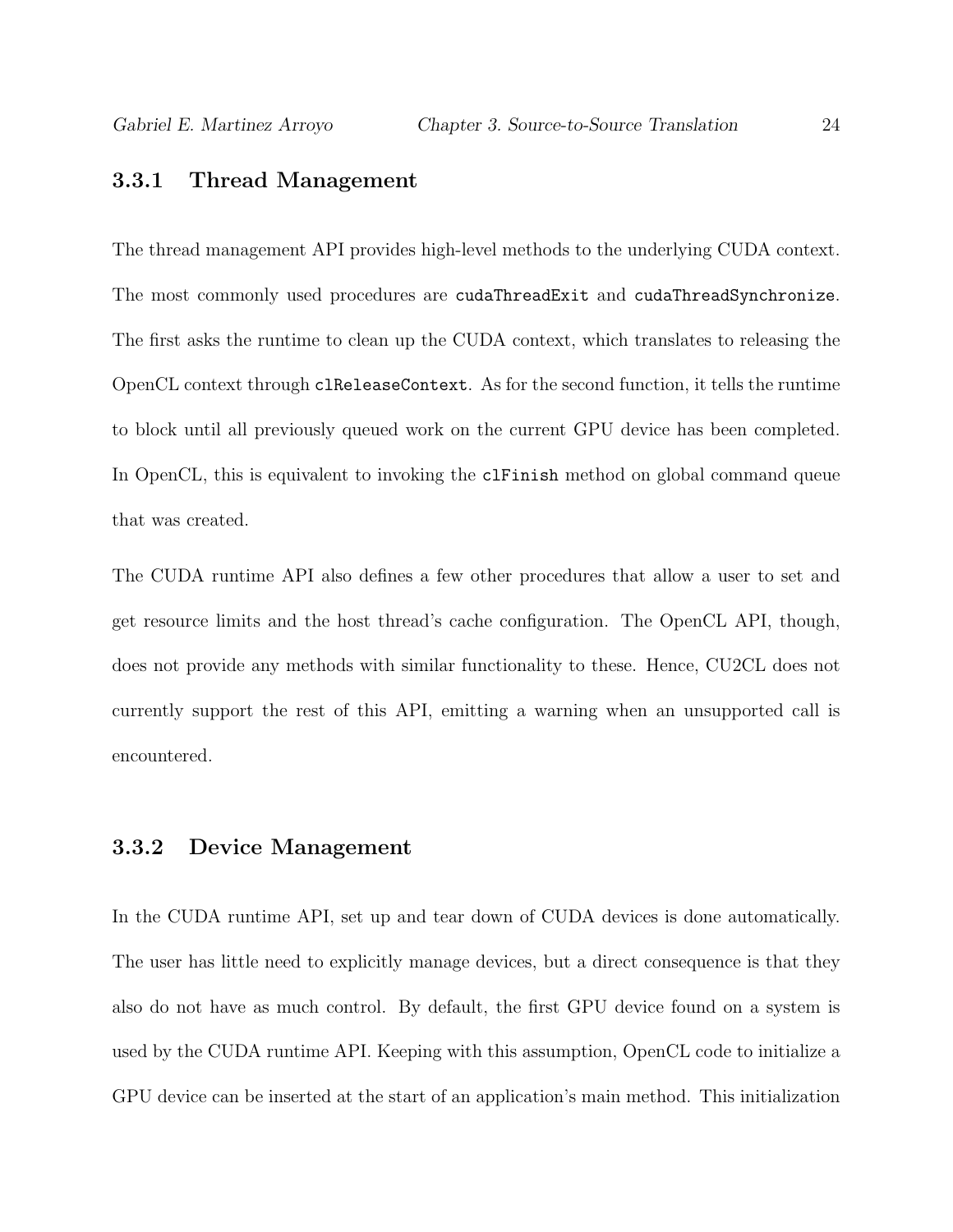includes querying the system for an OpenCL platform, finding a GPU device in the platform, and then creating a context and command queue associated with the device. At the end of the same procedure, code is added to clean up the OpenCL constructs—specifically, the device's command queue and context are released. Several OpenCL API procedures require information about the system, such as a platform ID, device ID, context, or command queue, to be passed as parameters. In the CUDA runtime API, these are not made explicit, but are available globally to the underlying implementation. Since CUDA API calls may reside in many different locations in an application, we must declare the OpenCL constructs at the global level so as to be visible throughout the source file. The names of these global variables may clash with user-defined names, so we prepend "\_cu2cl\_" to each one.

There are a few CUDA runtime API calls that allow an application to query the available devices and to set the GPU device the current thread will use. Of these, the most commonly used are cudaGetDevice, cudaGetDeviceCount, cudaGetDeviceProperties, and cudaSet-Device. cudaGetDevice returns the ID of the device currently in use, therefore the call will be translated into a reference to CU2CL's global device ID. As the OpenCL device ID, context, and command queue are available globally, a call to cudaGetDevice will return the device ID currently in use. cudaSetDevice is replaced by OpenCL calls that release the current context, set the new device ID, and create a new context and command queue for the given device. cudaGetDeviceCount becomes a call to clQueryPlatformInfo, to get the number of devices from the OpenCL platform.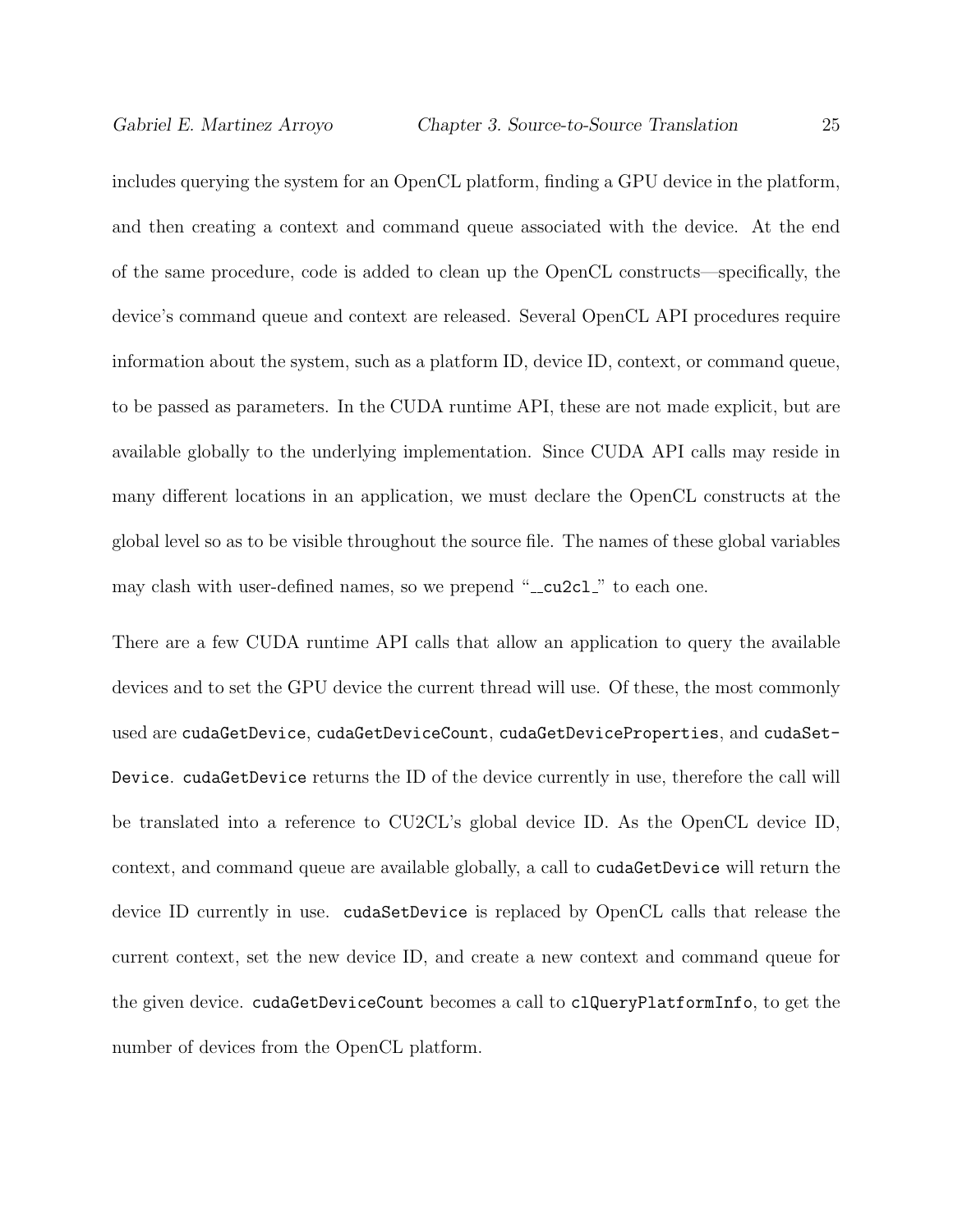cudaGetDeviceProperties requires more work to translate. As mentioned earlier, there is no OpenCL equivalent of a cudaDeviceProp, hence we add in code that defines a similar struct. This newly defined data structure is populated by replacing calls to cudaGet-DeviceProperties with calls to a new procedure we define that makes the necessary calls to clGetDeviceInfo. Not all the properties found in a cudaDeviceProp can be queried in OpenCL. If the CUDA source uses one of these properties, CU2CL must notify the user that the code will have to be translated by hand; currently this is done by emitting a warning during translation.

#### <span id="page-32-0"></span>3.3.3 Stream Management

CUDA streams provide a mechanism for performing GPU operations asynchronous to other operations that may be executing. As a result, they function in a fashion very similar to command queues in OpenCL. In general, CUDA streams are turned into command queues, and the associated CUDA API calls are translated into equivalent OpenCL calls operating on command queues.

cudaStreamCreate creates a new CUDA stream, therefore it can simply be replaced by clCreateCommandQueue, while cudaStreamDestroy will become clReleaseCommandQueue. cudaStreamSynchronize forces the calling thread to block until the stream passed in has completed all previous operations. In OpenCL, this is equivalent to a clFinish. Likewise, cudaStreamWaitEvent becomes a call to clEnqueueWaitForEvents. The tougher one in this API is cudaStreamQuery. This function call queries the current status of the stream,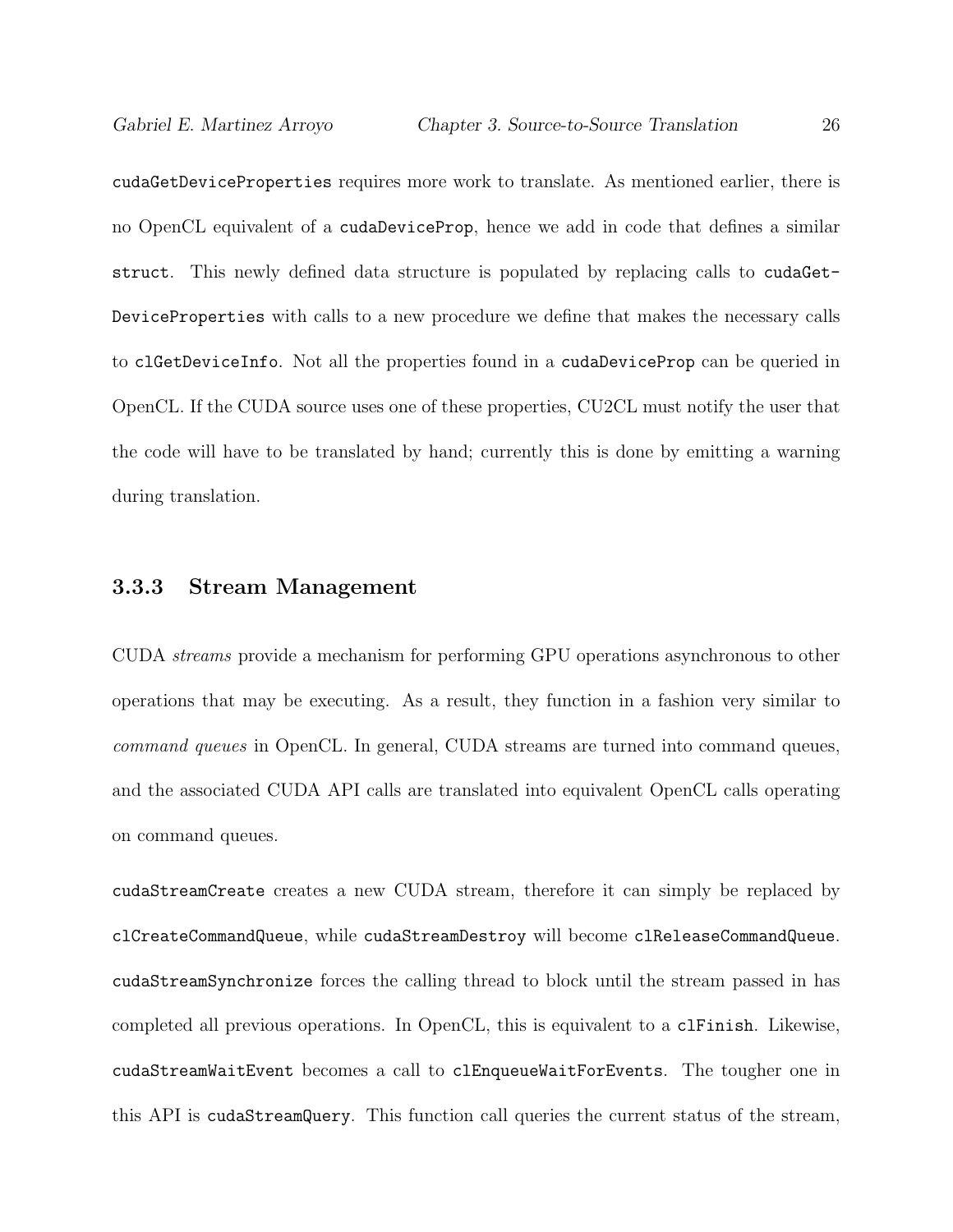i.e. whether or not the stream has completed its work. In order to preserve the semantics of the call, several OpenCL API calls must be used, which is done by creating a procedure that does the following steps: First, a clEnqueueMarker is done, so as to get the event associated with the call. Next, the event created is queried for completion using a call to clGetEventInfo. We are only interested in the event's status, thus the event is released and the status returned.

#### <span id="page-33-0"></span>3.3.4 Event Management

CUDA events provide a platform-independent way to perform time measurements. The API has methods to create and destroy events, in addition to methods that record an event store the current time in the event—or that synchronizes on an event. While the API's primary facilities are to record times and compare them, it may also be used to synchronize by blocking until the work in a recorded stream has been finished.

OpenCL also has the concept of an event, which has similar goals. The way the two event mechanisms function are dissimilar enough that at first glance an automatic translation from CUDA events to OpenCL events appears difficult. This stems from the fact that CUDA events are explicitly created by the user through API calls, whereas OpenCL events are created anytime that an enqueue operation is performed on a command queue. However, OpenCL provides mechanisms that can bridge the disparity between the two, allowing OpenCL events to function as CUDA events do. By using the OpenCL API call clEnqueue-Marker on a command queue, a new event will be made such that the call emulates a call to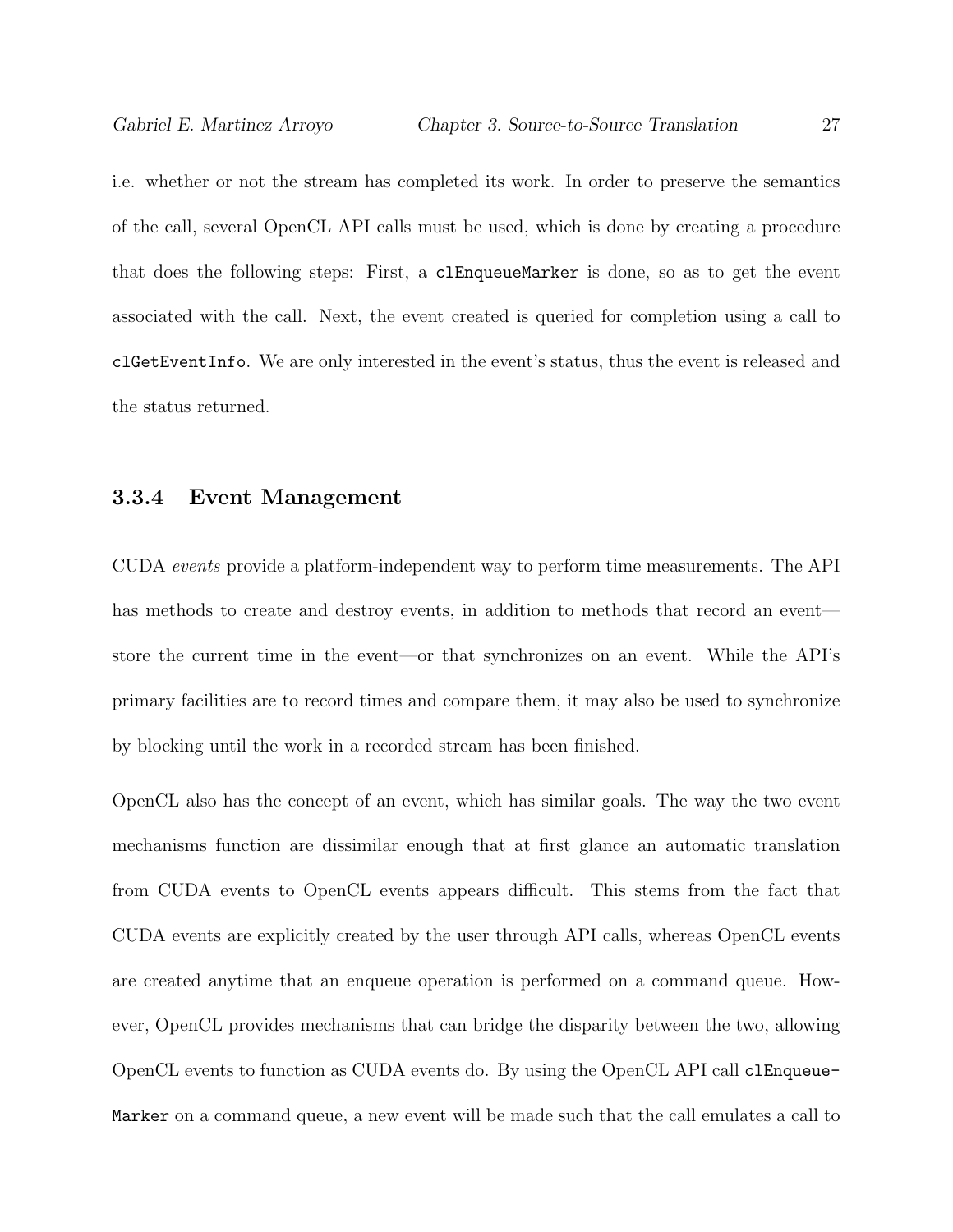cudaEventRecord. As a result, OpenCL events can be used as CUDA events are, to perform platform-independent timing. The event record call simply records the time after all the previous operations in the given CUDA stream have finished. Assuming time profiling has been enabled on the given command queue, the OpenCL event will also store the time.

Since OpenCL events are not explicitly created, calls to cudaEventCreate and cudaEvent-CreateWithFlags are simply removed during their translation to OpenCL. However, calls to cudaEventDestroy are not removed, but instead replaced with clReleaseEvent.

The final three procedures in the CUDA event API are cudaEventQuery, cudaEvent-Synchronize, and cudaEventElapsedTime. The first call, cudaEventQuery, requests the current status of the given event. This is equivalent to a call to clGetEventInfo for requesting the current status of the event. cudaEventSynchronize, which makes the caller wait for the given event to complete, can be replaced by a call to clWaitForEvents. Finally, when two events are compared using a cudaEventElapsedTime, one can compare the time between the end of the two OpenCL events to acquire an equivalent measurement. In CU2CL we have implemented this as a method that mimics cudaEventElapsedTime's function signature in order to simplify the translation process.

#### <span id="page-34-0"></span>3.3.5 Memory Management

There are dozens of procedures in the CUDA runtime API used for managing device and pinned host memory. These include various methods of allocating device memory and also copying memory to and from the different memory spaces on the device. We choose to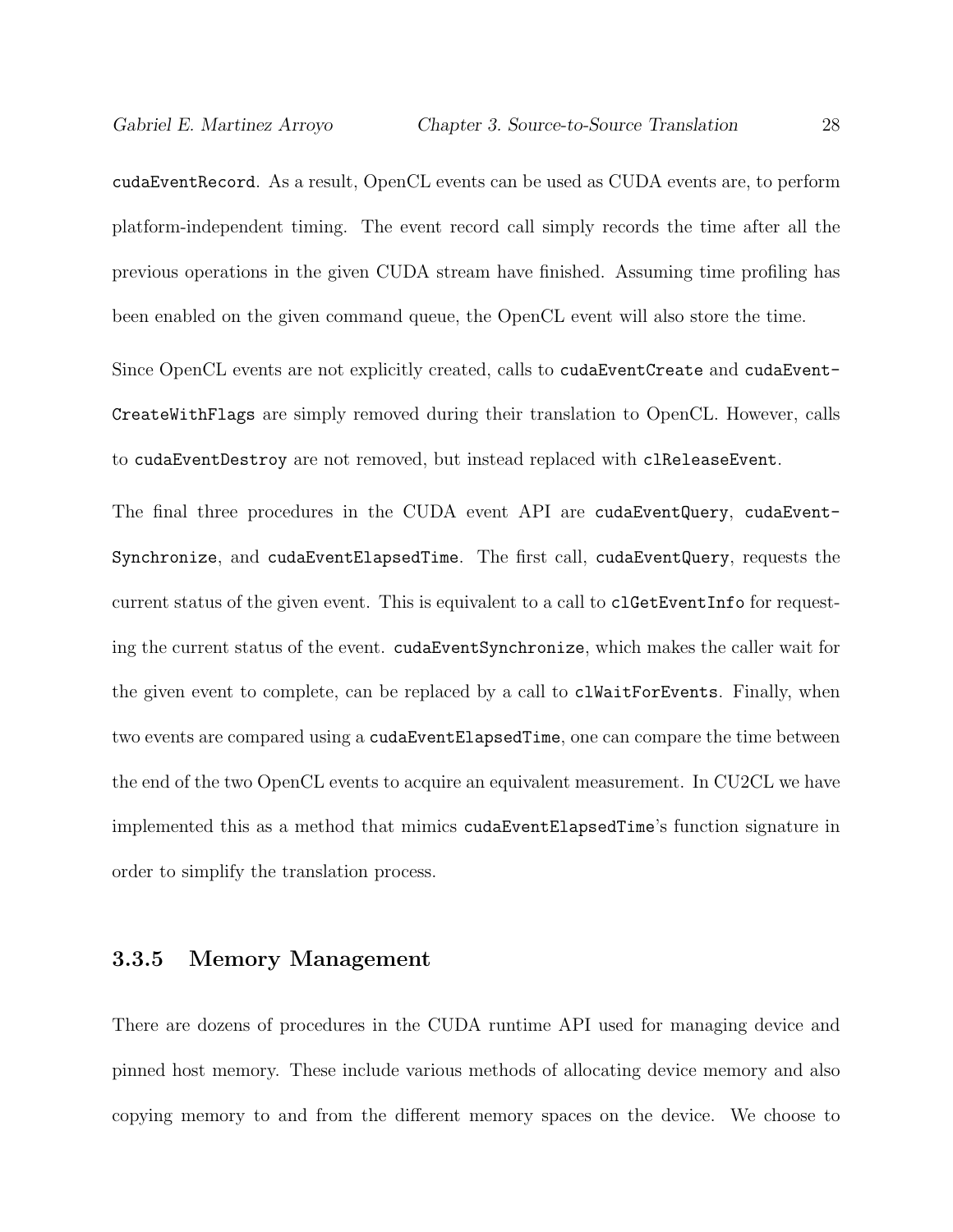support the most prevalent and general of these API calls: cudaMalloc, cudaFree, cuda-Memcpy, and cudaMemset. In the case of cudaMalloc, cudaFree, and cudaMemcpy, there are direct equivalents in OpenCL, namely clCreateBuffer, clReleaseMemObject, and cl-EnqueueWriteBuffer and clEnqueueReadBuffer (for two different cases of cudaMemcpy). OpenCL lacks an equivalent of cudaMemset, requiring one of two possible workarounds. The first approach is to simply allocate host memory of the desired size and memory layout and then to copy it over to the given portion of device memory. This is far from ideal as it allocates unnecessary memory on the host and requires an extra copy to device memory, which becomes very expensive when transferring a large amount of data. Instead, we create a "memset" kernel that takes a cl mem, a size, and an integer value for parameters—as expected in cudaMemset—and explicitly sets the memory region. There is a trade off, of course, as this method requires several OpenCL API calls to set up and execute a kernel. On the other hand, it does not use extra memory like the first and the cost of one kernel launch is small compared to a large copy operation.

Beyond translating CUDA API procedures, the main challenge in translating the device memory management API arises in identifying which declared variables correspond to device memory. In the CUDA runtime API, device memory addresses acquired from cudaMalloc are stored in traditional pointers. In OpenCL, however, device pointers are abstracted into cl mem structs. Therefore, device pointer variables must be recognized when passed in as arguments to cudaMalloc and then their references tracked throughout an application's source code. The original declaration's type must be changed from a pointer of a specific type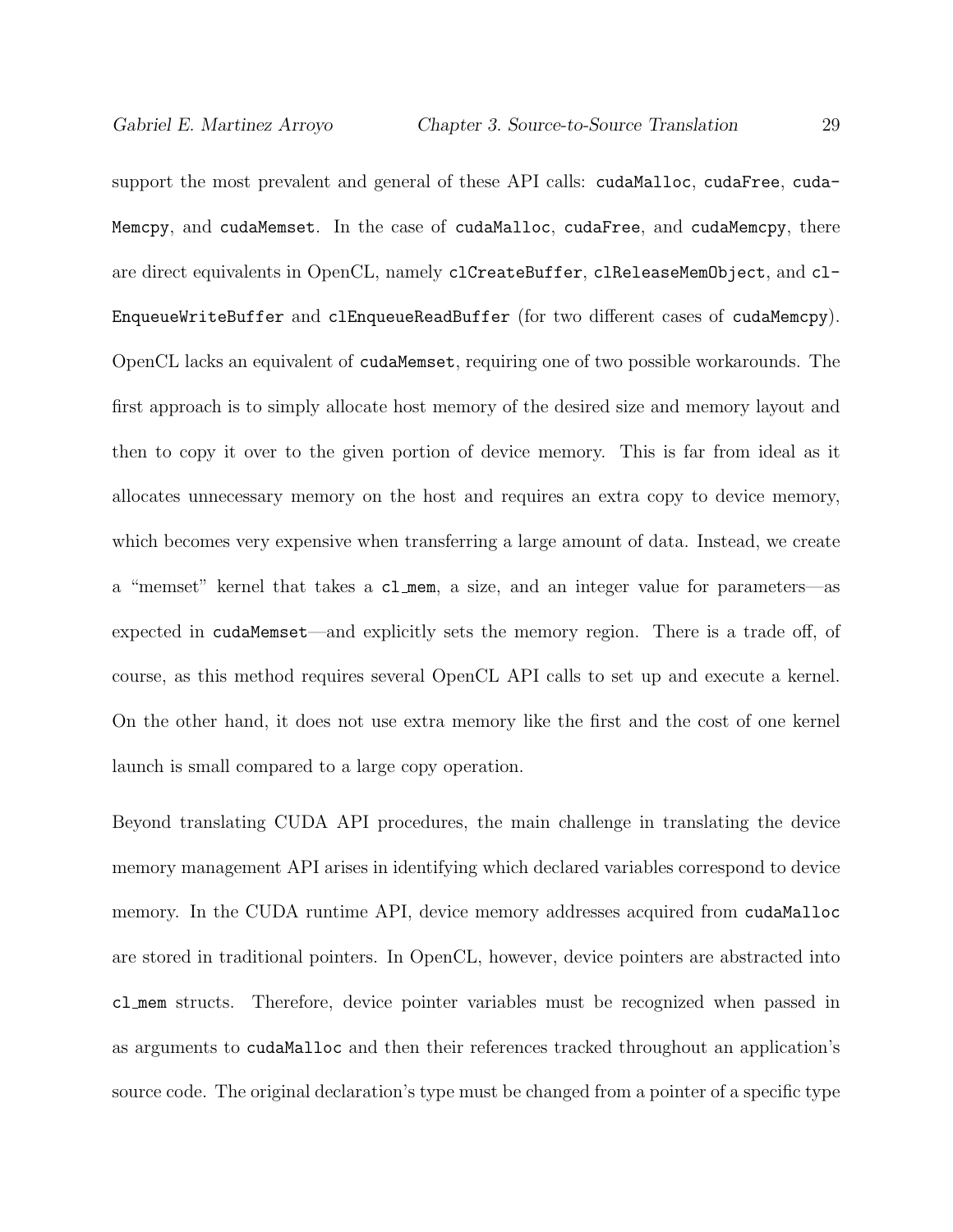(e.g. float \*) to a cl mem. In addition, procedures expecting a device pointer, identified through their use of one of these device pointer variables, must also have their parameter list modified so as to expect cl mems instead. The exception are kernels, since the OpenCL runtime ensures that the device pointers are unwrapped and made directly available in device code.

# 3.4 Device Procedures

Device procedures, or kernels, in CUDA are annotated with either the \_global\_or \_device\_ function qualifiers. This makes identifying kernel functions a relatively easy task. Along the same line, converting CUDA kernels to OpenCL is a simpler task than translating host code; most built-in functions and variables in the kernels have direct mappings in OpenCL and, consequently, could be mainly handled through a simple search and replace operation. However, CUDA kernels often present a few quirks that complicate the procedure.

In particular, as already mentioned, CUDA C allows for both host and kernel code to be mixed together in the same source file. From this emerge several complications when translating, since OpenCL kernels must be compiled separately from host code. Compilation of device code is done at run-time from a string, therefore the kernel sources can either be strings in host code files or read into strings from separate kernel files. We choose to do the latter in CU2CL, primarily because some C compilers can only handle strings of a certain length.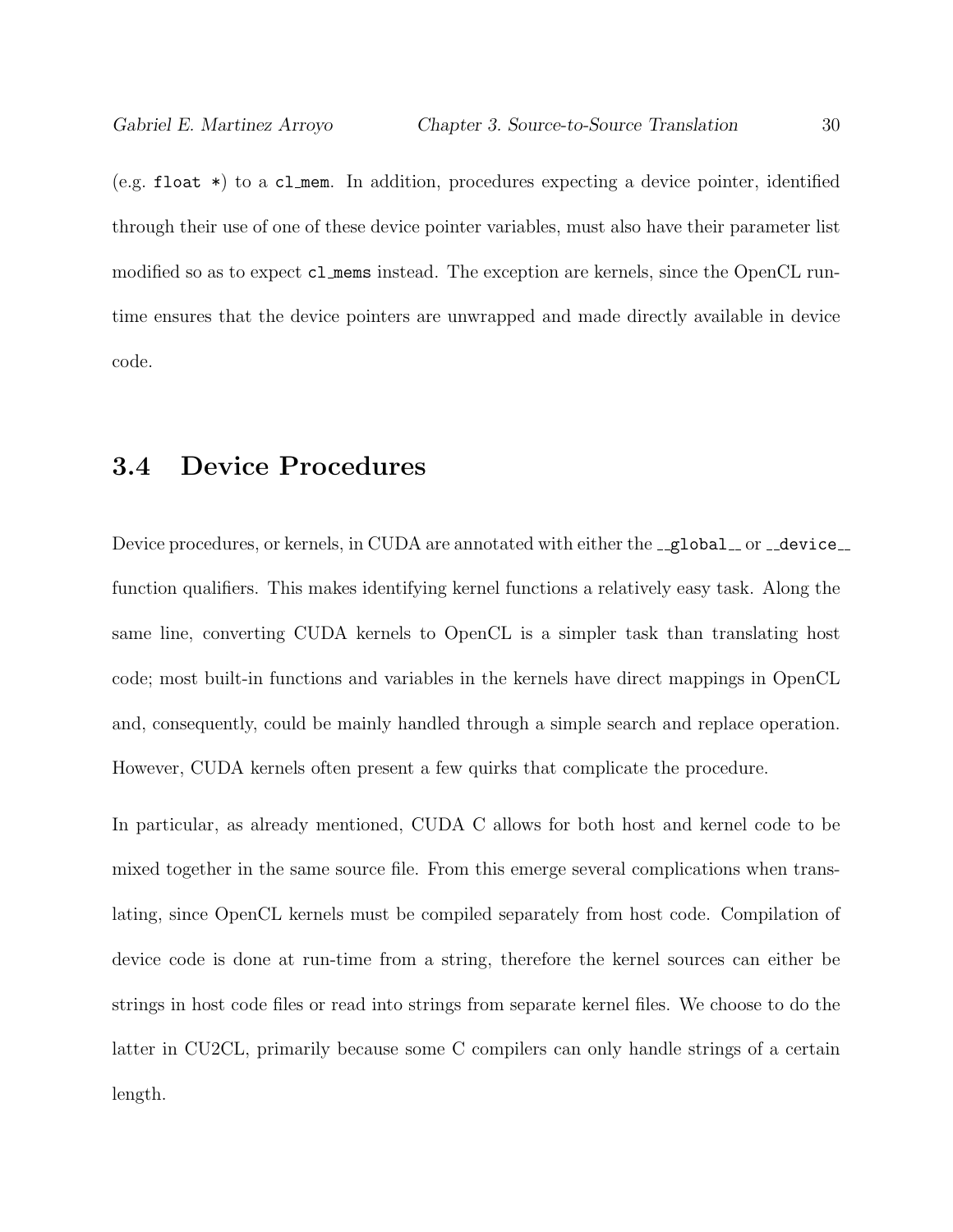Another common problem, also supported by CU2CL, occurs when variables declared outside of a kernel function in CUDA are referenced from within the kernels. This is perfectly fine in CUDA, but in OpenCL kernels may only access their local variables and parameters. The typical approach CU2CL takes is to pass in these external variables as arguments to the kernels.

The basic translation of kernels (i.e., device code) requires the rewriting of several CUDA constructs. First, the function and memory space qualifiers are rewritten as specified in Table [3.3.](#page-38-0) One thing to note during this is that parameters of pointer types which lack a memory address space qualifier are assumed to be in global memory in CUDA. In OpenCL, the pointers must be explicitly tagged as residing in global memory and are prepended with the  $-g$ lobal qualifier. Next, CUDA kernel built-ins, such as  $gridDim$  and  $-gy$ ncthreads(), must be translated to their OpenCL equivalents. Table [3.4](#page-38-1) details the transformations of the most common CUDA kernel built-ins. There are many more built-in functions, including arithmetic functions and functions for retrieving data from special memory spaces like texture memory. Most of the mathematical functions also have direct OpenCL equivalents, though the applications we tested did not use them and thus, for the sake of brevity, we exclude listing them here.

Because the CUDA C language allows for the intermingling of host and device code, we split the input source files into their host code and OpenCL device code during translation. In order to handle this, two output files are created for each main input file and included CUDA header files: one for the host code and one for the kernels. By filtering on the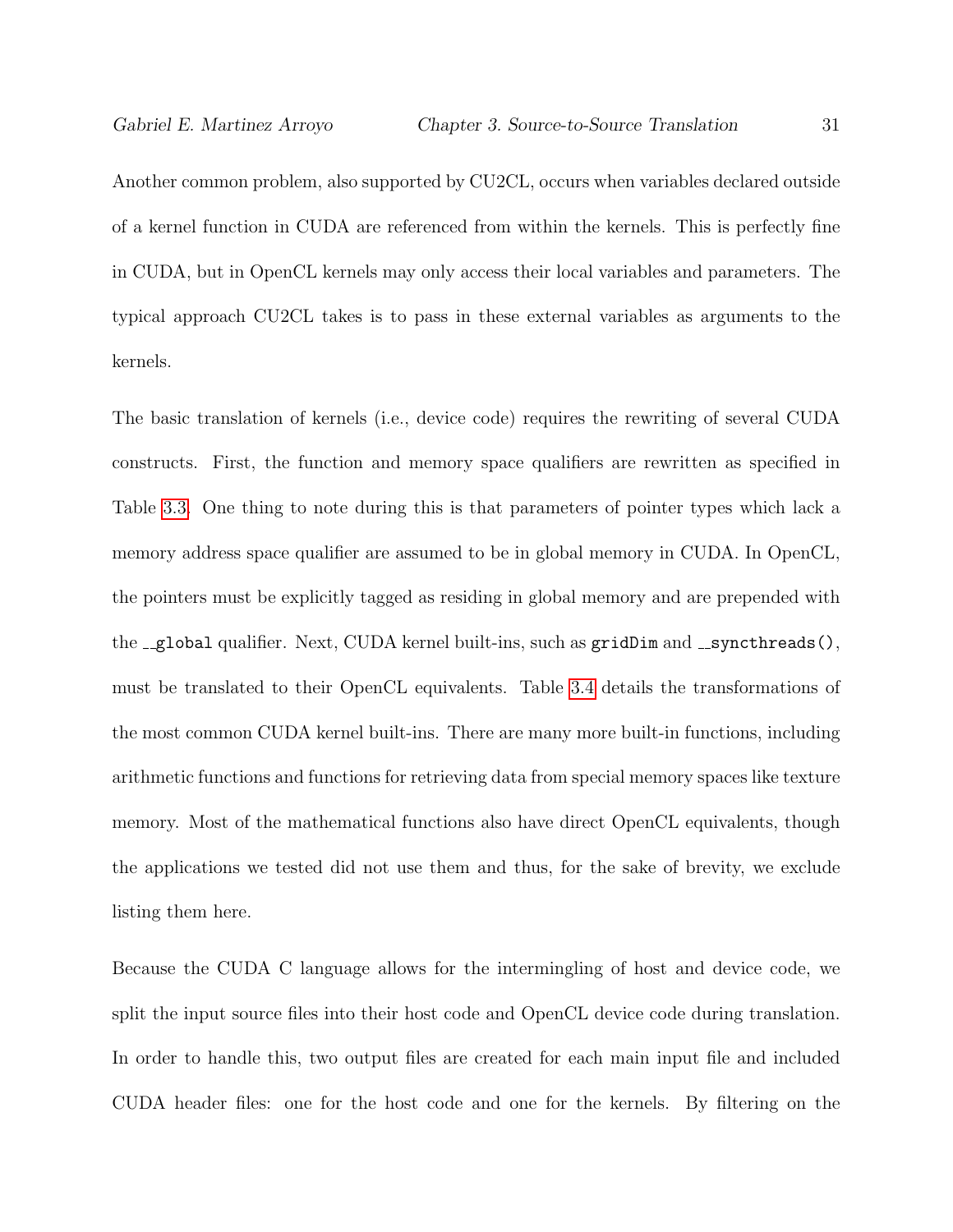|                            | <b>CUDA</b>             | OpenCL                      |
|----------------------------|-------------------------|-----------------------------|
| <b>Function Qualifiers</b> | __device__              | Not required in device code |
|                            | $-global$ <sub>--</sub> | kernel                      |
|                            | $\_host_{-}$            | Not required in host code   |
| Variable Qualifiers        | __device__              | Not required in device code |
|                            | $_{-}$ constant $_{-}$  | __constant                  |
|                            | __shared__              | $\_local$                   |

<span id="page-38-0"></span>Table 3.3: CUDA attribute qualifiers and their OpenCL equivalents

| <b>CUDA</b>                 | OpenCL                                                 |
|-----------------------------|--------------------------------------------------------|
| $gridDim.$ {x,y,z}          | $get_number(\{0,1,2\})$                                |
| blockIdx. ${x,y,z}$         | $get\_group_id({0,1,2})$                               |
| blockDim. $\{x, y, z\}$     | $get\_local\_size({0,1,2})$                            |
| threadIdx. $\{x, y, z\}$    | $get\_local_id({0,1,2})$                               |
| warpSize                    | No direct equivalent                                   |
| $-threadfence-block()$      | mem_fence(CLK_LOCAL_MEM_FENCE<br>CLK_GLOBAL_MEM_FENCE) |
| $-threadfence()$            | No direct equivalent                                   |
| $\text{-}$ syncthreads $()$ | barrier(CLK_LOCAL_MEM_FENCE<br>CLK_GLOBAL_MEM_FENCE)   |

<span id="page-38-1"></span>Table 3.4: Common CUDA kernel built-in functions and variables and their equivalents in OpenCL

function qualifiers, the declarations in the original file can be copied to the correct output file. An exception occurs when a kernel function is annotated with the  $\text{\_host{\_}}$  qualifier, meaning that the function is callable by both device code and host code. In this case, the function is included in both the host file and the kernel file so that it will be available in both environments.

Finally, if a CUDA kernel references a variable declared outside of its local environment, then the function must be changed to expect a new parameter for that declaration, effectively making the variable local. The host code must also be modified to set the new kernel argument when the kernel function is launched.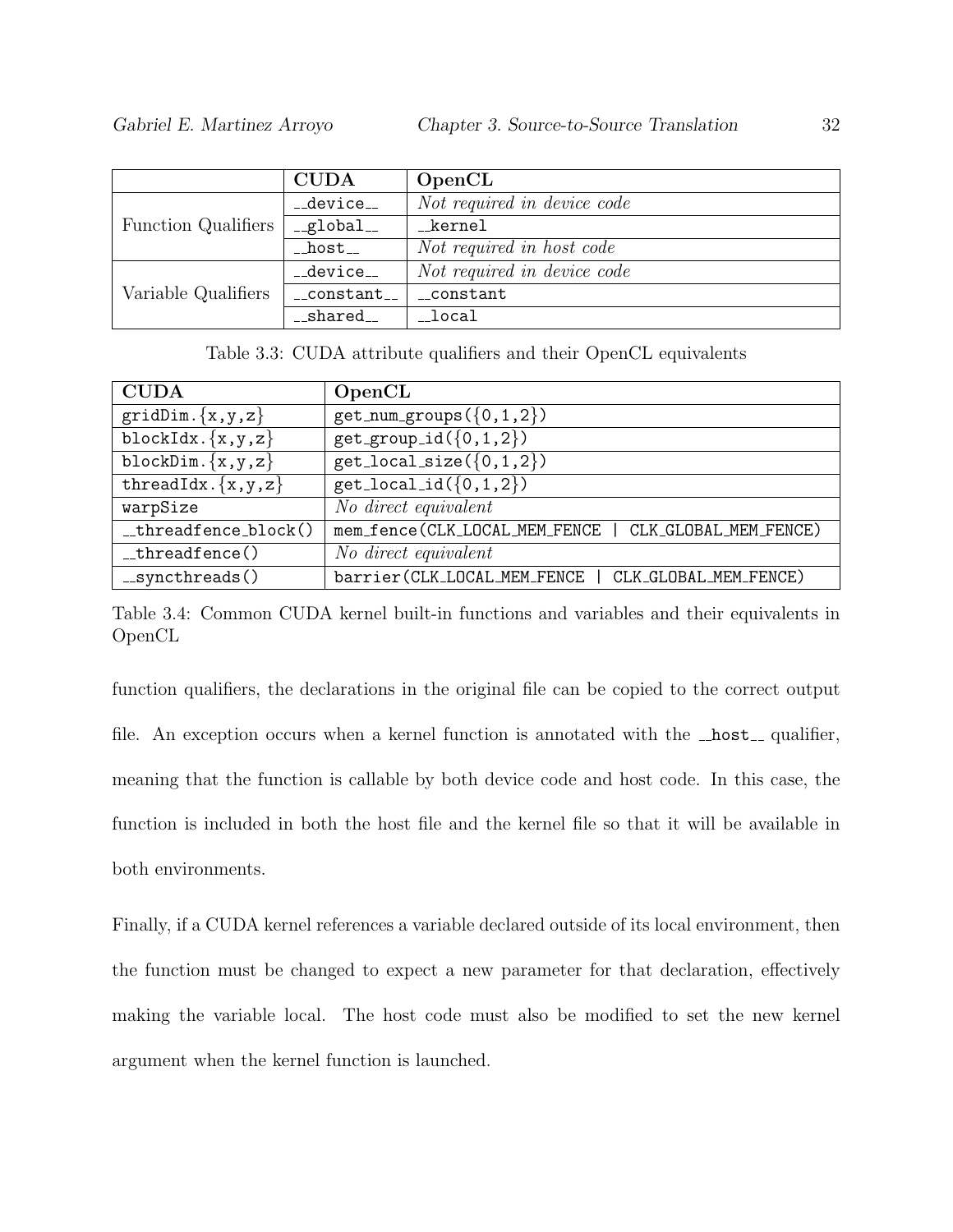#### 3.5 Kernel Calls

The CUDA runtime API provides a syntactic extension to C that allows for concise kernel invocations. This is done by using the <<<...,...>>> notation before the parenthesized list of arguments, wherein the kernel launch configuration can be set all in one call to the kernel function. Inside of the angle brackets, the first slot holds grid size while the second contains the block size, each of type dim3. OpenCL, on the other hand, simply provides a C API and thus requires several API calls in place of the one CUDA runtime API kernel launch—similar to what is done in the CUDA driver API. The kernel arguments must be set, one at a time, using the clSetKernelArg function and the launch bounds are specified when the kernel is launched via the clEnqueueNDRangeKernel call. The dim3s in CUDA must be translated to size\_t[3] arrays and pointers to them are passed to the clEnqueue-NDRangeKernel procedure. Furthermore, OpenCL expects to be passed the global work size, equivalent to the number of blocks multiplied by the number of threads for each dimension, and the local work size, equivalent to the number of threads per dimension. In order to do this, we create two global size\_t[3] arrays which correspond to the global work size and the local work size. These values are always passed to the clEnqueueNDRangeKernel call. We copy the grid and block size values specified in the CUDA kernel call into the size\_t [3] arrays. The local work size is first set to the block size dim3 and then the global work size is set to the grid size dim3 multiplied by the local work size. This is done for all dimensions. In case of a constant integer expression or variable—values that are not dim3s—is passed in as the grid or block size, we set the first dimension of the global or local work size to that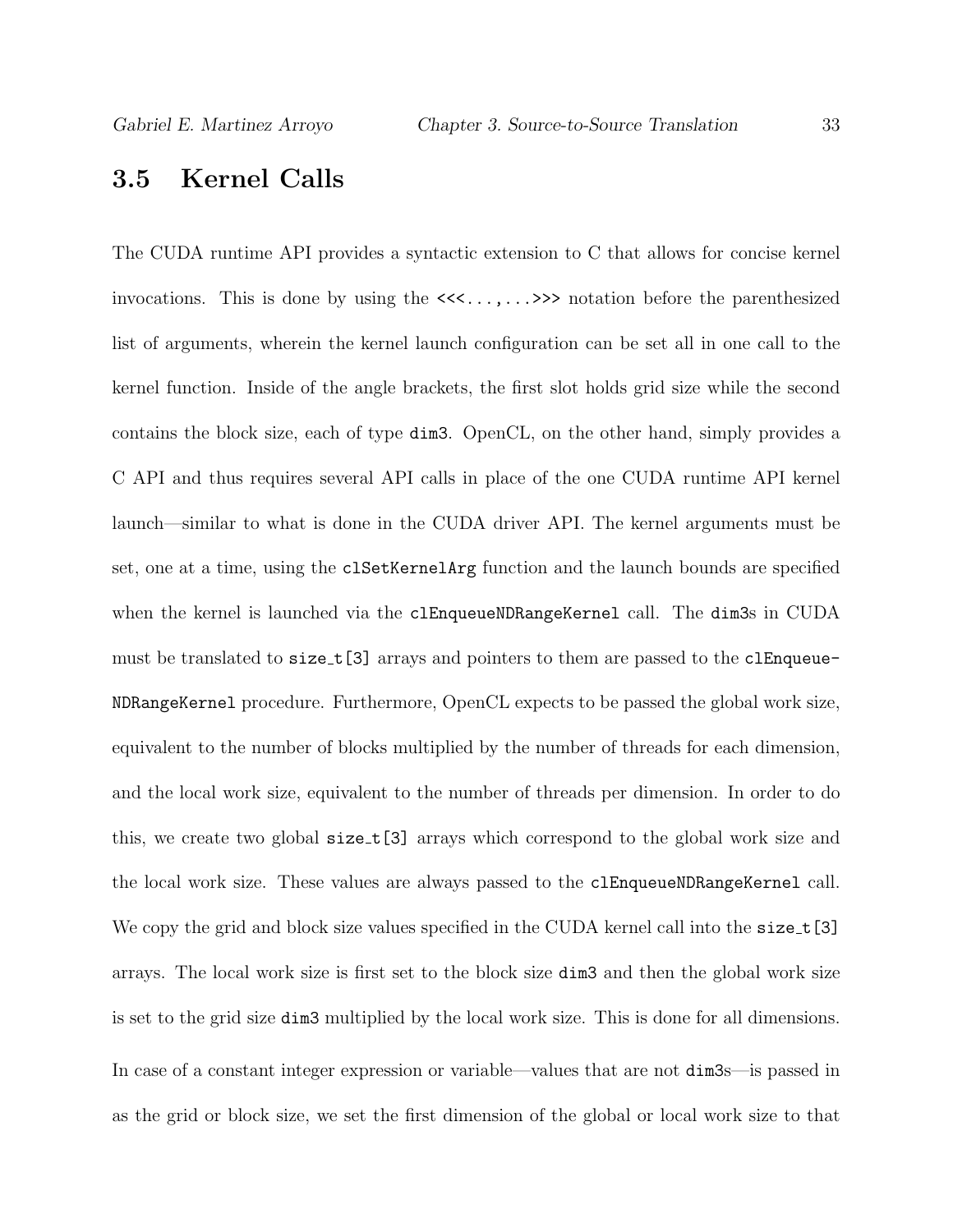```
//CUDA
kernel<<<16, 16>>>(globalArrPtr, num);
//OpenCL
clSetKernelArg(clKernel_kernel, 0, sizeof(cl_mem), &globalArrPtr);
clSetKernelArg(clKernel_kernel, 1, sizeof(int), &num);
localWorkSize[0] = 16;globalWorkSize[0] = 16*localWorkSize[0];
clEnqueueNDRangeKernel(clCommandQueue, clKernel_kernel, 1, NULL,
                       globalWorkSize, localWorkSize, 0, NULL, NULL);
```
<span id="page-40-0"></span>Figure 3.1: Example of a translating a CUDA kernel call.

value and set the other dimensions to one. If both parameters meet this criteria, then we can make use of OpenCL's ability to launch kernels of lower dimensions and simply set the number of dimensions one, as seen in Figure [3.1.](#page-40-0)

# 3.6 OpenCL Limitations

The OpenCL framework currently has a number of limitations that prevent the translation of several of CUDA's features. The most difficult to resolve at this time is OpenCL's lack of support for C++ device code, as the standard defines device code to be based on C99 (with a few extensions). Another particularly difficult issue to resolve stems from OpenCL's use of cl mems on the host for abstracting pointers to device memory. In CUDA, device memory is handled in both host and device code through direct pointers. This allows applications to allocate space in device memory for structs that have pointers to device memory nested within them. Figure [3.2](#page-41-0) shows such a scenario, wherein a nested struct is to be allocated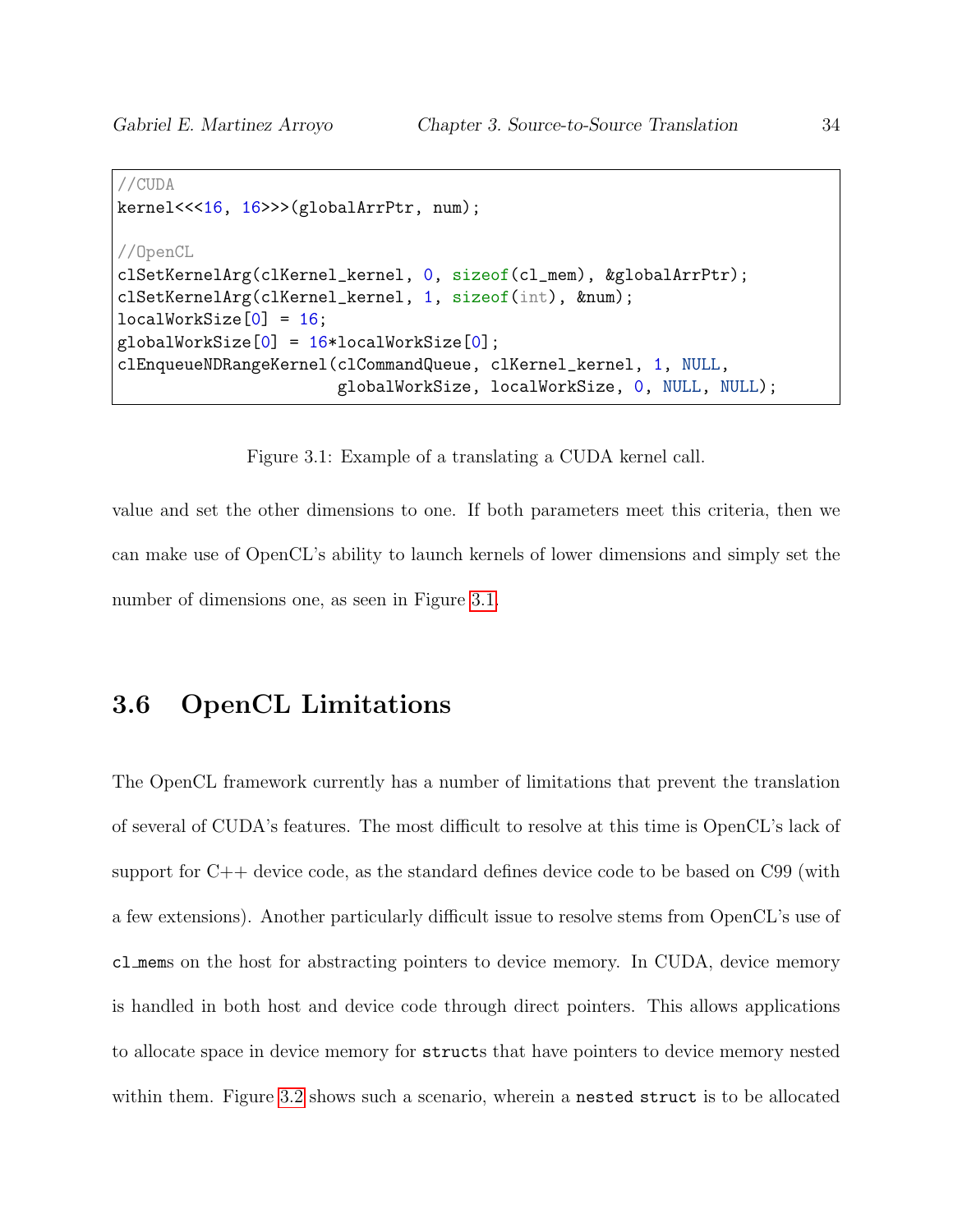```
//CUDA
typedef struct {
    float *d_mem1;
   float *d_mem2;
} nested;
//Legal
//OpenCL
typedef struct {
    cl_mem d_mem1;
    cl_mem d_mem2;
} nested;
//Illegal!
```
<span id="page-41-0"></span>Figure 3.2: Example of a struct with nested device pointers.

on the GPU. As OpenCL's cl mems are translated to pointers only when passed in as kernel arguments, there is no way to nest device pointers as in CUDA. Currently, such nested pointers will be detected and warnings emitted.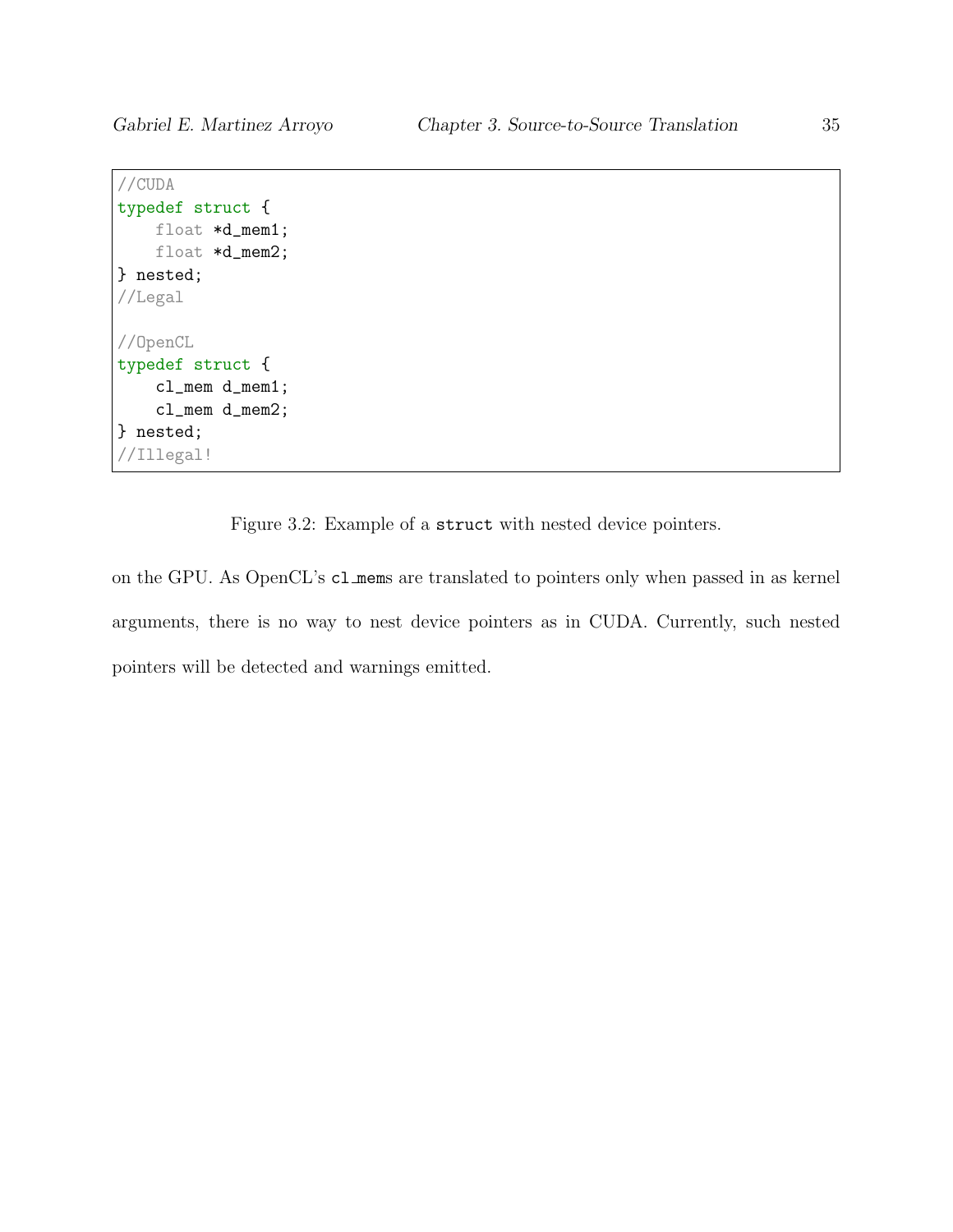# <span id="page-42-0"></span>Chapter 4

# The Design and Implementation of CU2CL

In this chapter, we outline the general design and implementation of CU2CL's source-tosource translator.

### 4.1 Approach

Several mechanisms for source-to-source translation are in common use—from simple tools that utilize regular expressions to find and replace strings in a program's source to more complex ones that leverage a full framework and parse a language into an abstract syntax tree (AST) and perform transformations at that level. In the related work, we discussed two source-to-source translators that go to or from CUDA, both of which opt for the latter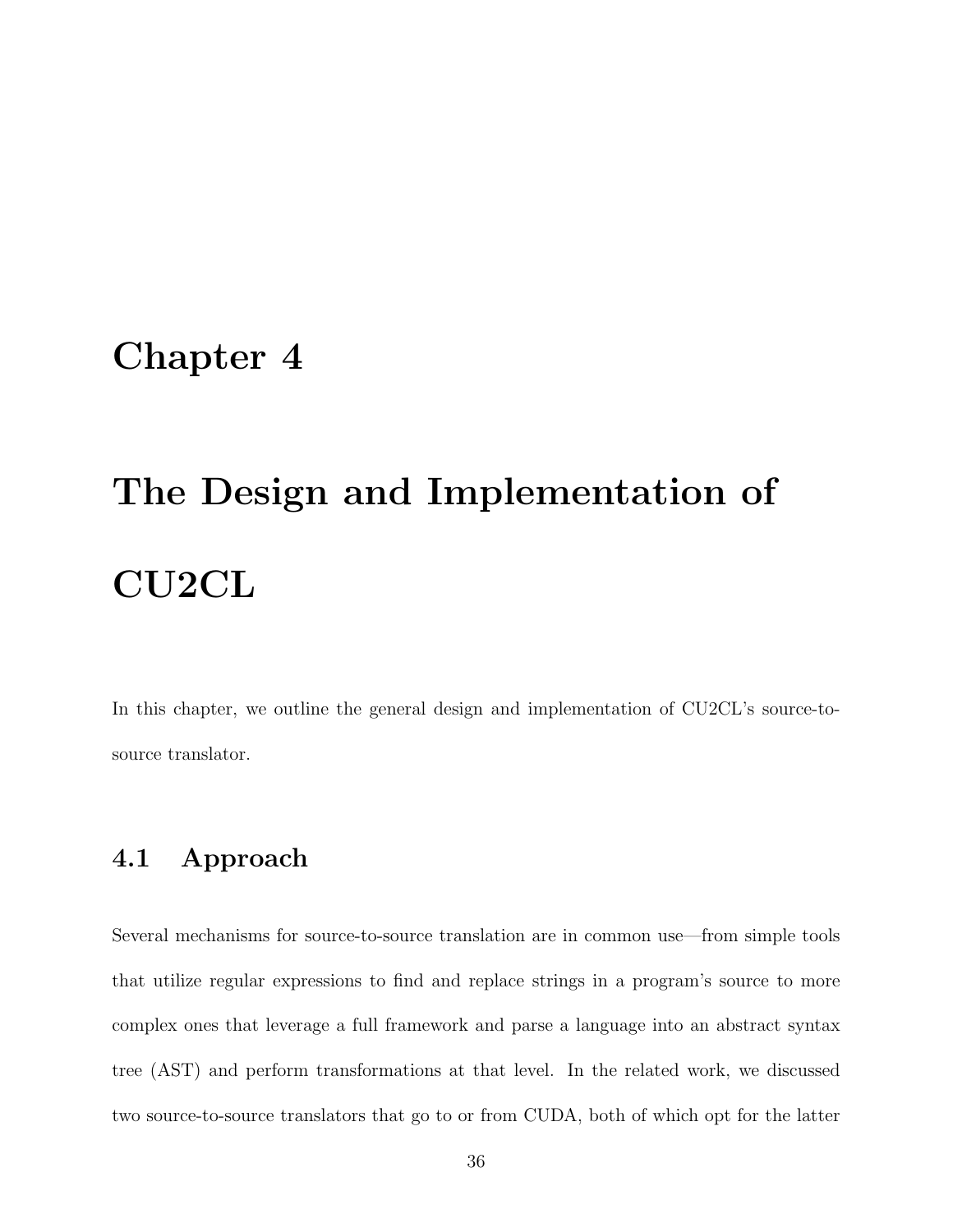Gabriel E. Martinez Arroyo Chapter 4. The Design and Implementation of CU2CL 37 option and base their tools on the Cetus framework, a research-oriented, non-production framework.

Our project seeks to produce a useful tool that can be rapidly adopted by the CUDA and OpenCL communities. As such, while numerous frameworks and tools for source-to-source translation exist [\[6,](#page-68-0) [22,](#page-71-0) [27\]](#page-71-1), we chose to explore a number of production-quality and widelyused, open-source compilers (e.g. gcc, Clang, Open64) to base CU2CL on. Of those, gcc and Clang have the largest communities behind them. We chose Clang [\[1\]](#page-68-1), primarily for the following three reasons. First, though relatively young, Clang has a large and active community, with many new features and better quality every day (Apple even uses Clang as a production compiler in OS X). Second is Clang's design: instead of being a monolithic compiler binary like gcc, the Clang driver has been created from a set of compiler libraries in the Clang framework. The libraries, which provide lexical analysis, parsing, semantic analysis, and much more (see Figure [4.1\)](#page-44-0), may be used independently to create other sourcelevel tools. Finally, initial support for parsing the CUDA C extensions has been recently added to clang, thus we did not have to implement the functionality. Therefore, basing CU2CL on Clang should help it be accepted quicker.

As implicitly noted in Figure [4.2,](#page-45-0) CU2CL is a Clang plug-in that ties into the main driver, allowing Clang to handle parsing and AST generation, as during normal compilation. Afterwards, CU2CL takes over and walks the generated AST to perform the rewrites. Of particular interest in designing CU2CL were the AST, Basic, Frontend, Lex, Parse, and Rewrite libraries. These facilitate file management (Basic), AST traversal and retrieval of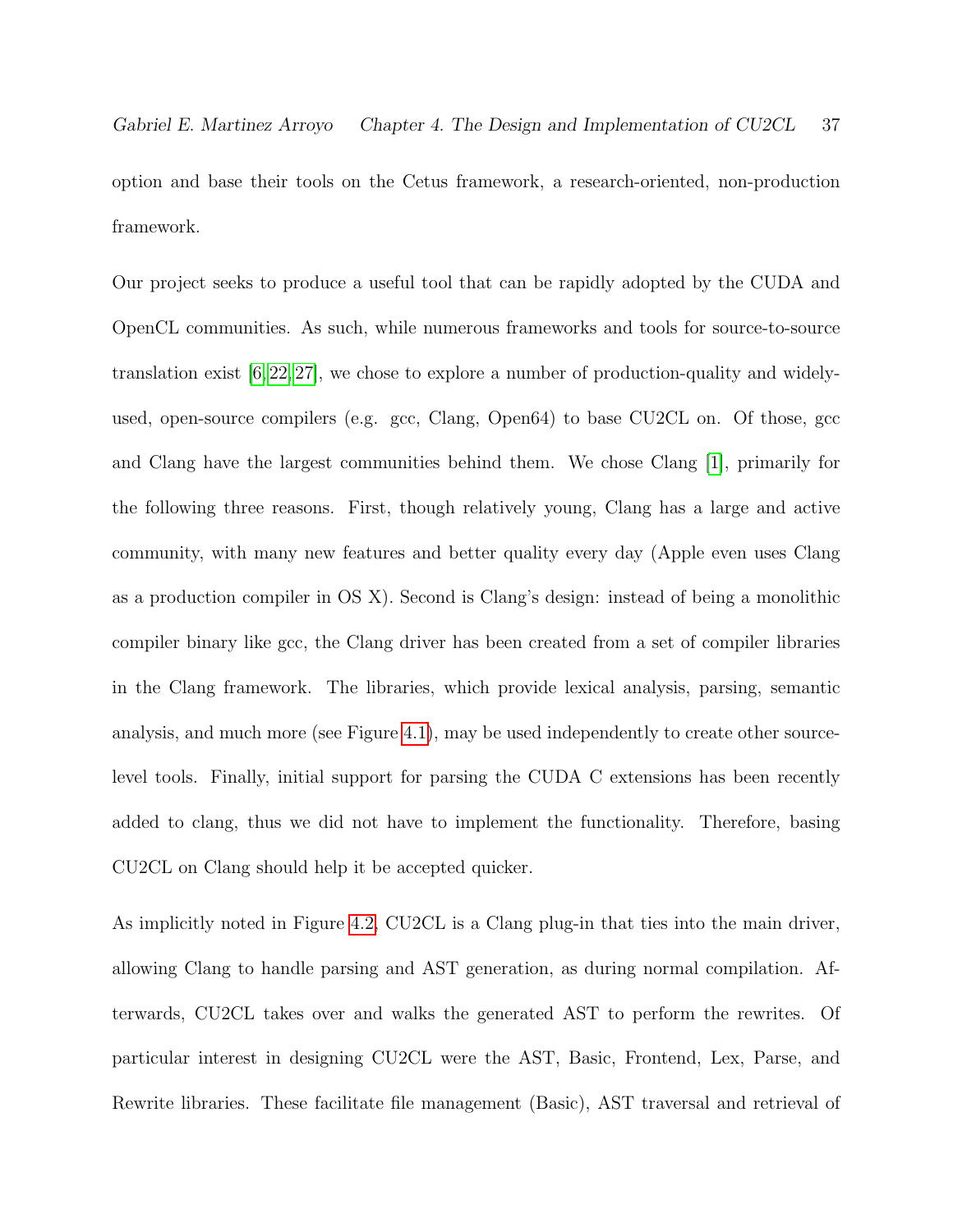

Gabriel E. Martinez Arroyo Chapter 4. The Design and Implementation of CU2CL 38

<span id="page-44-0"></span>Figure 4.1: Diagram of the Clang libraries and their dependencies.

information from AST nodes (AST), plug-in interface and access to the compiler instance (Frontend), preprocessor access and token utilities (Lex), and the actual rewriting mechanism (Rewrite). By composing the libraries and classes included within each, we have created a robust prototype CUDA-to-OpenCL translator all in under 2000 source lines of code.

### 4.2 Architecture

In the Clang driver, once the AST has been created, an AST consumer is responsible for producing something from the AST. As a Clang plug-in, CU2CL provides an AST consumer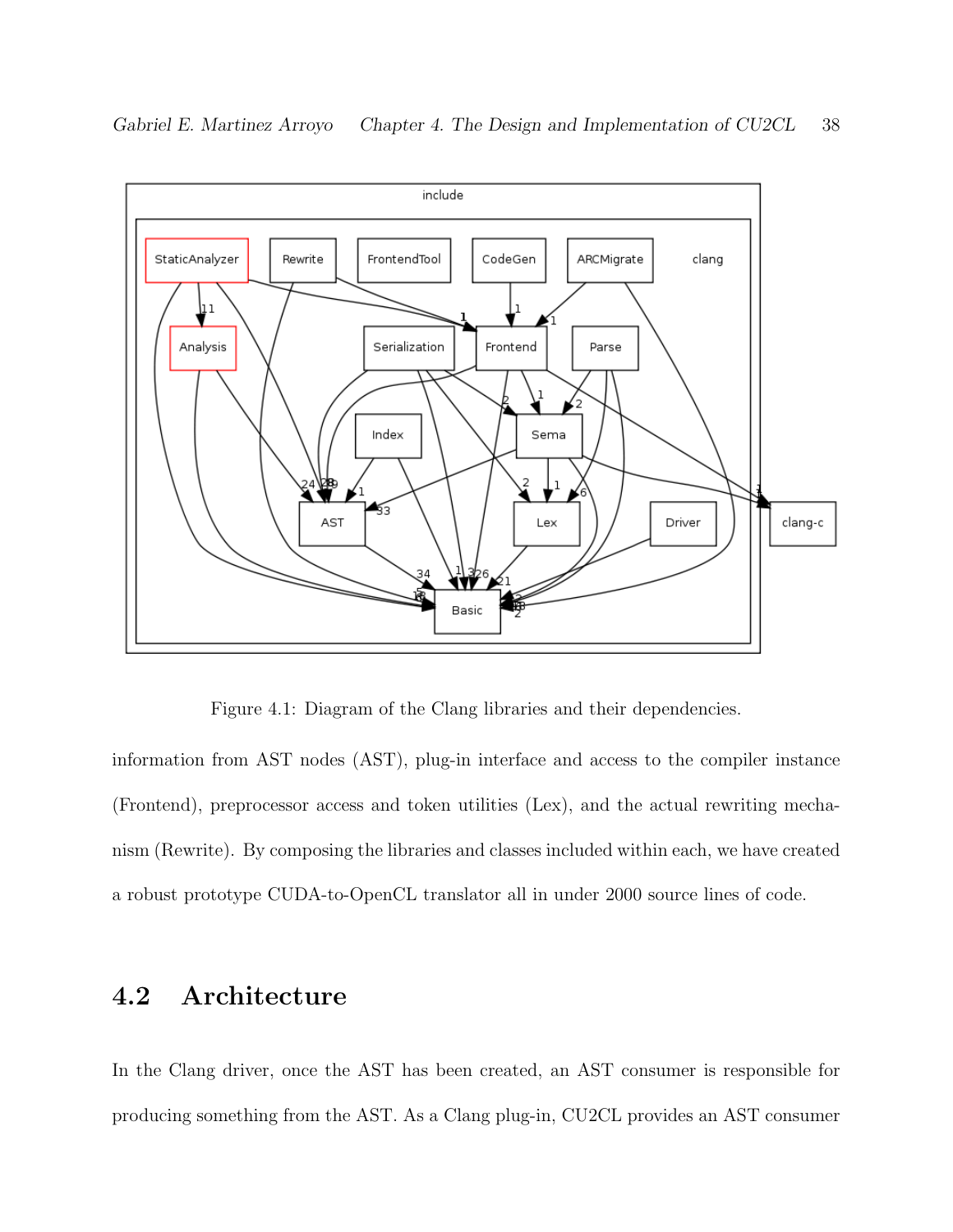

<span id="page-45-0"></span>Figure 4.2: High-level view of CU2CL's architecture as a Clang plug-in.

that traverses the AST, searching for nodes of interest. While Clang's AST library provides several simple methods of traversing the tree, we have opted to manually traverse the AST in order to perform more complex translations. This traversal is done in a recursive descent fashion, using AST node iterators to recurse into each node's children. Figure [4.2](#page-45-0) gives an overview of CU2CL's translation procedure: it traverses the AST for both host and device code, locates nodes of interest, and rewrites them.

The actual rewriting is done primarily through the use of Clang's Rewrite library. This library provides methods to insert, remove, and replace text in the original source files. It also has methods to retrieve the rewritten file by combining the original with the rewritten portions. While many traditional source-to-source translators build an AST, modify it, and then walk the new AST to produce the rewritten file, CU2CL uses the AST of the original source only to walk the program. Rewrites are done through strings; therefore, we say that our approach is AST-driven and string-based.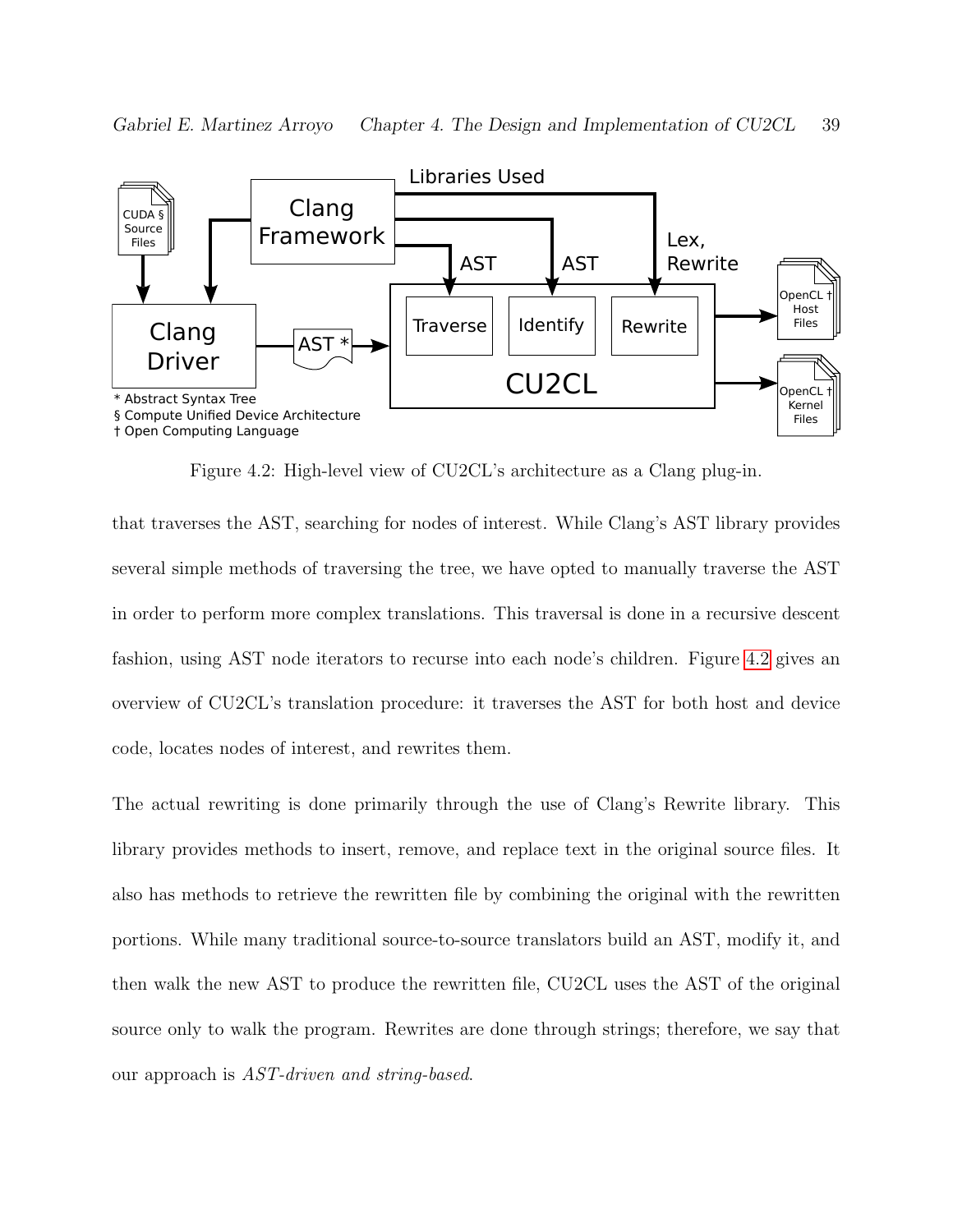Gabriel E. Martinez Arroyo Chapter 4. The Design and Implementation of CU2CL 40

This approach is quite useful when translating CUDA to OpenCL as the two languages are based on C. This common ground between the two means that only the CUDA-specific constructs have to be translated to OpenCL. Given the size of typical applications that make use of CUDA, the scope [\[26\]](#page-71-2) of our translations are very small. One of CU2CL's goals is to translate CUDA to OpenCL such that further development may continue in OpenCL. As a document's structure and comments are of vital importance to developers [\[25\]](#page-71-3), leaving them intact is a requirement in CU2CL. By rewriting only the parts of interest and leaving everything else in the original source as it was we can retain most of the original structure and comments.

# 4.3 AST-Based, String-Based Rewriting

There are three areas of novelty in CU2CL's design as an AST-driven, string-based translator. First, we have identified common patterns that occur when performing source-to-source translation within the Clang framework. These are based around common structures in CUDA C and how to handle the task of identifying AST nodes of interest, as well as handling the rewriting of the original source that they represent. Second, we present a method for recursively rewriting expressions using Clang's Rewrite library. Being able to properly rewrite expressions and their subexpressions is not a trivial task with this string-based approach, thus we discuss our solution. Finally, we demonstrate how to locate and rewrite  $\#includes$  by leveraging a powerful preprocessor, such as the one found in Clang's Lex li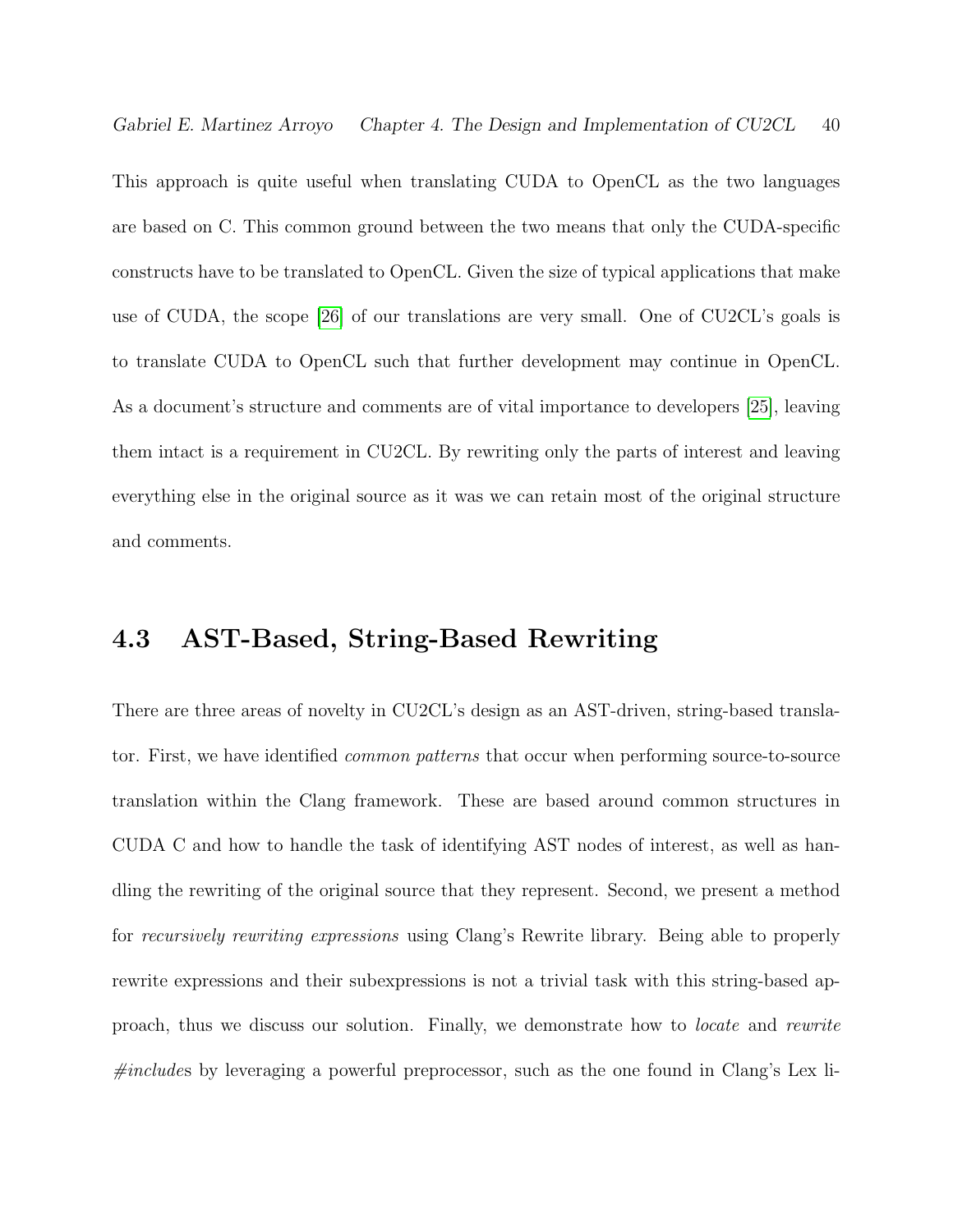brary. All three of the above insights should aid future work in source-to-source translation based on the Clang framework, if not in more general uses.

#### 4.3.1 Common Patterns

In translating CUDA constructs to OpenCL, some patterns are found to occur multiple times. CU2CL's design takes into account two primary patterns: rewriting CUDA types and processing CUDA API calls and their arguments. CUDA types may be found in many declarations and expressions, but the rules to identify and rewrite them are uniform with a few exceptions. The CUDA API functions share similar patterns in their arguments—what types are expected and how they are laid out—and also in their return types, as they all return an enumerated CUDA error value.

There are several places that CUDA-specific type declarations may occur. These include variable declarations, parameter declarations, type casts, and calls to sizeof, all of which may occur in both host and device code. Rewriting such types, as previously covered, can be generalized for both CUDA host code and device code. In the Clang framework, variable declarations carry with them information about what their full type is (including type qualifiers) as well as the source location of each part. The base type can be derived from the full type, which may then be inspected and rewritten accordingly. Types may be rewritten differently depending on where the type declaration occurred (e.g. host code, device code, kernel parameters, etc.). The generalizations to type rewriting can be applied in locations where there is overlap. For example, CUDA vector types (Appendix B.3 in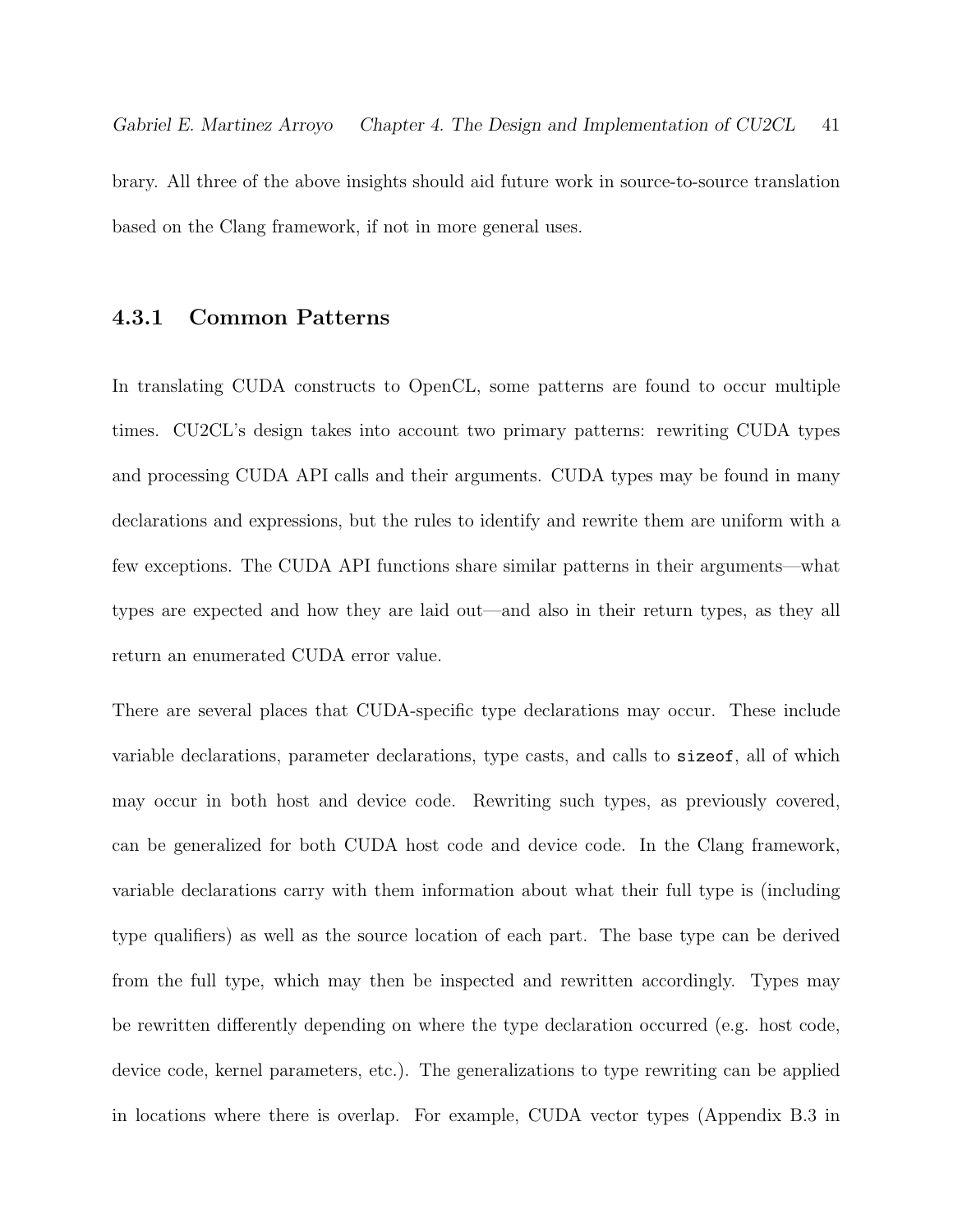Gabriel E. Martinez Arroyo Chapter 4. The Design and Implementation of CU2CL 42

the CUDA C Programming Guide) may be found in any of those areas. OpenCL vector types have slightly different names depending on where they are found—i.e. float4 versus cl float4—but, for the most part, rewriting vector types can be combined. This pattern also extends to other CUDA types, like dim3s, which may declared anywhere in a CUDA C application.

For the purposes of CU2CL's source-to-source translation, it is preferable to generalize as much of the rewriting as possible. The most important pattern in CUDA API function calls occurs when a pointer to a data structure that is to be filled is passed in as an argument. The equivalent OpenCL API procedures instead return a new structure, as shown in Figure [4.3,](#page-49-0) therefore the dereferenced pointer must be retrieved from the argument expression. This can be done by traversing the expression and checking the types until the proper one is found. Then the subexpression with this evaluated type may be pulled out and used in the replacement OpenCL call. For the time being, CU2CL simply dereferences the pointer argument expression. The uniform enumerated CUDA error return type used by all the CUDA API calls can be used in rewriting the call's parent expressions. While CU2CL does not currently support rewriting the CUDA error type, knowledge of a CUDA call's possible returned error values in comparison to the equivalent OpenCL procedure will help in properly rewriting parent that use the returned error.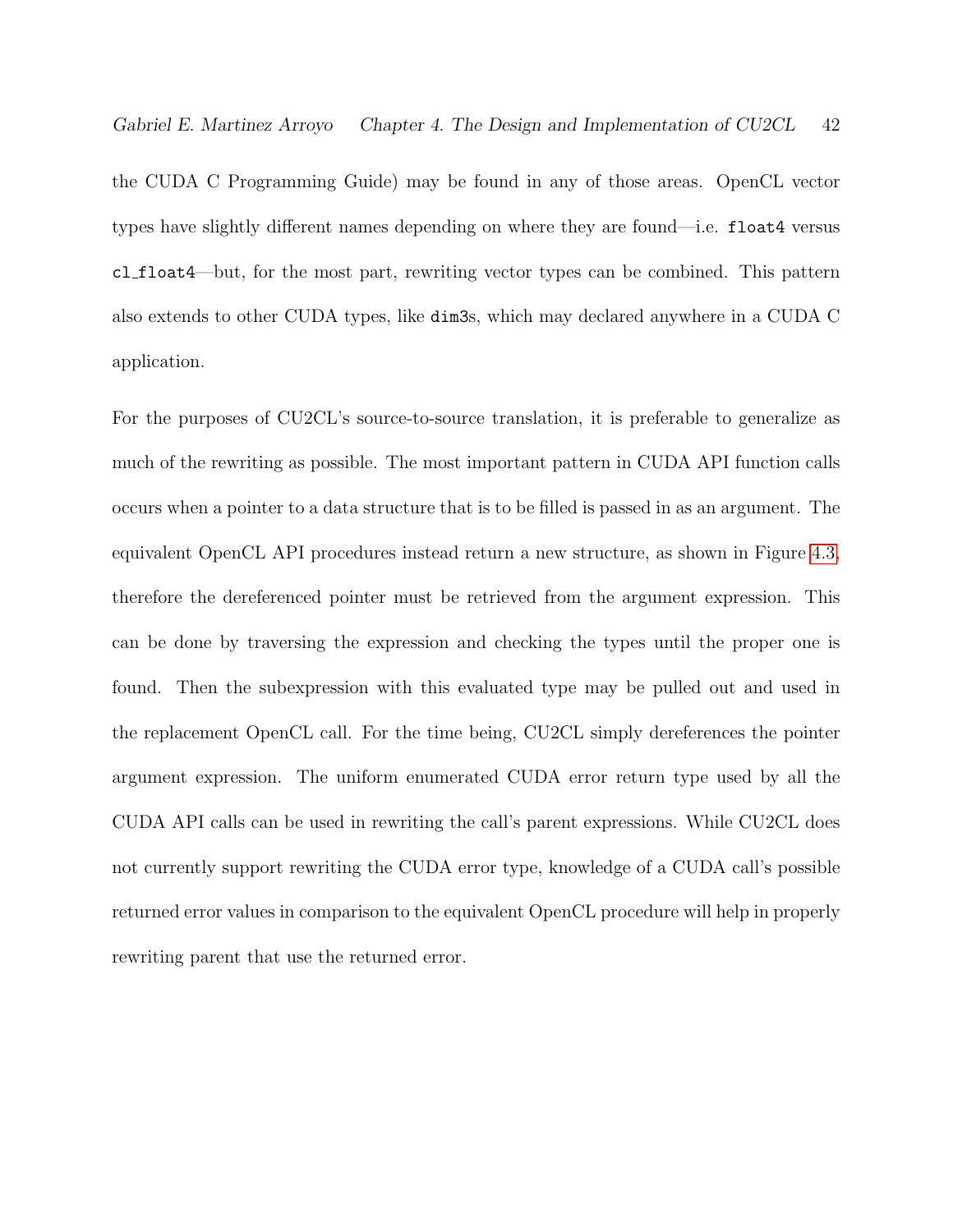```
float *newDevPtr;
...
cudaMalloc((void **)&newDevPtr, size);
//Becomes
cl_mem newDevPtr;
...
newDevPtr = clCreateBuffer(clContext, CL_MEM_READ_WRITE, size, NULL, NULL);
```
<span id="page-49-0"></span>Figure 4.3: Example of rewriting a CUDA API call which expects a pointer to an OpenCL call which does not.

#### 4.3.2 Recursively Rewriting Expression

In performing string-based rewriting using Clang, several complications arise. Of these, being able to properly rewrite expressions and their subexpressions is of great importance. For example, when rewriting a kernel, one may encounter an expression such as the one in Fig-ure [4.4.](#page-50-0) In order for the outer expression,  $\text{\textendash}$  to be rewritten, the argument expressions should be processed first. In the example, the arguments are rewritten by replacing references to the CUDA built-in variables with calls to OpenCL built-in functions. Then, the new strings are used in rewriting the top-level expression as a whole. Rewriting expressions in this recursive manner allows for nearly all expressions in CUDA to be rewritten without the need for special cases.

Using the Clang framework, we accomplish recursive expression rewriting through the Rewrite library. With each expression that is being rewritten, we associate a Rewriter object to facilitate easy string-based rewriting. Expressions are associated with the source range of text that it represents. Pseudocode for the algorithm is given in Figure [4.5.](#page-51-0) When an expression that is not interesting—one containing no CUDA constructs—is encountered, CU2CL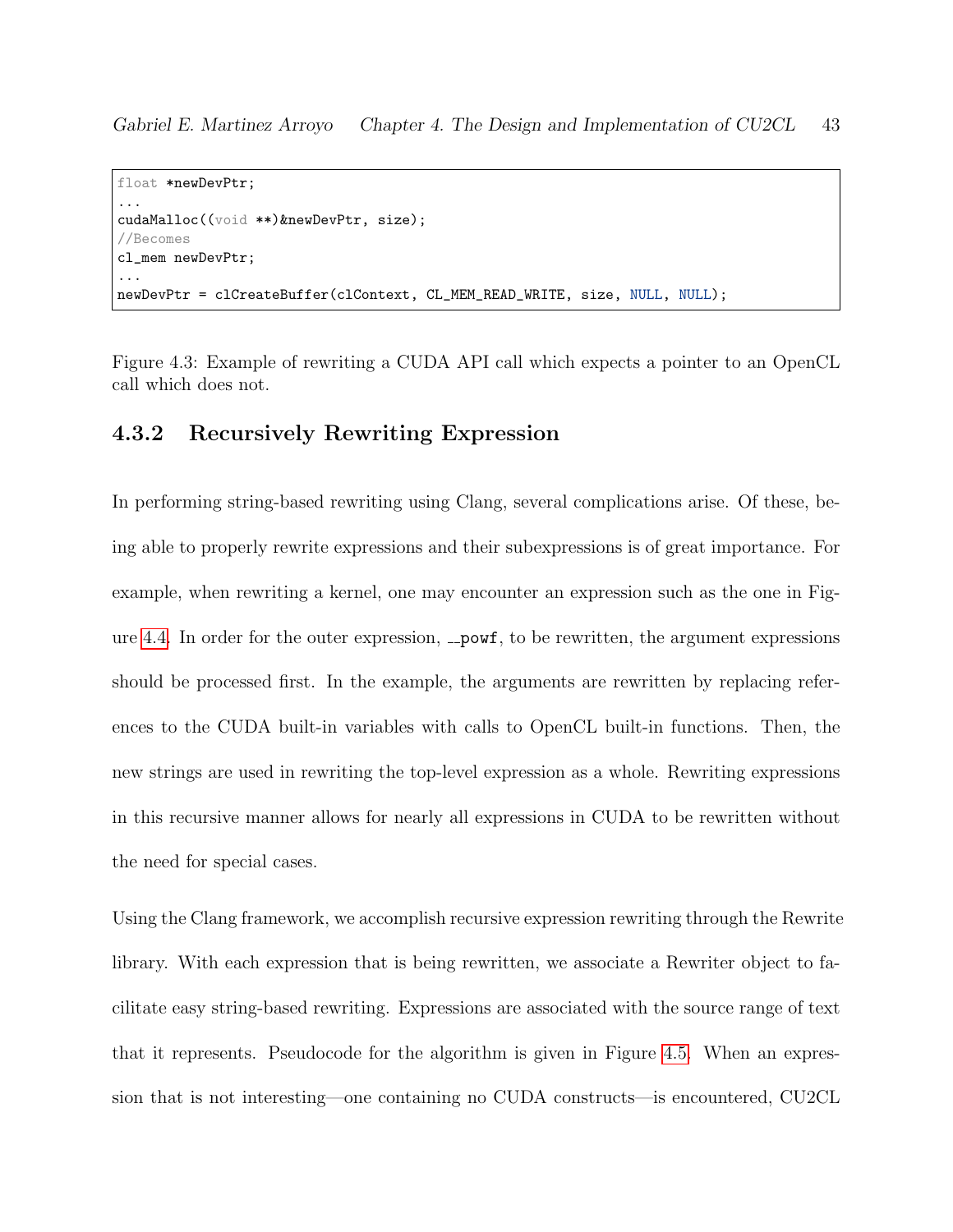

<span id="page-50-0"></span>Figure 4.4: Example of rewriting an expression and its subexpressions.

recurses down into its child subexpressions in a depth-first manner, invoking the recursive expression rewriting mechanism. If a subexpression is rewritten, the function will return a new string which is used to replace the text in the child's original source range. After all children have been processed in this manner, the associated Rewriter is used to retrieve the range of text for the current expression, including all rewrites that took place when in the subexpressions.

#### 4.3.3 Rewriting Includes

In order to provide a seamless translation experience, some #include preprocessor directives in the original CUDA source must be removed or rewritten. As #includes are not resident in the AST we transform, this rewriting has been implemented using the Clang driver's preprocessor, as shown in Figure [4.6.](#page-52-0) CU2CL registers a callback with the preprocessor that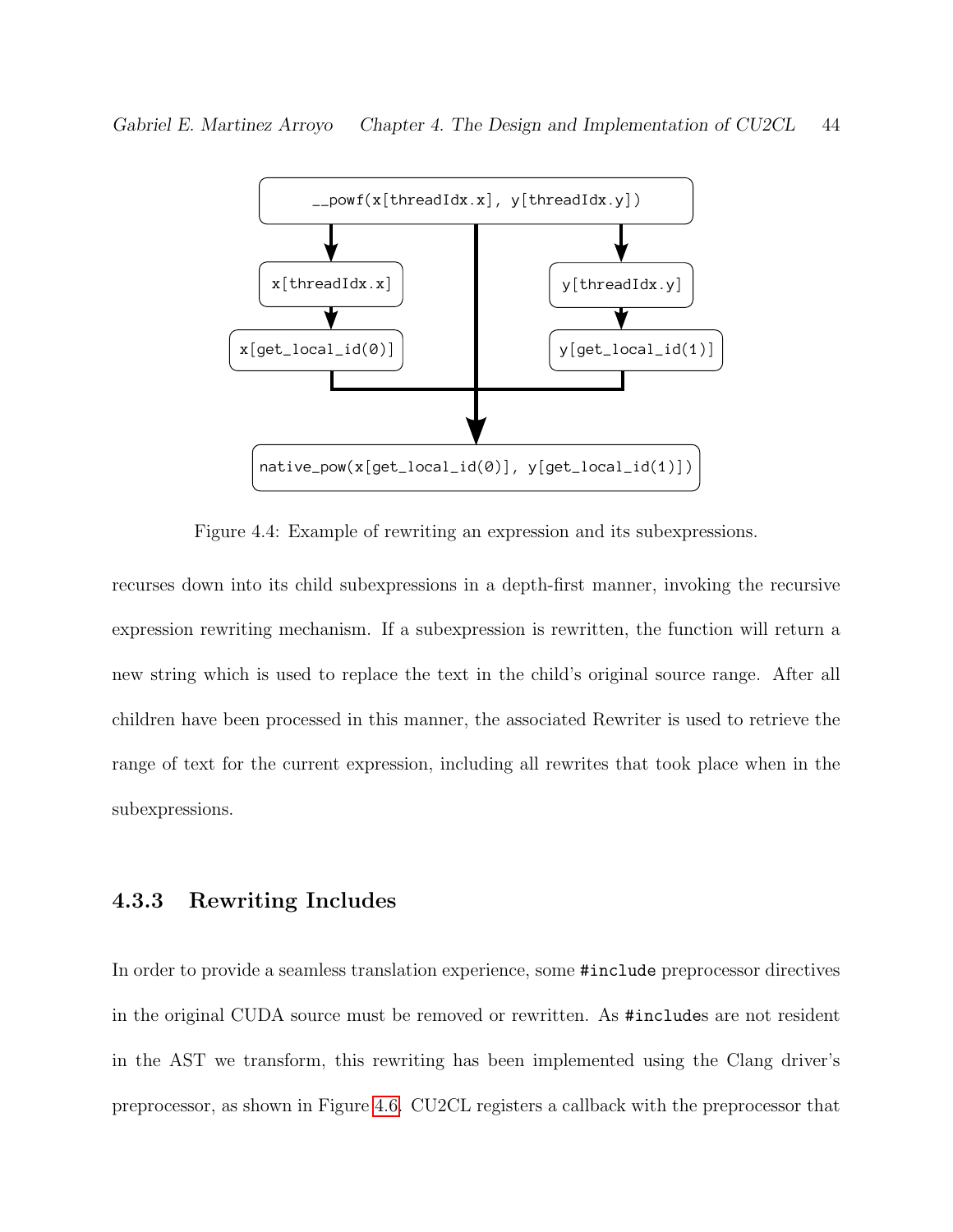```
1: procedure REWRITEEXPRESSION(exp)2: type \leftarrow \text{Type}(expr)3: if type is interesting then
4: return REWRITETYPE(expr)5: else
6: r \leftarrow \text{SOURCERANGE}(expr)7: for all subexpr in SUBEXPRESSIONS(expr) do
8: s \leftarrow \text{REWRITEEXPRESSION}(subexpr)9: if rewrite occurred then
10: subr \leftarrow \text{SOURCERANGE}(subexpr)11: REPLACESOURCE(subr, s)12: end if
13: end for
14: return GETSOURCEWITHREWRITES(r)15: end if
16: end procedure
```
<span id="page-51-0"></span>Figure 4.5: Algorithm detailing how expressions are recursively rewritten.

is invoked upon a new #include being processed. As the preprocessor expands the include directive, it has all the information necessary to decide whether CU2CL should rewrite the directive. In particular, CU2CL needs the current file that is being parsed, the name of the file that is to be included, and whether or not it is a system header. Finally, if the directive is to be rewritten the source range associated with the #include is passed to Clang's rewriting mechanism along with any new text. By tying into Clang's preprocessor, CU2CL can avoid the task of locating these directives manually. This adds robustness and efficiency to CU2CL's #include rewriting.

The #include rewrites fall into two categories: removing #includes pointing to CUDA and system header files and rewriting includes to CUDA files that CU2CL has rewritten.

In the first case, CU2CL removes includes to *cuda.h* and *cuda\_runtime\_api.h* found in any rewritten files, both host and kernel files. It also removes system header files (e.g.  $stdio.h$ )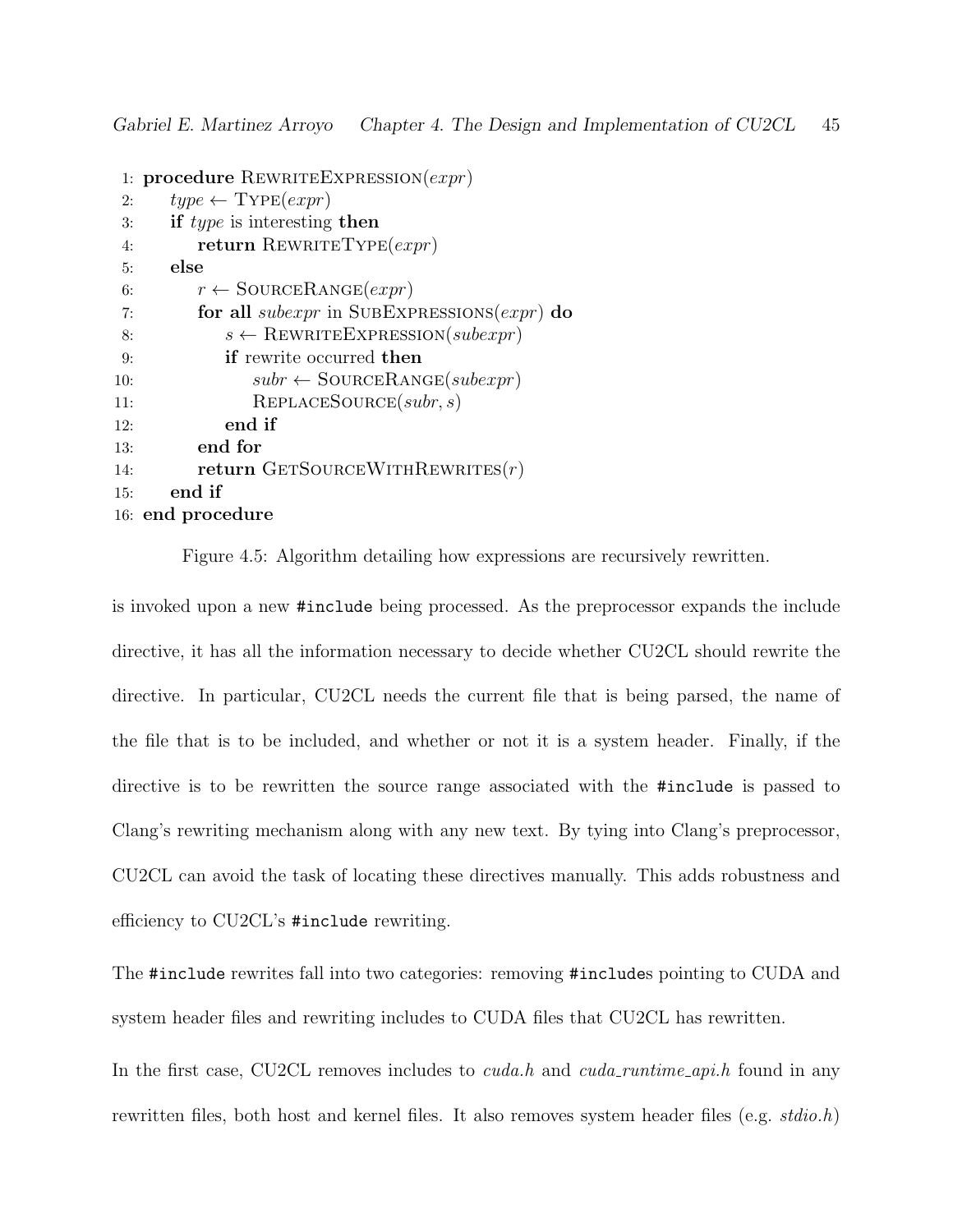

<span id="page-52-0"></span>Figure 4.6: Example of rewriting an #include directive.

from the OpenCL kernel files, as they cannot be used in device code. In Clang, these header files are identified as those included using the angle bracket notation as opposed to double quotes.

In the second case, CU2CL rewrites includes to files that have been rewritten. The original included CUDA source files will be split into two new files, one for the host and one for device code (e.g. *cudaFile.cu* will become *cudaFile-cl.h* and *cudaFile-cl.cl*). Therefore, CU2CL rewrites the original #includes so that they point to the new OpenCL files. Figure [4.6](#page-52-0) shows an example of how an #include pointing to a CUDA file may be rewritten in a new host code file. The kernel file will be used during run time compilation of device code, so it is not #included.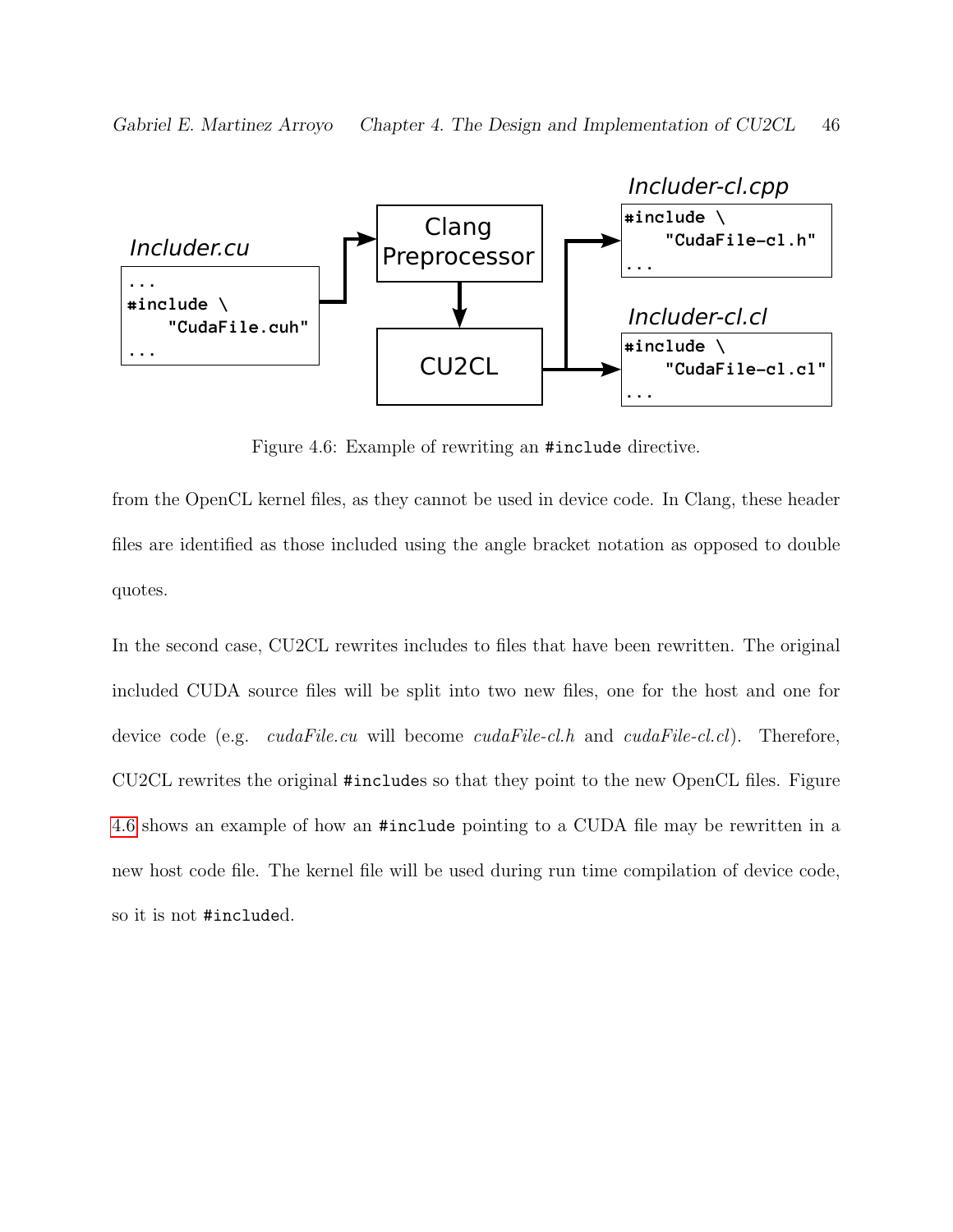### 4.4 Challenges

There are some cases in automatically translating CUDA to OpenCL that make generating maintainable code difficult. For instance, CUDA is based on C and can therefore make use of a preprocessor to generate code at compile time. Consequently, while an abstract syntax tree (AST) representation of the source may be fine for compilation, the resulting translated code may look very different from the original. In Clang, macros are represented as a series of tokens, thus, while its libraries provide access to the tokens, they are simply raw and unparsed. Therefore, the process of rewriting macros would require at least partial parsing of the tokens contained within. This is a complex task, beyond the current scope of CU2CL. Another wrinkle in automatic translation occurs when CUDA applications make use of closed-source libraries built on top of CUDA, such the as CUBLAS or CUFFT libraries in the CUDA toolkit. A pure CUDA translator like CU2CL cannot fully translate these applications, since the libraries will continue to contain CUDA constructs. As a result, users will have to either reimplement the libraries from scratch in OpenCL or find other libraries written in OpenCL that provide the same functionalities. On the other hand, if a CUDA library's source code is available, it could be translated using CU2CL, resolving the problem. The same issue is seen with user functions expecting CUDA constructs or results from CUDA calls as arguments, which cannot be handled entirely without rewriting the functions first. This is typical of utility functions like those found in the CUDA SDK's cutil library, as well as common CUDA code shared between several applications like in the SHOC benchmark suite [\[8\]](#page-69-0).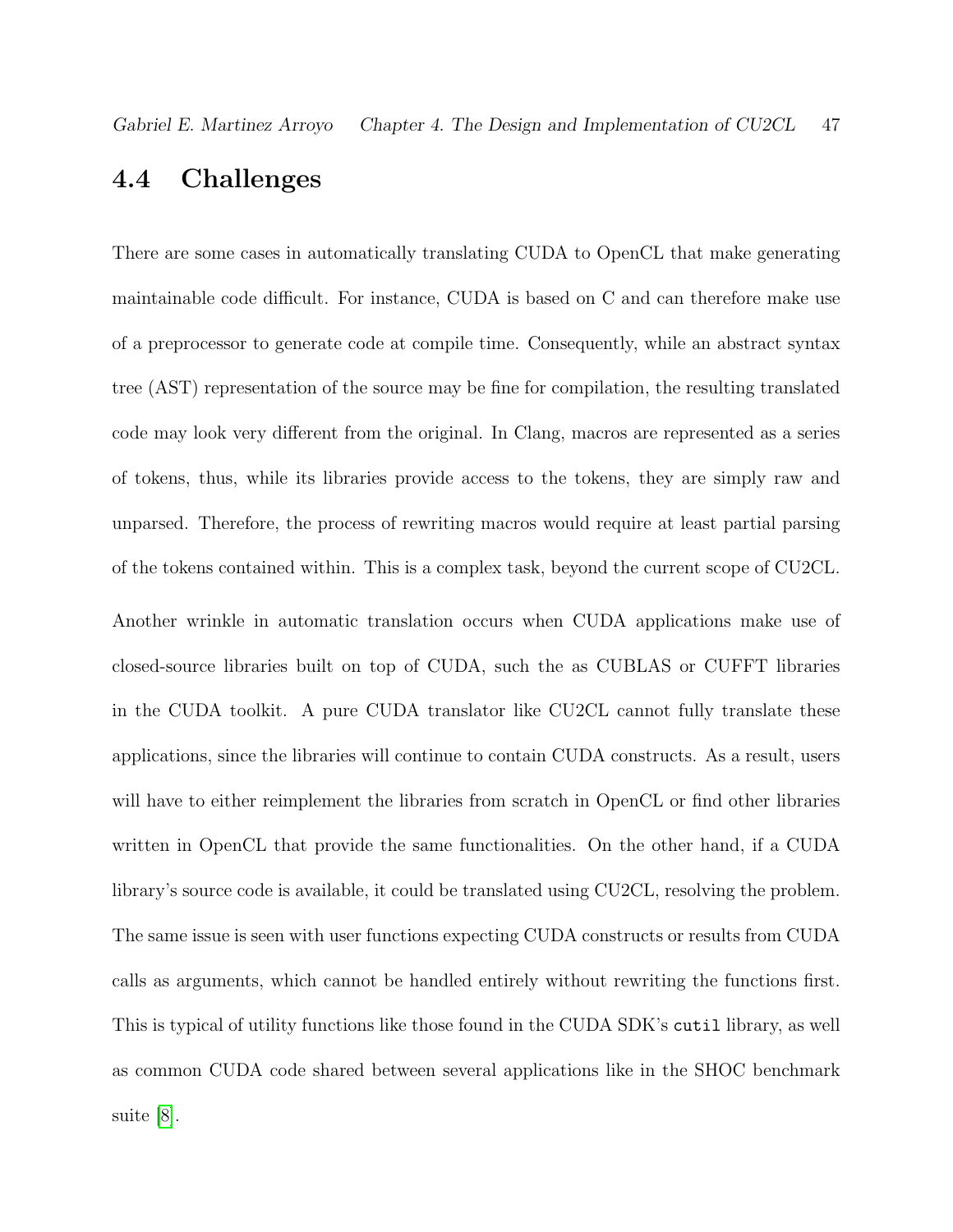The largest unresolved issue in CU2CL's translation of CUDA lies in translating applications with several files that are separately compiled. CU2CL currently expects the main source file to be a full CUDA application, including all kernels functions and the main method. While most complications of separate translation could be resolved, generating code to initialize and build kernel functions without knowledge of where they come from is very difficult. This could be mitigated by passing CU2CL a path to the kernel files, but this has not yet been implemented.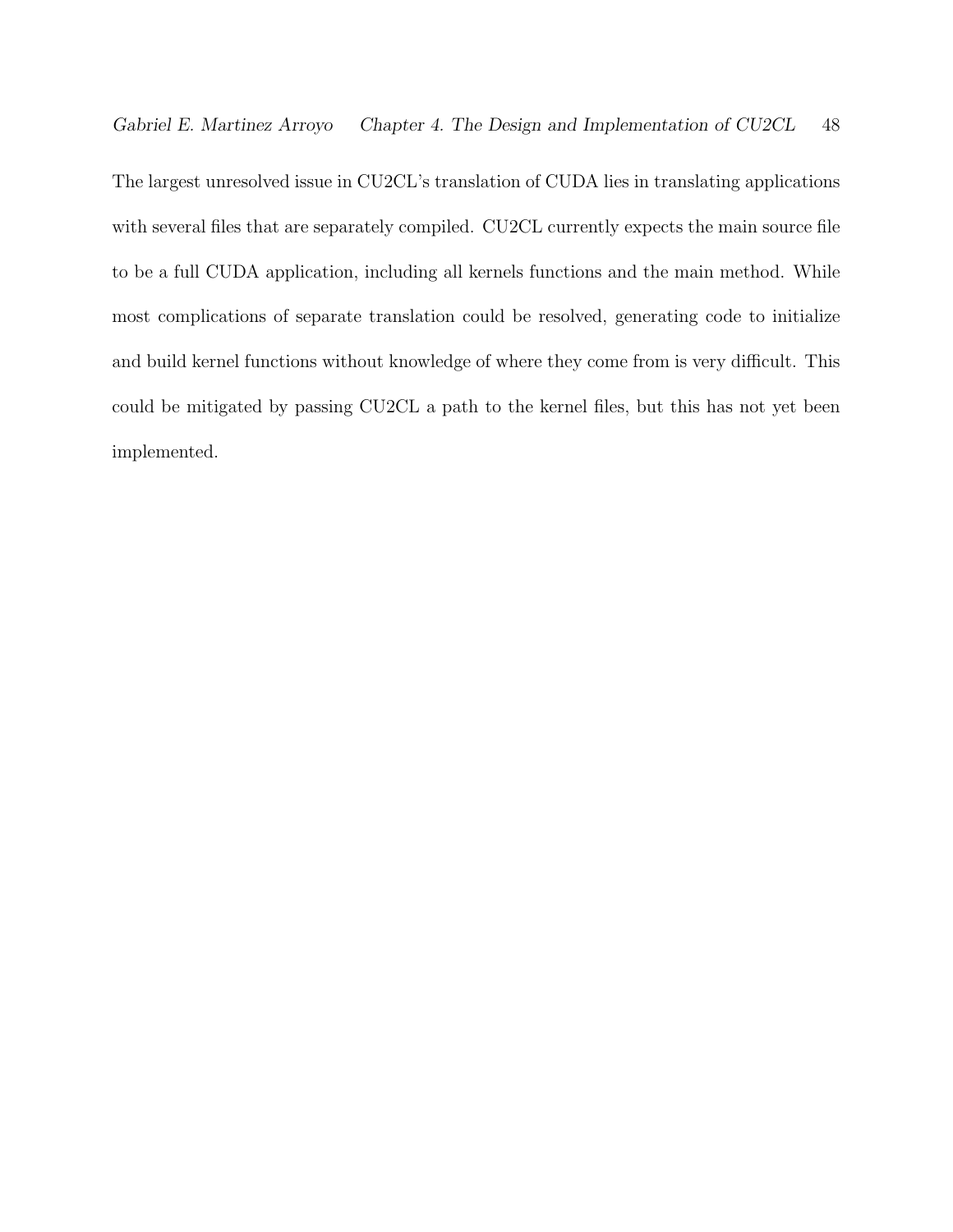# <span id="page-55-0"></span>Chapter 5

# Evaluation

We evaluate CU2CL along three metrics: the translator's performance, the performance of translated applications, and the amount of CUDA covered.

# 5.1 Performance of the CU2CL Translator

While CU2CL will ideally be run once on a given CUDA application, we do not wish to simply ignore the time to translate the source to OpenCL. This is particularly important if the end user wishes to convert multiple CUDA applications from the well-established CUDA ecosystem. Thus, we have evaluated CU2CL's speed of translation on several applications from the CUDA SDK and Rodinia benchmark suite. For each application we averaged the time to translate the code from CUDA to OpenCL over ten runs. Two times are reported: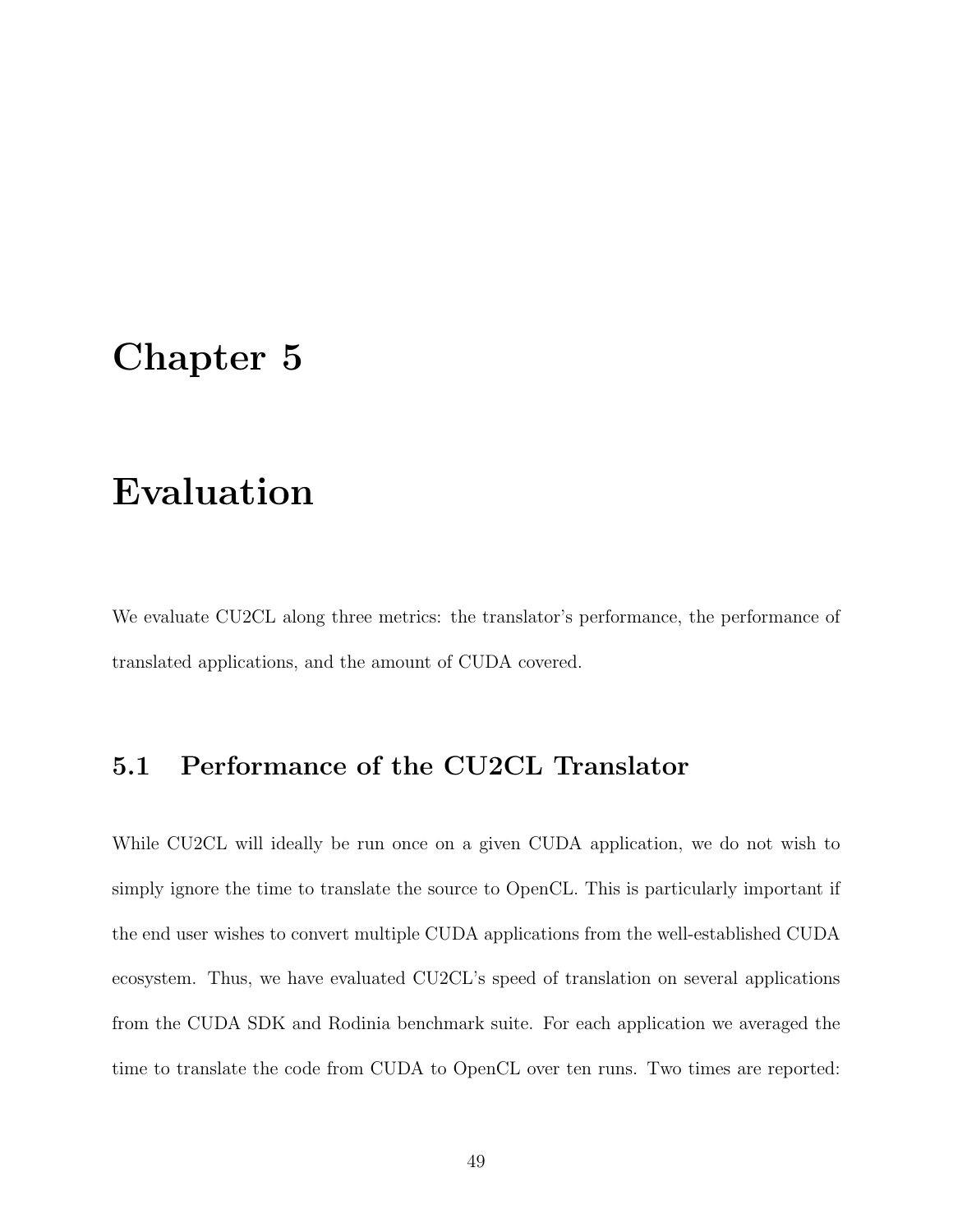| <b>Source</b>   | Application         | <b>Total</b> | CU2CL       | <b>CUDA</b> | Preprocessed |
|-----------------|---------------------|--------------|-------------|-------------|--------------|
|                 |                     | Translation  | <b>Time</b> | Lines       | Lines        |
|                 |                     | Time (s)     | (ms)        |             |              |
|                 | asyncAPI            | 0.331        | 3.35        | 136         | 13743        |
|                 | bandwidthTest       | 0.623        | 7.98        | 891         | 34766        |
| <b>CUDA SDK</b> | <b>BlackScholes</b> | 0.606        | 5.24        | 347         | 34222        |
|                 | $\text{matrixMul}$  | 0.607        | 5.47        | 351         | 34209        |
|                 | scalarProd          | 0.327        | 3.75        | 171         | 13835        |
|                 | vectorAdd           | 0.287        | 3.11        | 147         | 11605        |
|                 | Back                | 0.300        | 4.46        | 313         | 12765        |
|                 | Propagation         |              |             |             |              |
| Rodinia         | Breadth-First       | 0.301        | 4.51        | 306         | 12594        |
|                 | Search              |              |             |             |              |
|                 | Hotspot             | 0.297        | 4.90        | 328         | 11810        |
|                 | Needleman-          | 0.303        | 5.46        | 418         | 12815        |
|                 | Wunsch              |              |             |             |              |
|                 | <b>SRAD</b>         | 0.303        | 6.56        | 541         | 12778        |

<span id="page-56-0"></span>Table 5.1: CU2CL's translation times for applications from the CUDA SDK and Rodinia and their original lines of code.

the total time, including the time for the Clang driver to parse and perform semantic analysis of the program, and the time CU2CL takes to translate a CUDA application. Table [5.1](#page-56-0) summarizes our results. The table shows that, for these applications, all translation times are under a second. Furthermore, note that CU2CL's translation time is two orders of magnitude smaller than the total translation time. Thus, Clang's parsing and AST generation dominates the total time and CU2CL's overhead is nearly negligible. This implies that larger applications should be translated in at most the time Clang takes to compile them.

The test applications vary in length from a couple hundred to nearly a thousand lines of code. We see in Figure [5.1,](#page-57-0) however, that the total translation time is dependent on the total number of lines of code, after running the preprocessor. Figure [5.2](#page-58-0) shows that CU2CL's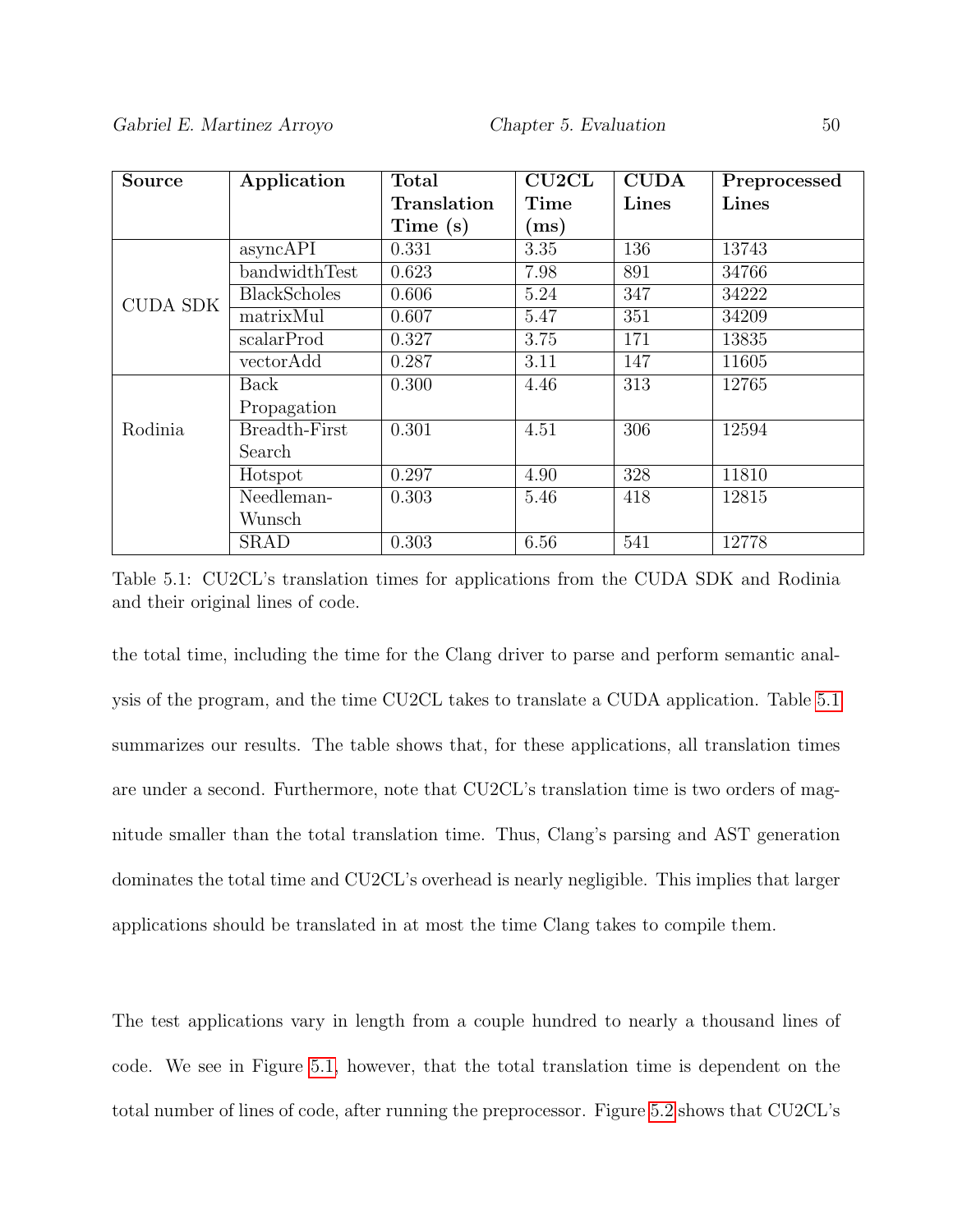translation time is instead dependent on the number of CUDA lines found in the original source code. This is expected, as it does not traverse parts of the AST that come from non-CUDA files.



<span id="page-57-0"></span>Figure 5.1: Total time for CU2CL to translate an application, including the time for Clang to parse the source and generate the AST, versus the number of preprocessed lines in the original CUDA source.

# 5.2 Performance of CU2CL-Translated Applications

We evaluated the performance of one application from the CUDA SDK, vectorAdd, and three from the Rodinia benchmark suite, Hotspot, Needleman-Wunsch, SRAD. Each application was only modified to add code to measure the run time of the program.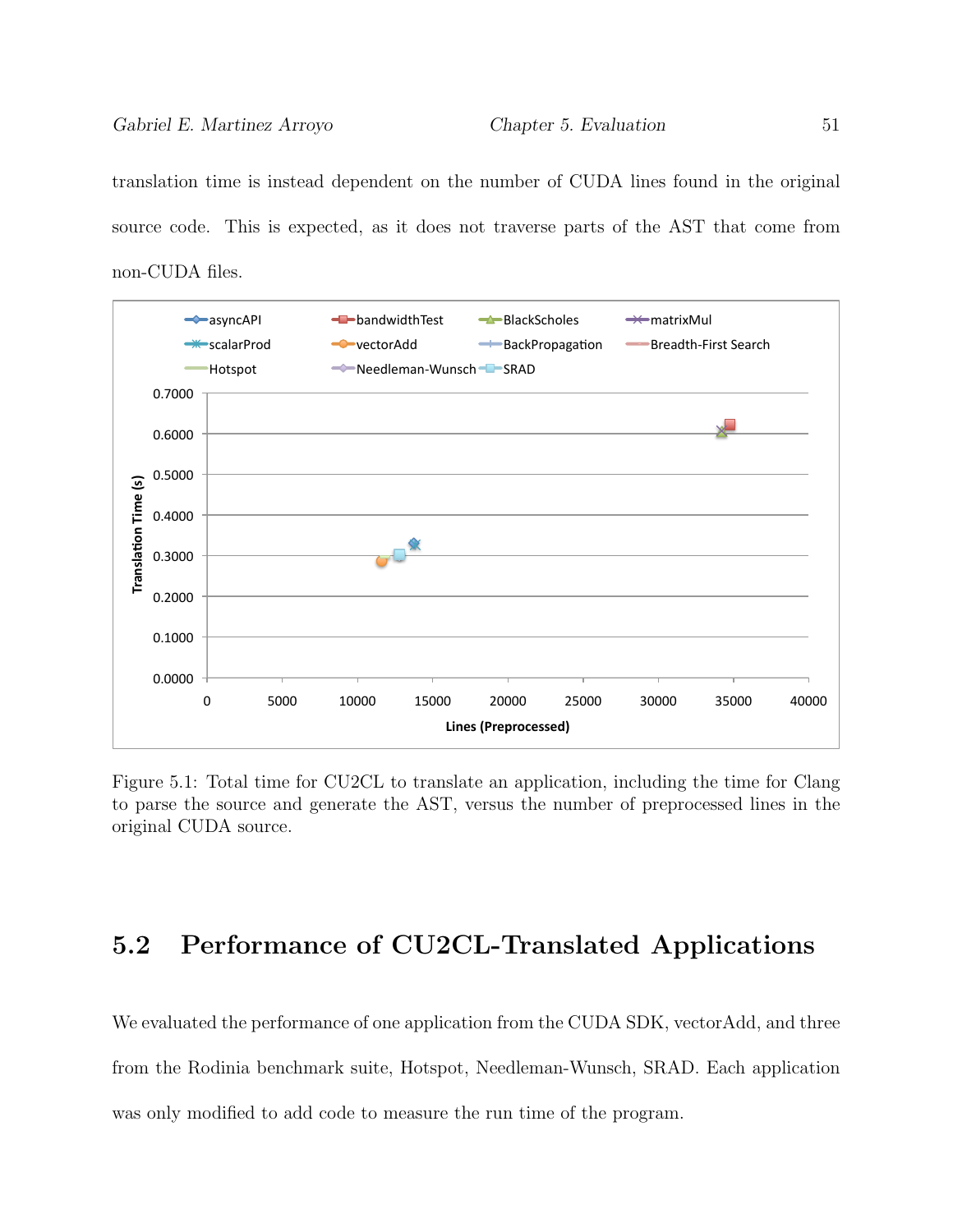

<span id="page-58-0"></span>Figure 5.2: Time spent in CU2CL translating an application versus the number of lines in the original CUDA source.

vectorAdd is a very simple application that generates two random vectors in host memory and copies them over to the GPU's global memory. The kernel performs the addition and stores them in a third vector allocated in global memory. The resulting vector is then copied back to host memory.

Hotspot is a physics simulation that can estimate the temperature of a processor given its architectural floor plan and some power measurements. As the simulation runs, a series of differential equations is solved, outputting the average temperature in each part of the processor.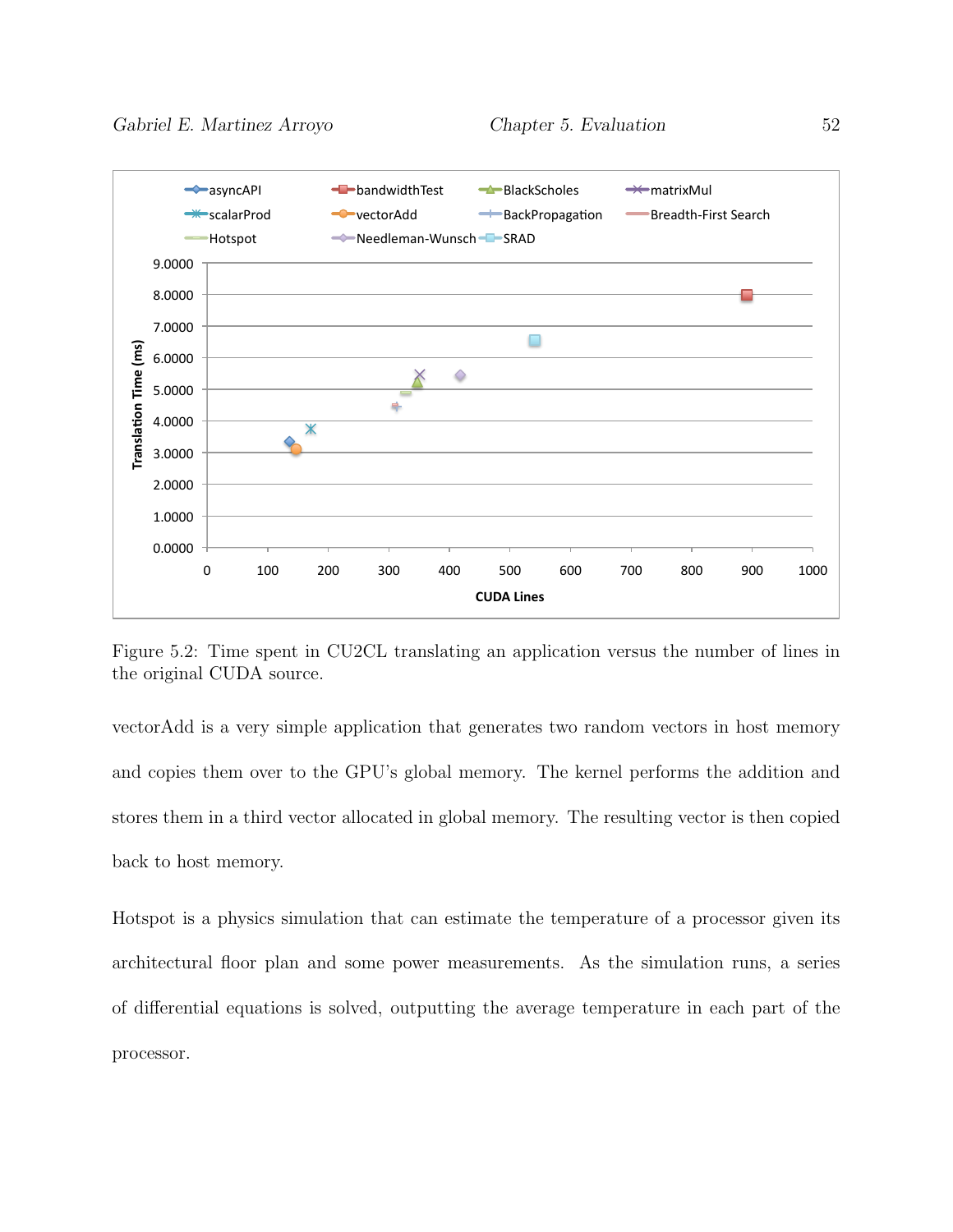Needleman-Wunsch is a global sequence alignment application commonly used in the field of bioinformatics for the analysis of DNA sequences. Two character sequences are compared and a two dimensional matrix is filled with scores—calculated using a predetermined scoring chart—showing how good the match between the two is. The last step is to trace-back through the matrix and find the aligned sequence, including any insertions or deletions. Typical implementations would launch a kernel per anti-diagonal in the matrix, but this implementation breaks the matrix into blocks of which multiple can be computed at once. This reduces the number of kernel launches, resulting in better performance.

SRAD (Speckle Reducing Anisotropic Diffusion), is a computational method of removing noise from images produced by ultrasonic or radar imagery applications. The goal is to do this without losing any of the important features present in the pictures. In the SRAD implementation, two kernels are launched per iteration of the main loop and memory copies to and from the GPU are done.

For all of the experiments, we compiled and ran the applications on a commodity desktop computer with two 2.0-GHz Intel Xeon E5405 quad-core CPUs and 4 GB of RAM. The GPU device used is an NVIDIA GTX 280, which has 30 streaming multiprocessors (240 total cores) clocked at 1.3 GHz along with 1 GB of graphics memory. The compute capability, as defined by NVIDIA, is 1.2.

In running each application, the run time is taken to be the time starting from the first data copy to GPU device memory from the host and ending after the last copy back to host memory. For all of these applications, this includes all of the time spent launching and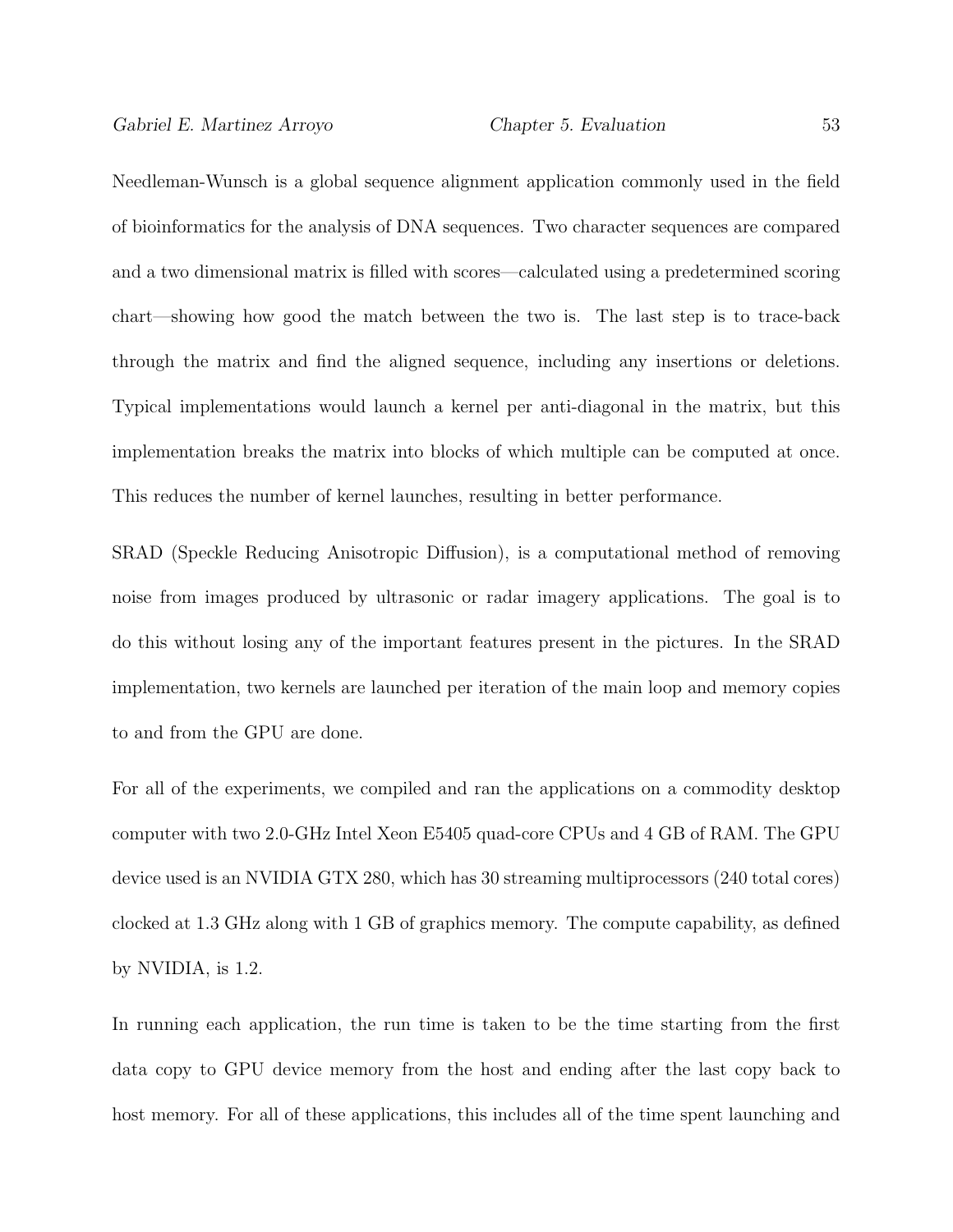| Application      | <b>CUDA</b> |         | <b>Automatic OpenCL</b> | <b>Manual OpenCL</b> |                        |  |
|------------------|-------------|---------|-------------------------|----------------------|------------------------|--|
|                  |             | Time    | $%$ Change              | Time                 | $\overline{\%}$ Change |  |
| vectorAdd        | 0.0499s     | 0.0516s | $+3.33\%$               | 0.0521s              | $+4.32\%$              |  |
| Hotspot          | 0.0177s     | 0.0565s | $+219.06\%$             | 0.0561s              | $+217.14\%$            |  |
| Needleman-Wunsch | 6.65s       | 8.77s   | $+31.87\%$              | 8.77s                | $+31.86\%$             |  |
| <b>SRAD</b>      | 1.25s       | 1.55s   | $+24.30\%$              | 1.54s                | $+23.47\%$             |  |

<span id="page-60-0"></span>Table 5.2: Run times of the four CUDA applications and both OpenCL ports (including percent differences with respect to the CUDA times) on an NVIDIA GTX 280.

executing kernels. The reason behind not timing the whole application was to get a more accurate comparison of the CUDA and OpenCL codes; we did not wish to add the time OpenCL spends compiling the kernels. Each program was executed a total of ten times and their run times were averaged over those to get the reported numbers.

Table [5.2](#page-60-0) summarizes the performance comparisons between the original CUDA code, CU2CL's automatically-generated OpenCL, and our manually-ported OpenCL. As can be seen, the OpenCL vectorAdd performs nearly as well as CUDA for both cases. This is not the case for the real-world Rodinia applications. SRAD's OpenCL performance is roughly 25% worse than its CUDA. The OpenCL Needleman-Wunsch code performs about 30% worse than the CUDA version. The worst is Hotspot, however, which performs several times worse than the original CUDA. These results are typical as the NVIDIA OpenCL implementation is known to not perform as many optimizations as CUDA does [\[11,](#page-69-1) [15\]](#page-70-0).

In all applications, the automatically-translated OpenCL performs just as well as the manuallyported OpenCL code. This is to be expected as the differences between the two versions for each application are minor, and would not be expected to have much performance impact at all.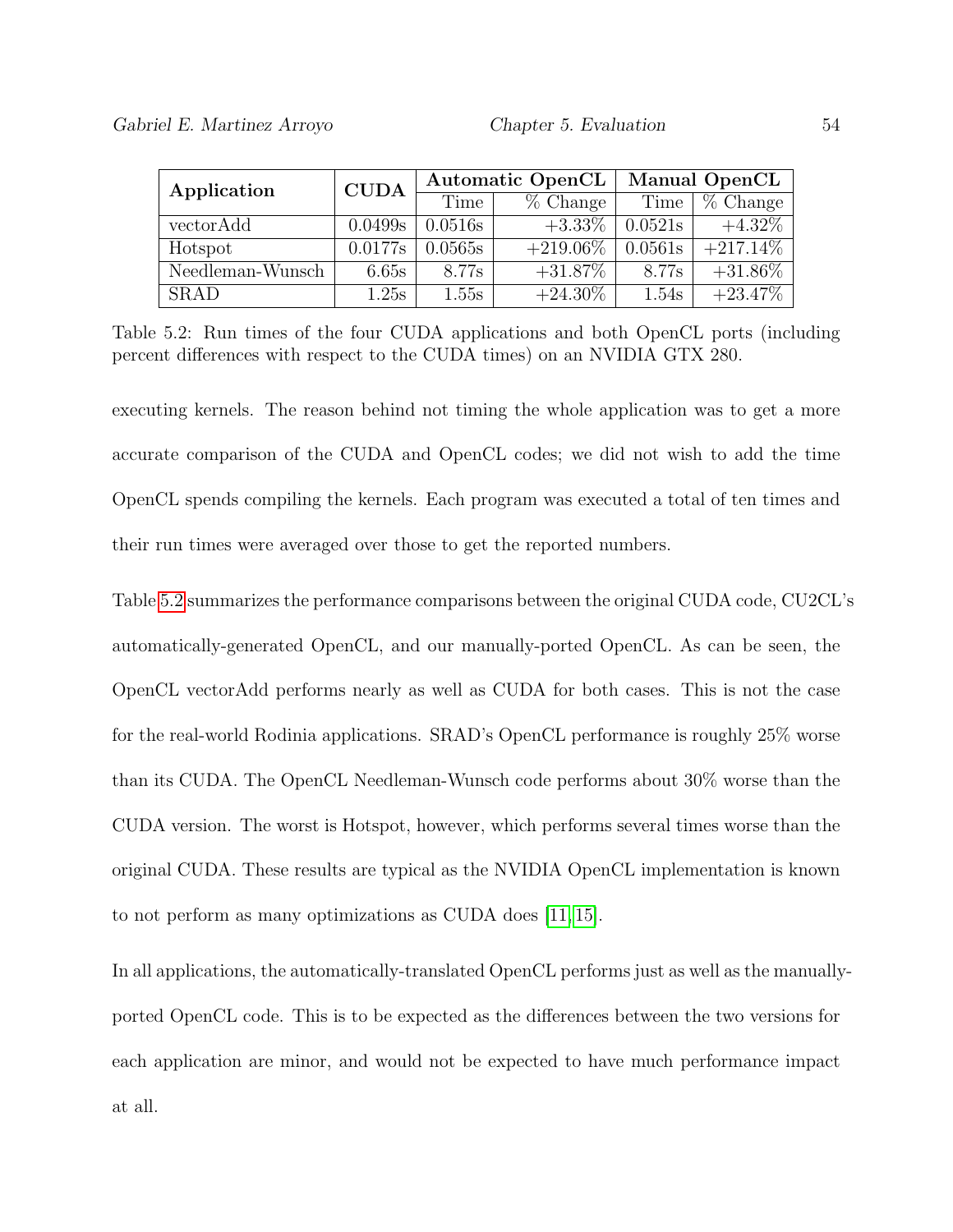### 5.3 Coverage of the CU2CL Translator

We have stated that CU2CL can handle the majority of CUDA constructs found in most applications. In order to justify this claim, we studied the top CUDA calls in the CUDA SDK and Rodinia benchmark suite, summarized in Tables [5.3](#page-62-0) and [5.4.](#page-62-1) In each, the fifteen most used calls are given, alongside the number of times they were found, a running count of the total percentage those calls cover, and how many files they were used in. As can be seen from the tables, the top three CUDA runtime API calls, by the number of times called, are cudaFree, cudaMalloc, and cudaFree, the most basic device memory operations. This is expected, as doing any useful work on the GPU will require device memory allocation and copying to and from host memory—again shown in the number of files they are found in. CU2CL already supports these CUDA calls among several others, as detailed in Chapter [3.](#page-25-0) In supporting just the top five calls in the CUDA SDK—though it can translate many more than that—CU2CL covers 51.5% of the total CUDA runtime API calls found. In supporting five of the top calls in Rodinia, it covers 73.0% of the total calls.

While these theoretical results initially led the decision of which CUDA API calls to support first, they do not provide much insight into how many real applications are covered by CU2CL. For more concrete results, we noted the number of lines that had to be manually ported when translating applications from the CUDA SDK and Rodinia. This study shows how successful our translator already is.

CU2CL supports a large majority of the CUDA runtime API. In particular, it can automatically translate API calls from the major CUDA modules: Thread Management, Device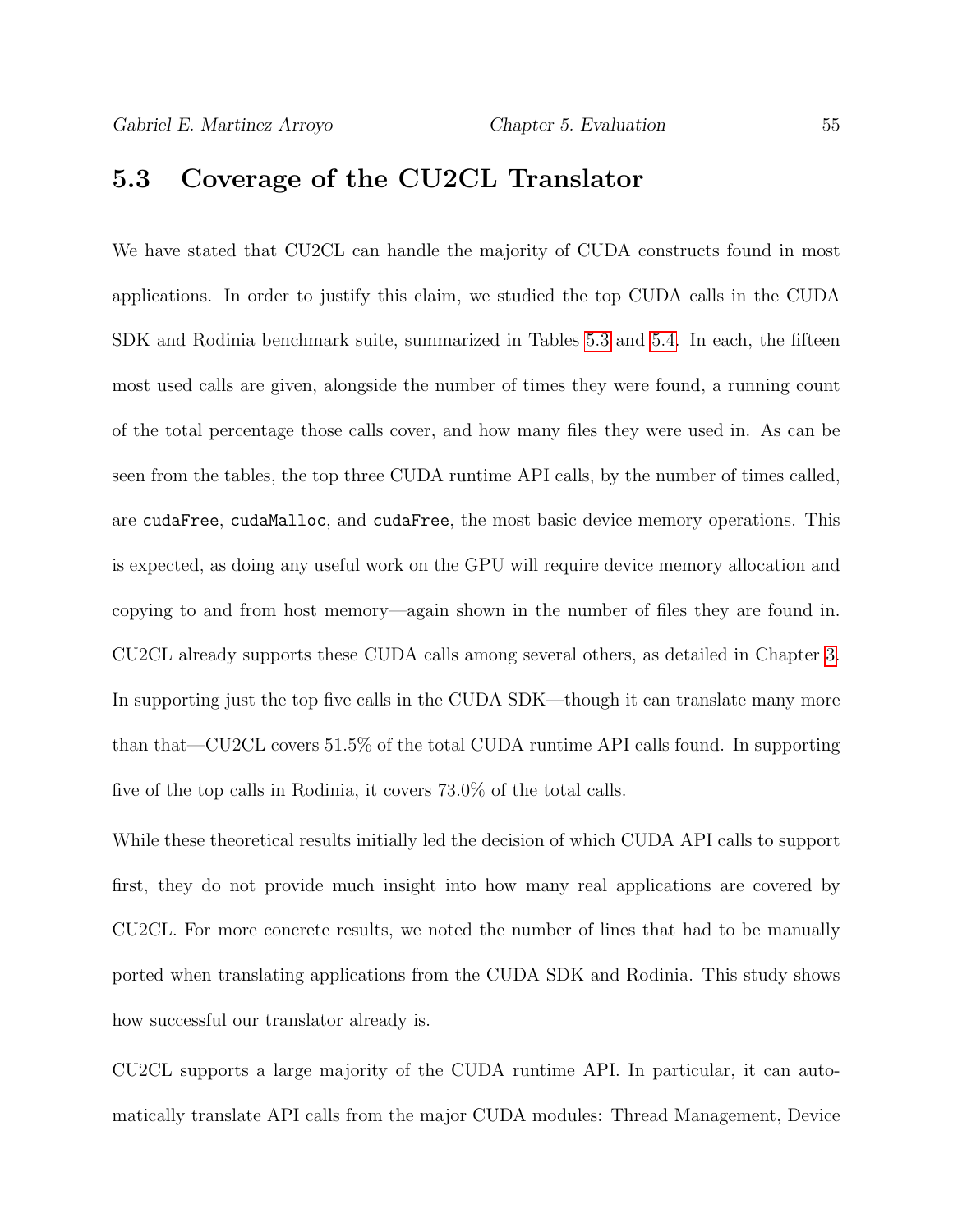| <b>CUDA Call</b>               | <b>Times Called</b> | %<br>Running | Files Used In |
|--------------------------------|---------------------|--------------|---------------|
|                                |                     | of Total     |               |
| cudaFree                       | 222                 | 12.69        | 81            |
| cudaMalloc                     | 220                 | 25.27        | 80            |
| cudaMemcpy                     | 207                 | 37.11        | 68            |
| cudaThreadExit                 | 126                 | 44.31        | 70            |
| cudaThreadSynchronize          | 126                 | 51.52        | 57            |
| cudaGetErrorString             | 58                  | 54.83        | 14            |
| cudaGetDeviceProperties        | 57                  | 58.09        | 54            |
| cudaSetDevice                  | 53                  | 61.12        | 52            |
| cudaEventRecord                | 50                  | 63.98        | 11            |
| cudaEventDestroy               | 29                  | 65.64        | 11            |
| cudaBindTextureToArray         | 26                  | 67.12        | 17            |
| cudaEventCreate                | 25                  | 68.55        | 10            |
| cudaGraphicsUnmapResources     | 25                  | 69.98        | 18            |
| cudaGraphicsUnregisterResource | 25                  | 71.41        | 16            |
| cudaGraphicsMapResources       | 25                  | 72.84        | 18            |

<span id="page-62-0"></span>Table 5.3: Top 15 CUDA calls in the CUDA 3.2 SDK.

| <b>CUDA Call</b>        | Times Called | %<br>Running<br>$\overline{\textbf{of}}$ | Files Used In  |
|-------------------------|--------------|------------------------------------------|----------------|
|                         |              | Total                                    |                |
| cudaFree                | 104          | 22.37                                    | 17             |
| cudaMemcpy              | 99           | 43.66                                    | 17             |
| cudaMalloc              | 78           | 60.43                                    | 17             |
| cudaMemcpyToSymbol      | 33           | 67.53                                    | 9              |
| cudaThreadSynchronize   | 21           | 72.04                                    | 12             |
| cudaMemset              | 19           | 76.13                                    | 8              |
| cudaCreateChannelDesc   | 17           | 79.78                                    | 3              |
| cudaUnbindTexture       | 13           | 82.58                                    | 3              |
| cudaGetErrorString      | 10           | 84.73                                    | 5              |
| cudaSetDevice           | 9            | 86.67                                    | 8              |
| cudaBindTexture         | 8            | 88.39                                    | 4              |
| cudaGetLastError        | 8            | 90.11                                    | 5              |
| cudaFreeArray           | 6            | 91.40                                    | 2              |
| cudaGetDeviceProperties | 6            | 92.69                                    | 6              |
| cudaMemcpy2D            | 6            | 93.98                                    | $\overline{2}$ |

<span id="page-62-1"></span>Table 5.4: Top 15 CUDA calls in the Rodinia benchmark suite.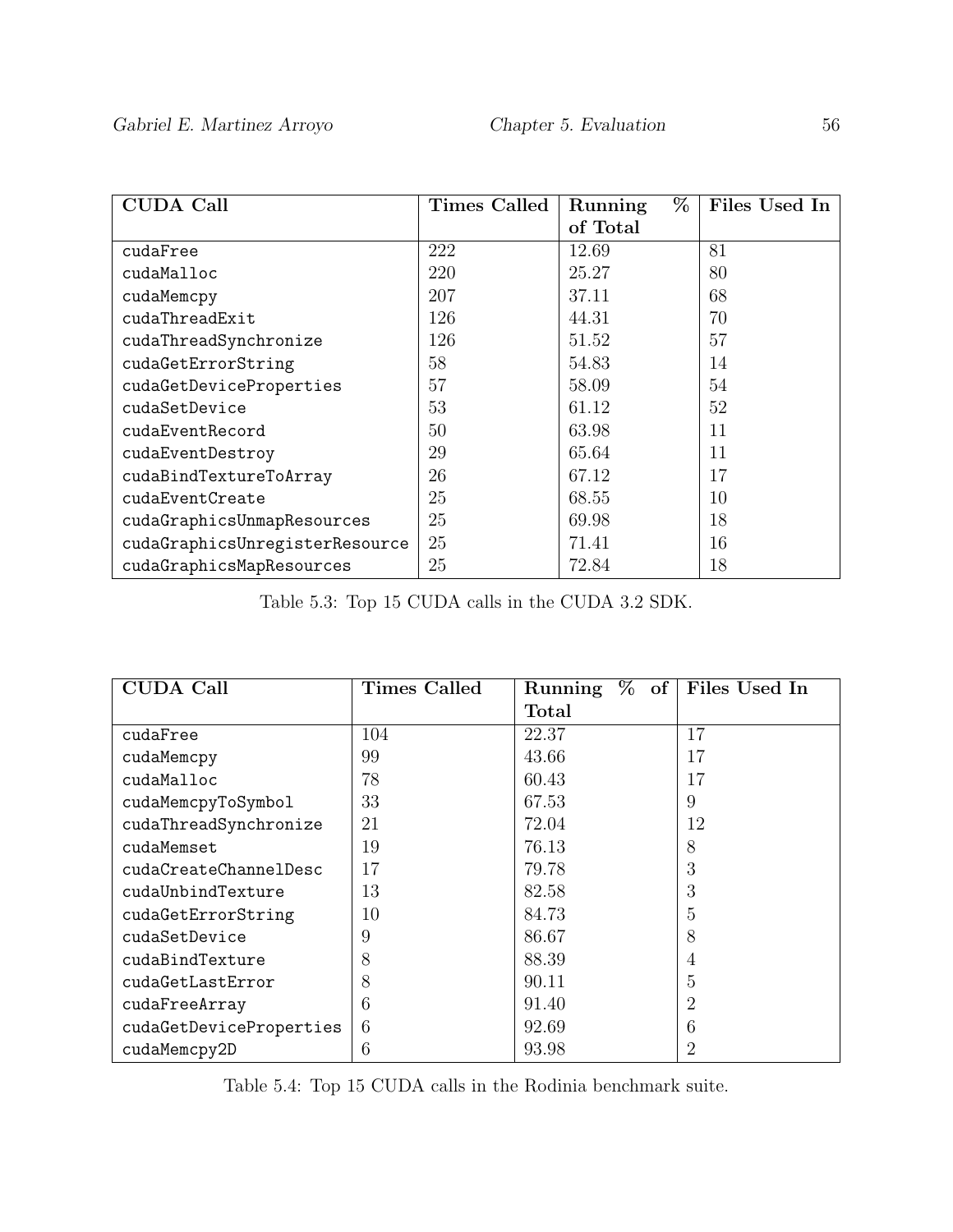| Source          | Application             | <b>Lines</b> | Changed          | $\overline{\%}$ |
|-----------------|-------------------------|--------------|------------------|-----------------|
| <b>CUDA SDK</b> | asyncAPI                | 136          | 4                | 97.06           |
|                 | bandwidthTest           | 891          | 9                | 98.99           |
|                 | <b>BlackScholes</b>     | 347          | 4                | 98.85           |
|                 | matrixMul               | 351          | $\overline{2}$   | 99.43           |
|                 | scalarProd              | 171          | 4                | 97.66           |
|                 | vectorAdd               | 147          | $\left( \right)$ | 100.00          |
| Rodinia         | <b>Back Propagation</b> | 313          | 5                | 98.40           |
|                 | Breadth-First Search    | 306          | 8                | 97.39           |
|                 | Hotspot                 | 328          | 7                | 97.87           |
|                 | Needleman-Wunsch        | 418          | $^{(1)}$         | 100.00          |
|                 | SRAD                    | 541          |                  | 100.00          |

<span id="page-63-0"></span>Table 5.5: CU2CL's automatic translation coverage of a range of applications.

Management, Stream Management, and Event Management. The translator also supports the most commonly used methods of the Memory Management module, including calls to allocate device and pinned host memory. As a result of CU2CL's robust translation methods, alongside its support for many CUDA constructs, it can automatically translate many applications almost in their entirety. Table [5.5](#page-63-0) shows this for applications from the CUDA SDK and the Rodinia benchmark suite. In each case only a few lines of host or kernel code had to be manually ported.

Of manual changes, none are particularly difficult to handle and support will be added as CU2CL evolves, save for one exception. As pointed out in work for the other CUDA to OpenCL translator [\[19\]](#page-70-1), device memory declarations rewritten to cl mems may require a propagation of type rewrites in other declarations, such as methods that expect a device pointer. CU2CL does not currently cover this. This is not a limitation of the Clang framework, but is instead caused by the difficulty of the problem, requiring control flow analysis of the program.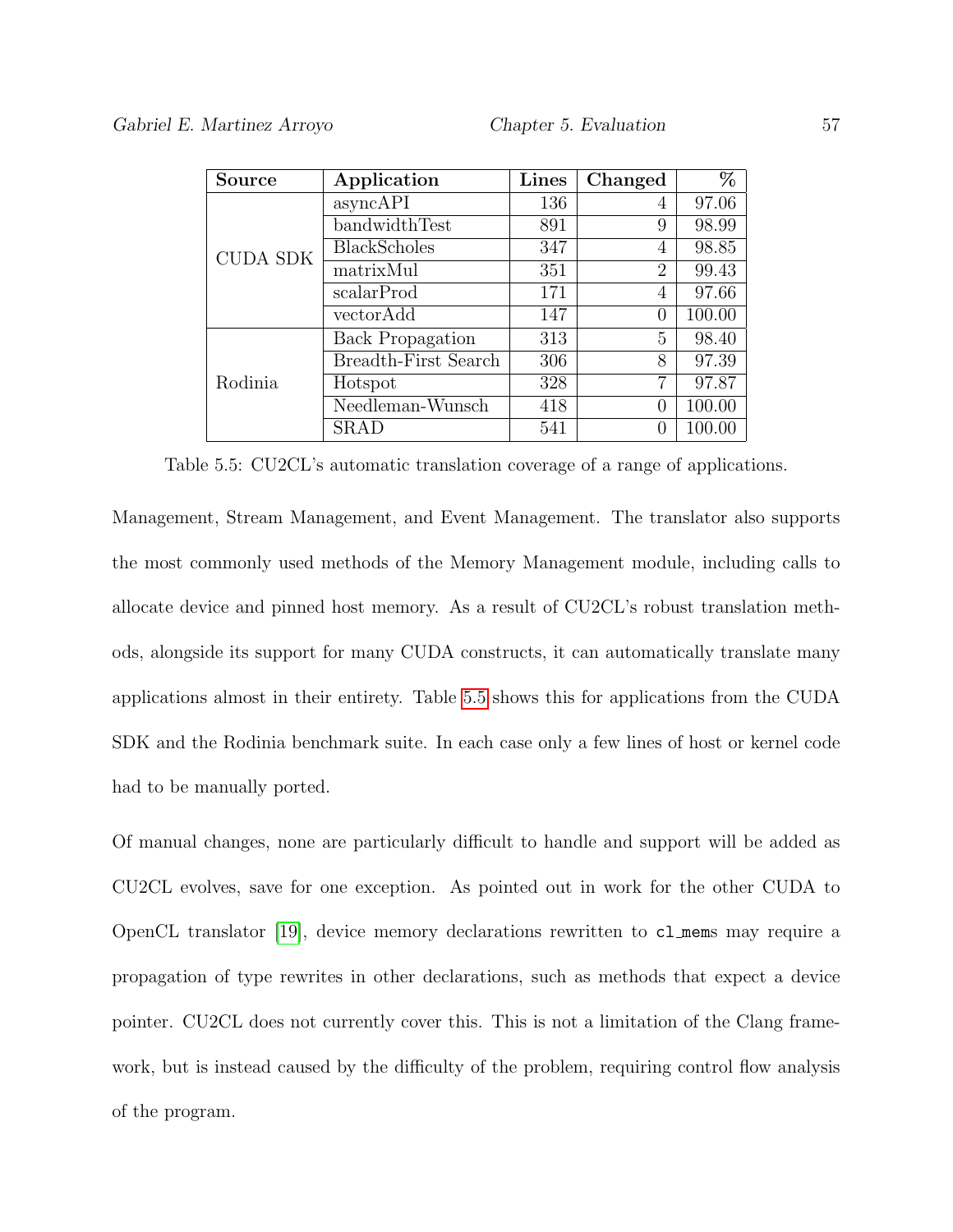# Chapter 6

# Conclusion

## 6.1 Summary

In this thesis we have presented CU2CL, an automated source-to-source translator from CUDA to OpenCL. By leveraging the production Clang compiler framework, we were able to take advantage of its powerful source-level tools to perform the translation. We used Clang's driver to efficiently parse the CUDA source files and also employed its versatile AST and Rewrite libraries to traverse CUDA applications and go through with complicated transformations in an elegant manner.

In designing and implementing CU2CL, we determined common patterns that could be of use for future work in Clang-based source-to-source translators. We also demonstrated methods of recursively rewriting expressions and of efficiently rewriting include directives through the use of the Clang driver's preprocessor.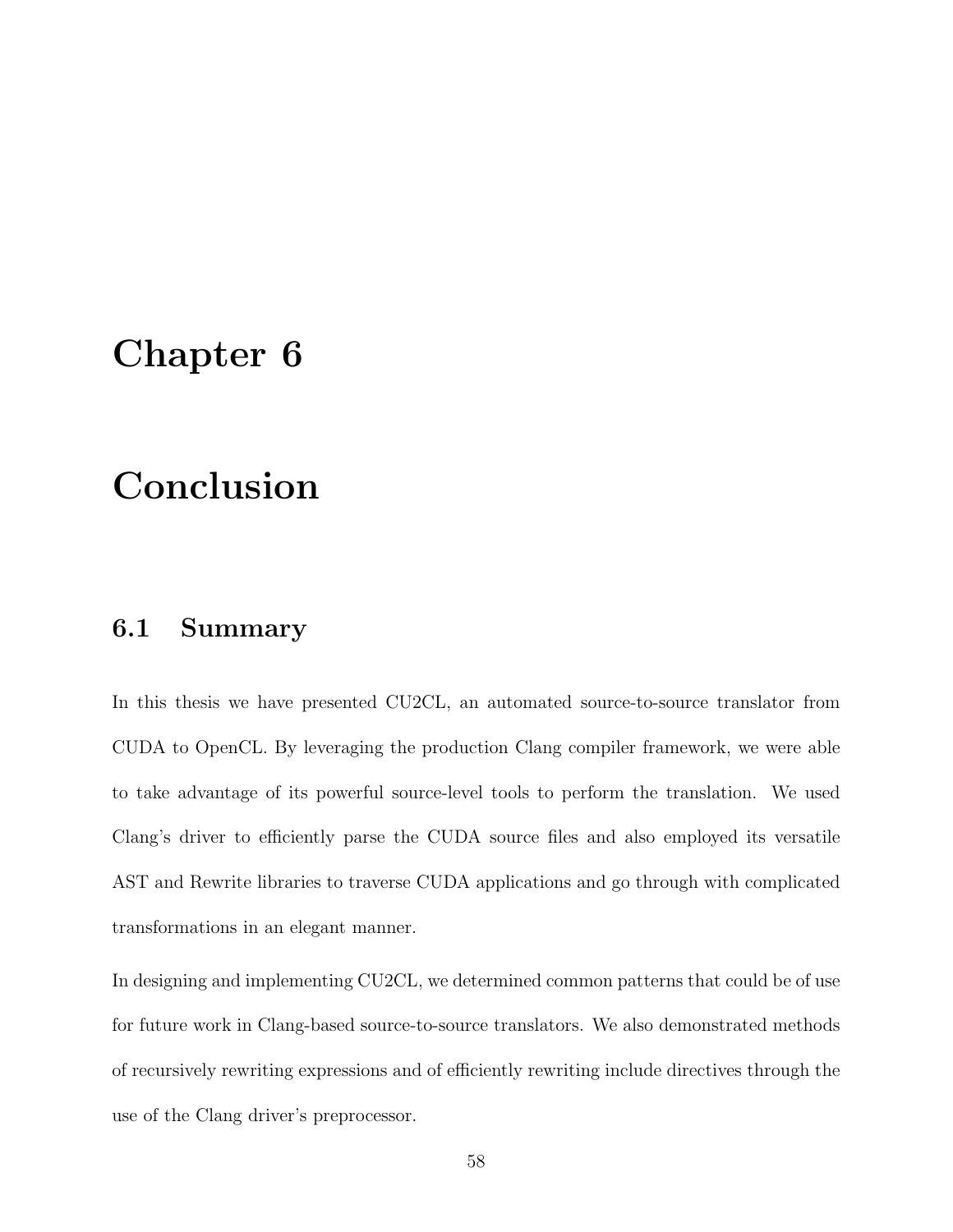We gave a detailed procedure of CU2CL's automatic translation, showing how specific CUDA constructs mapped to OpenCL and highlighting portions that have no direct equivalent in OpenCL. Experiments on sample applications from the official CUDA SDK and the Rodinia benchmark suite showed that the OpenCL code generated by CU2CL can perform as well as codes manually-translated. Unfortunately both versions of the ported program were slower than the native CUDA; however, previous work [\[7,](#page-69-2) [15\]](#page-70-0) shows that by applying some optimizations to the OpenCL kernels and host code, the performance gap can be narrowed. As an early prototype, we focused on flexibility and correctness, therefore we chose to support a useful subset of the language. We have shown that the subset chosen covers most of the CUDA runtime API calls used in many applications. To further display CU2CL's CUDA coverage, we showed how several applications could be translated almost in their entirety without any manual translation. In effect, our translator can already perform the majority of the OpenCL porting effort.

### 6.2 Future Work

The work presented in this thesis may be extended in a several ways. A few possible directions are listed here:

Generalize rewriting patterns to rewriting framework: The common patterns introduced in Chapter [4](#page-42-0) and used to modularize CU2CL's rewriting can be applied outside of translating CUDA to OpenCL. Rewriting types in a general manner along with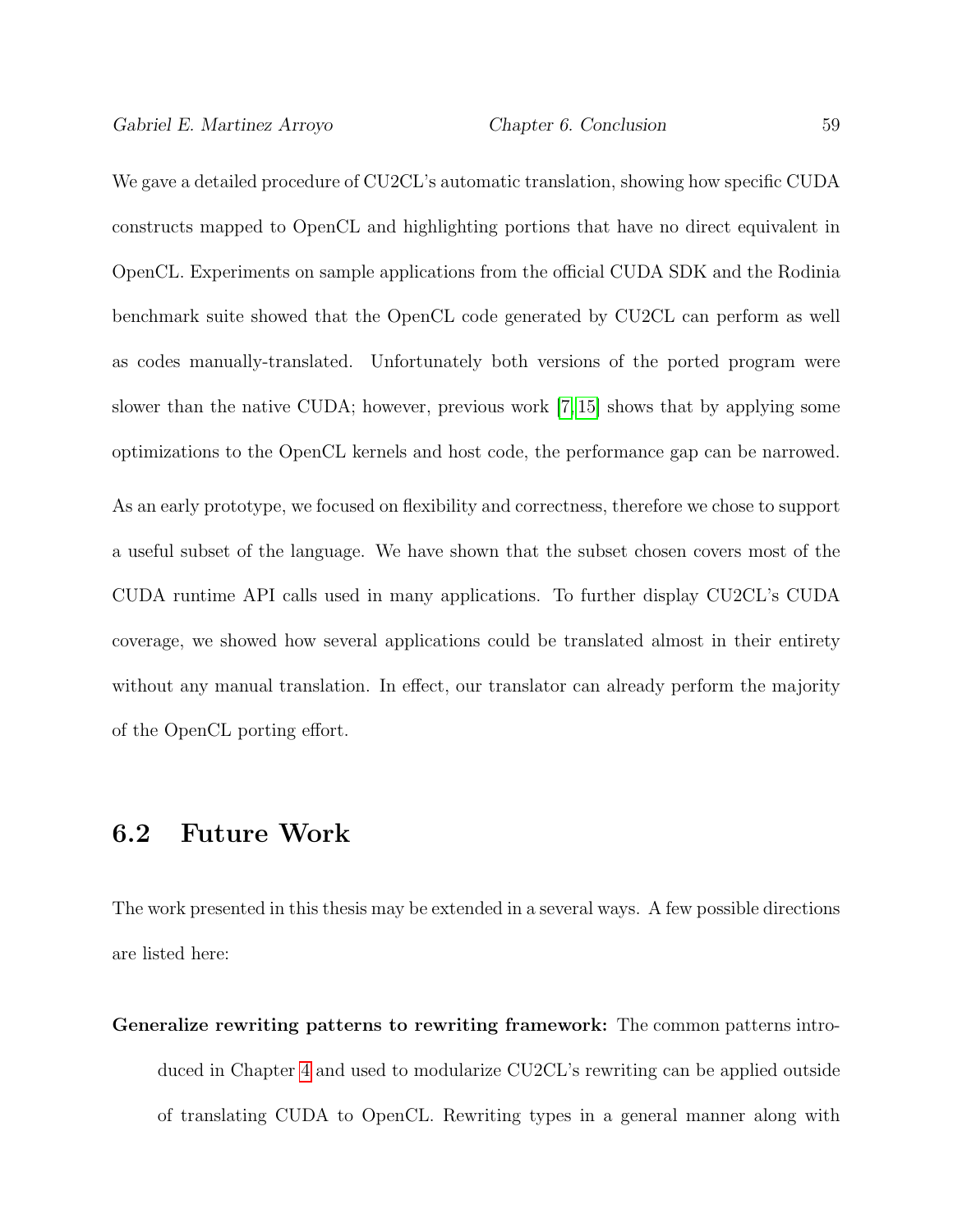making intelligent use of uniformity in an API that is to be rewritten are both useful in many other source transformation scenarios. Therefore, generalizing these kinds of patterns into a framework for rewriting program source codes would be very useful work. This could be done via polymorphism, similar to how Clang currently provides visitors for statement nodes in the AST.

- Create an optimizing compiler for device-specific OpenCL optimizations: Although OpenCL kernels may run on any OpenCL-capable device does not mean they will perform well without device-specific optimizations, as already shown in [\[7,](#page-69-2)[15\]](#page-70-0). Preliminary results from running CU2CL's automatically-translated OpenCL of the applications in Chapter [5](#page-55-0) on an AMD Radeon HD 5870 gave poor results. Though the GPU has a higher theoretical peak performance than the NVIDIA GTX 280, its run times were 0.075s, 2.11s, and 15.24s, for vectorAdd, SRAD, and Needleman-Wunsch, respectively. The values are all at least 50% worse than the OpenCL run times on the NVIDIA GPU presented in Table [5.2.](#page-60-0) Buildling an optimizing compiler like [\[28\]](#page-72-0) on top of CU2CL would allow for CUDA applications to be both translated and optimized for specific devices. As in the optimizing compiler, CU2CL would need to identify regions in kernels and host code where optimizations could be applied. Further down the road, a framework for user-supplied optimization passes could be implemented.
- Extend CU2CL's CUDA support: Currently CU2CL's translation is incomplete; we have shown that it "only" covers 50% of the CUDA runtime API, with no support for the driver API. Therefore, we are interested in seeing other modules of the CUDA run-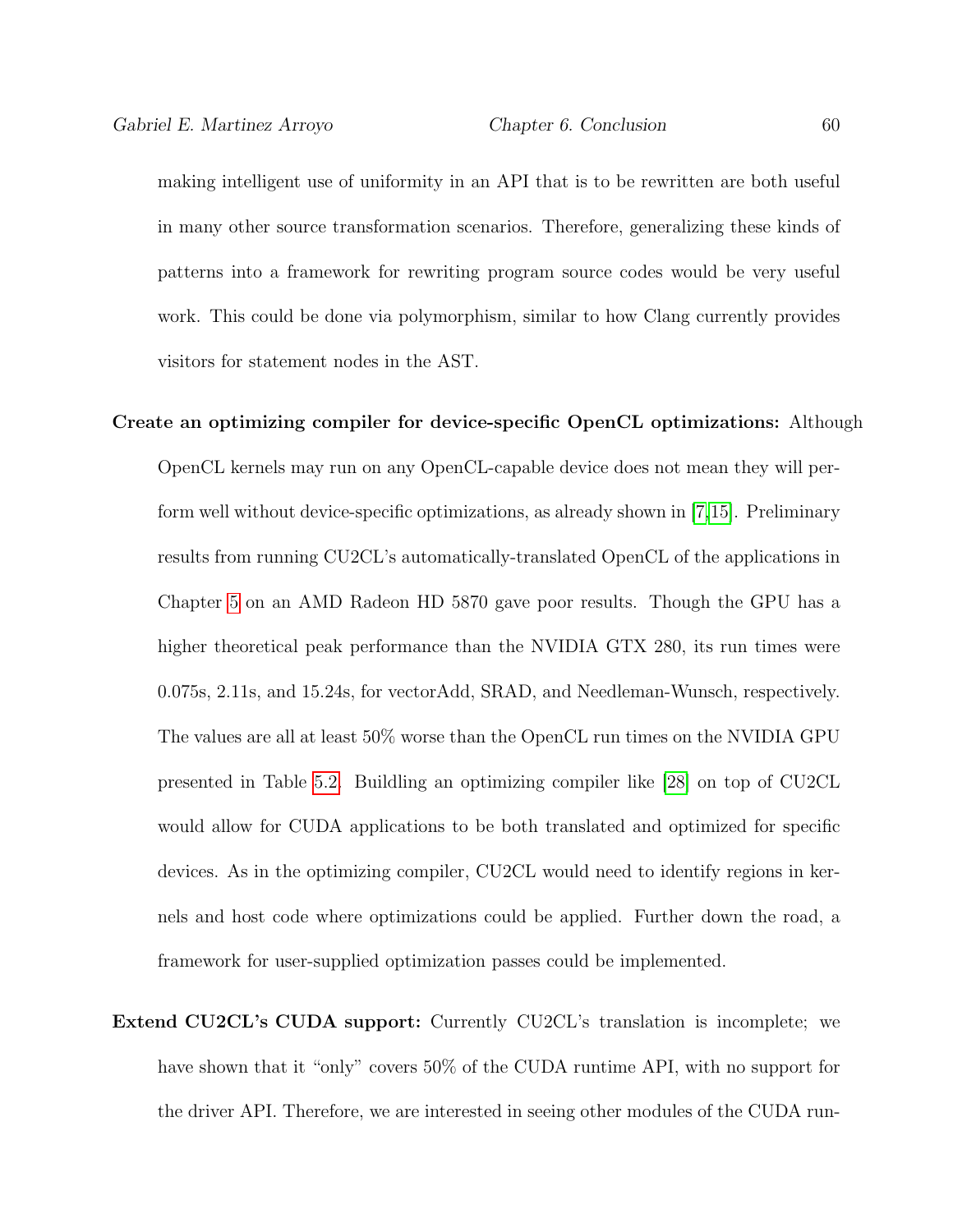time API supported, especially the Texture and Graphics modules (including OpenGL support). Along the same lines support for the CUDA driver API in CU2CL would come in handy for many applications. Given that the OpenCL API and CUDA driver API are very similar this should be easier than translating CUDA runtime API has been thus far. Along the same lines, CU2CL's translation process has areas that could still be improved. Of utmost importance would be a method for translating CUDA applications with source files that are separately compiled, as this remains quite a limiting factor. We would also like to add the ability to propagate type changes throughout an application, as is already done in CUDAtoOpenCL [\[19\]](#page-70-1). While several other possible features are being worked on, the two mentioned here affect more CUDA applications than the rest.

Translate OpenCL to CUDA: It has been shown that NVIDIA's OpenCL compiler produces slower code than its CUDA compiler [\[11,](#page-69-1)[15\]](#page-70-0). Therefore, one possible "optimization" for OpenCL applications when running on NVIDIA GPUs is to convert them to CUDA. This would allow developers to continue to write their applications in OpenCL and yet take advantage of CUDA's higher performance. Translating from OpenCL to the CUDA runtime API would be difficult, as OpenCL gives you access to features not available in the runtime API. However, given the similarities between OpenCL and the CUDA driver API, translating between the lower-level APIs should be much simpler. Furthermore, such future work could make use of the translation techniques presented in this thesis for source-to-source translation with Clang, which should aid the process.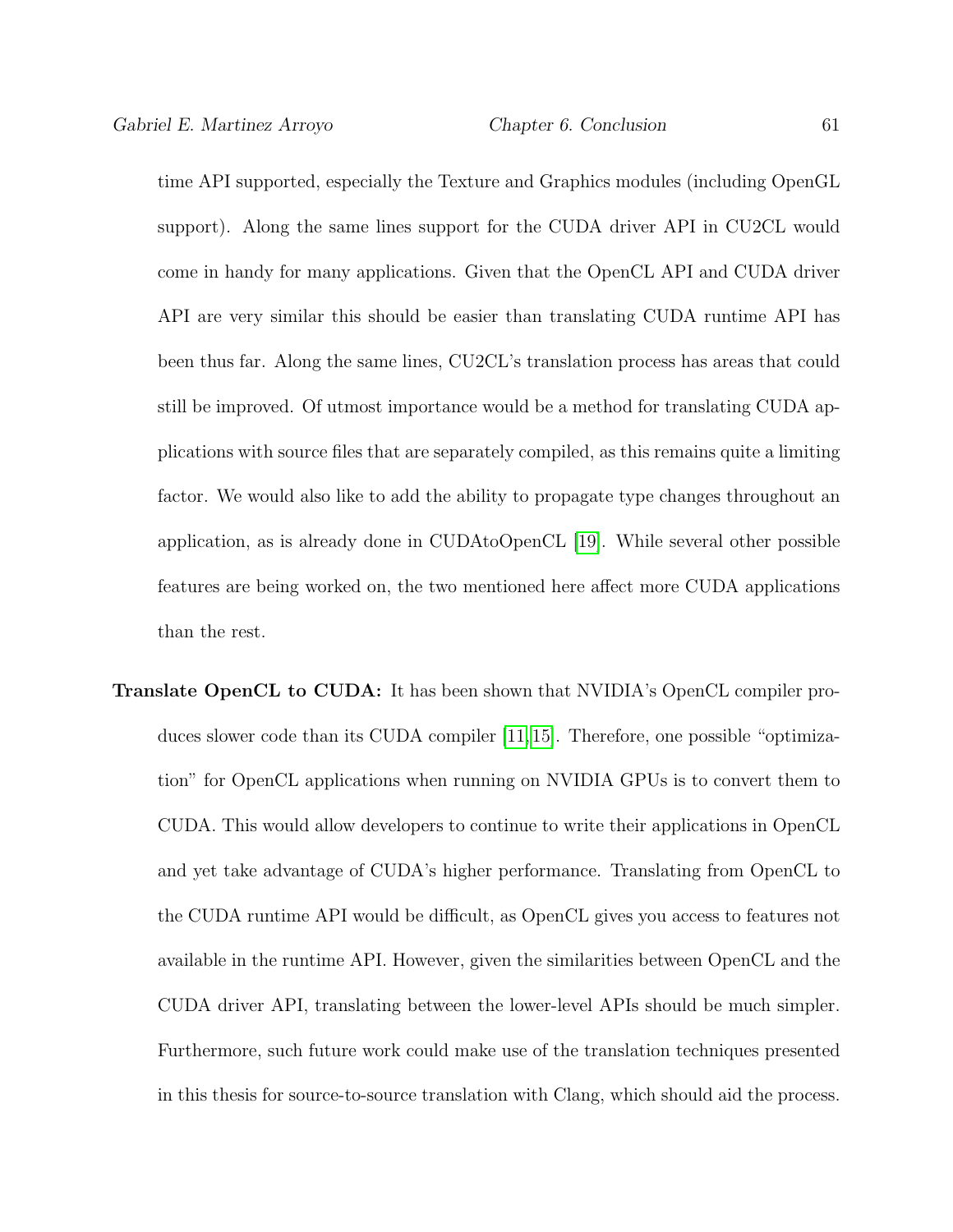# Bibliography

- <span id="page-68-1"></span>[1] "clang": a C language family frontend for LLVM. <http://clang.llvm.org/>. [Online; accessed 15-April-2011].
- [2] OpenCLTM Optimization Case Study: Diagonal Sparse Matrix Vector Multiplication. [http://developer.amd.com/documentation/articles/pages/](http://developer.amd.com/documentation/articles/pages/opencl-optimization-case-study.aspx) [opencl-optimization-case-study.aspx](http://developer.amd.com/documentation/articles/pages/opencl-optimization-case-study.aspx). [Online; accessed 10-July-2011].
- [3] Parboil Benchmark suite. <http://impact.crhc.illinois.edu/parboil.php>. [Online; accessed 15-April-2011].
- [4] PTX ISA 2.2. [http://developer.download.nvidia.com/compute/cuda/3\\_2\\_prod/](http://developer.download.nvidia.com/compute/cuda/3_2_prod/toolkit/docs/ptx_isa_2.2.pdf) [toolkit/docs/ptx\\_isa\\_2.2.pdf](http://developer.download.nvidia.com/compute/cuda/3_2_prod/toolkit/docs/ptx_isa_2.2.pdf). [Online; accessed 10-July-2011].
- [5] Rodinia: A Benchmark Suite for Heterogeneous Computing. [http://lava.cs.](http://lava.cs.virginia.edu/Rodinia/rodinia.htm) [virginia.edu/Rodinia/rodinia.htm](http://lava.cs.virginia.edu/Rodinia/rodinia.htm). [Online; accessed 10-July-2011].
- <span id="page-68-0"></span>[6] I.D. Baxter, Christopher Pidgeon, and M. Mehlich. DMS: Program Transformations for Practical Scalable Software Evolution. In Proceedings of the 26th International Conference on Software Engineering, pages 625–634. IEEE Computer Society, 2004.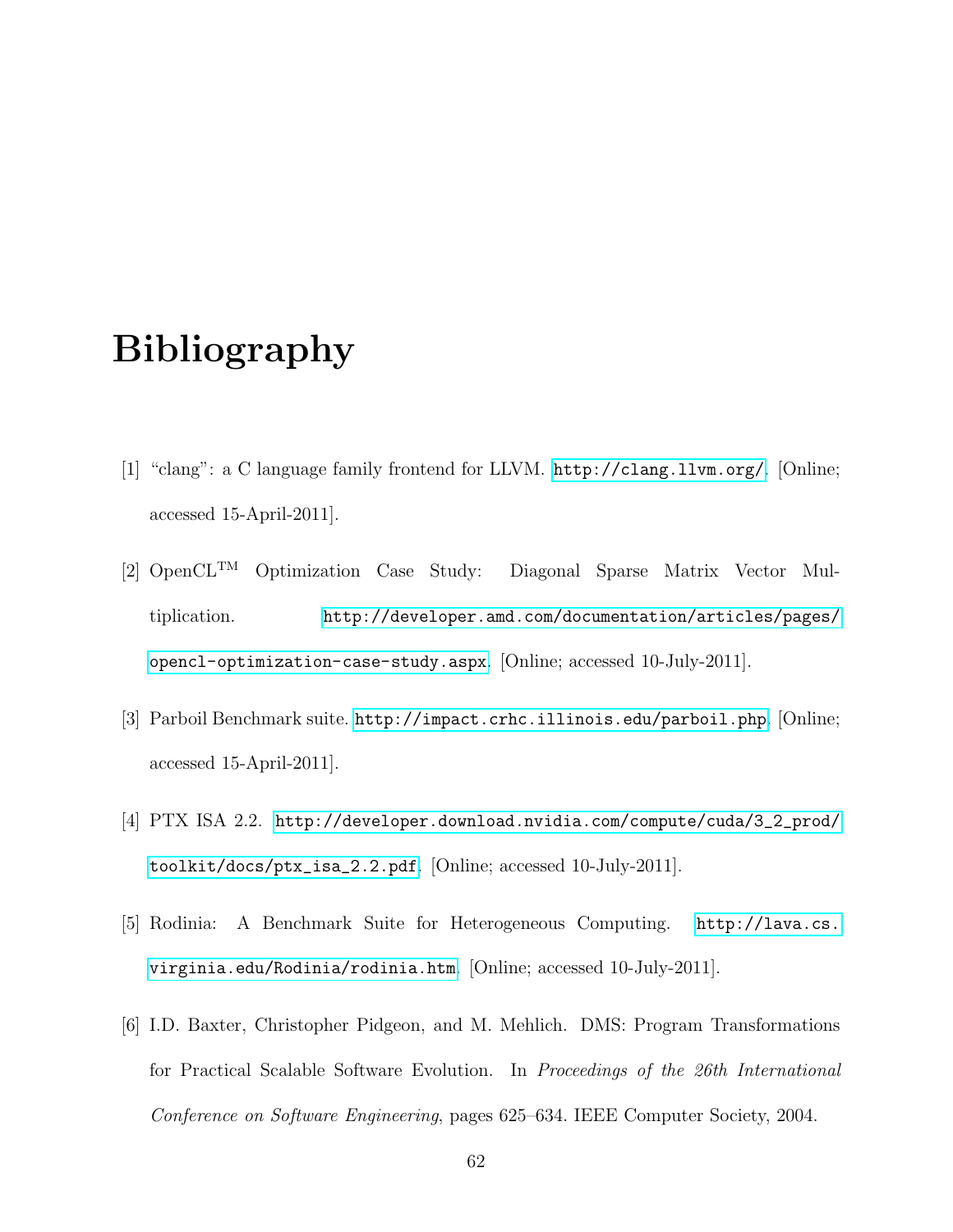- <span id="page-69-2"></span>[7] Mayank Daga, Thomas R W Scogland, and Wu-chun Feng. Architecture-Aware Optimization on a 1600-core Graphics Processor. Technical report, Virginia Tech, 2011.
- <span id="page-69-0"></span>[8] Anthony Danalis, Gabriel Marin, C. McCurdy, J.S. Meredith, P.C. Roth, K. Spafford, V. Tipparaju, and J.S. Vetter. The Scalable HeterOgeneous Computing (SHOC) Benchmark Suite. In Proceedings of the 3rd Workshop on General-Purpose Computation on Graphics Processing Units, pages 63–74. ACM, 2010.
- [9] Gregory Diamos. The design and implementation ocelot's dynamic binary translator from ptx to multi-core x86. Center for Experimental Research in Computer Systems, 2009.
- [10] R. Dominguez, Dana Schaa, and David Kaeli. Caracal: Dynamic translation of runtime environments for gpus. In Proceedings of the Fourth Workshop on General Purpose Processing on Graphics Processing Units, number March, page 7. ACM, 2011.
- <span id="page-69-1"></span>[11] Peng Du, Rick Weber, Piotr Luszczek, Stanimire Tomov, Gregory Peterson, and Jack Dongarra. From CUDA to OpenCL: Towards a Performance-portable Solution for Multiplatform GPU Programming, 2010.
- [12] Khronos Group. OpenCL. <http://www.khronos.org/opencl/>. [Online; accessed 15- April-2011].
- [13] M.J. Harvey and G. De Fabritiis. Swan: A tool for porting CUDA programs to OpenCL. Computer Physics Communications, 182(4):1093–1099, April 2011.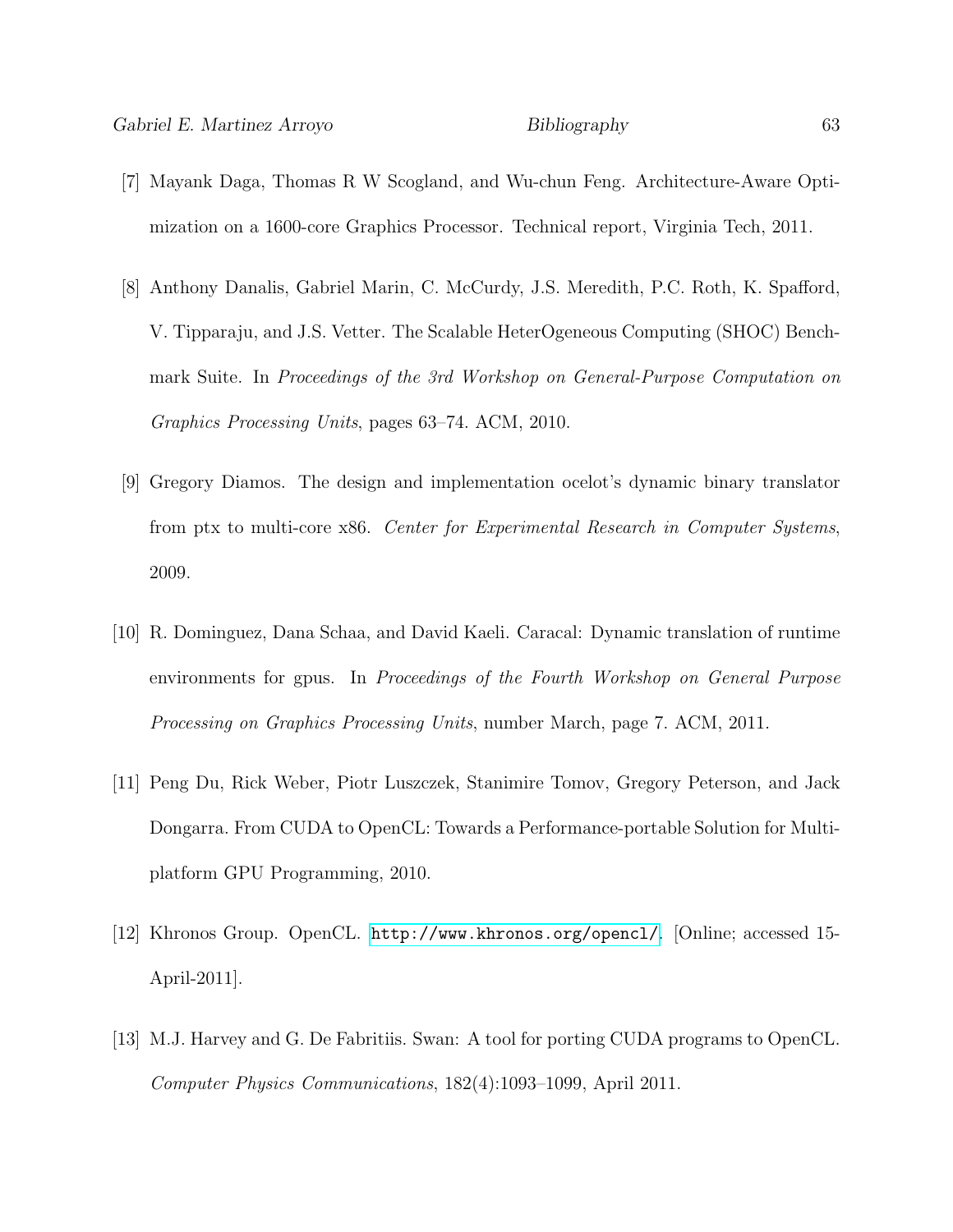- [14] Martin Jurecko, Jana Kocisova, Jan Busa Jr., Tomas Kasanicky, Marek Domiter, and Marian Zvada. Evaluation Framework for GPU Performance Based on OpenCL Standard. 2010 First International Conference on Networking and Computing, pages 256– 261, November 2010.
- <span id="page-70-0"></span>[15] Kazuhiko Komatsu, Katsuto Sato, Yusuke Arai, Kentaro Koyama, H. Takizawa, and H. Kobayashi. Evaluating performance and portability of OpenCL programs. In The Fifth International Workshop on Automatic Performance Tuning (iWAPT2010), 2010.
- [16] Chris Lattner and V. Adve. LLVM: A compilation framework for lifelong program analysis & transformation. Optimization, 2004.
- [17] Seyong Lee, S.J. Min, and Rudolf Eigenmann. OpenMP to GPGPU: a compiler framework for automatic translation and optimization. In Proceedings of the  $14$ th ACM SIG-PLAN symposium on Principles and practice of parallel programming, pages 101–110. ACM, 2009.
- [18] S.I. Lee, T.A. Johnson, and Rudolf Eigenmann. Cetus–an extensible compiler infrastructure for source-to-source transformation. Languages and Compilers for Parallel Computing, (9703180):539–553, 2004.
- <span id="page-70-1"></span>[19] Deepthi Nandakumar. Automatic Translation of CUDA to OpenCL and Comparison of Performance Optimizations on GPUs. 2011.
- [20] NVIDIA. CUDA Toolkit & SDK. [http://developer.nvidia.com/](http://developer.nvidia.com/cuda-toolkit-sdk) [cuda-toolkit-sdk](http://developer.nvidia.com/cuda-toolkit-sdk). [Online; accessed 15-April-2011].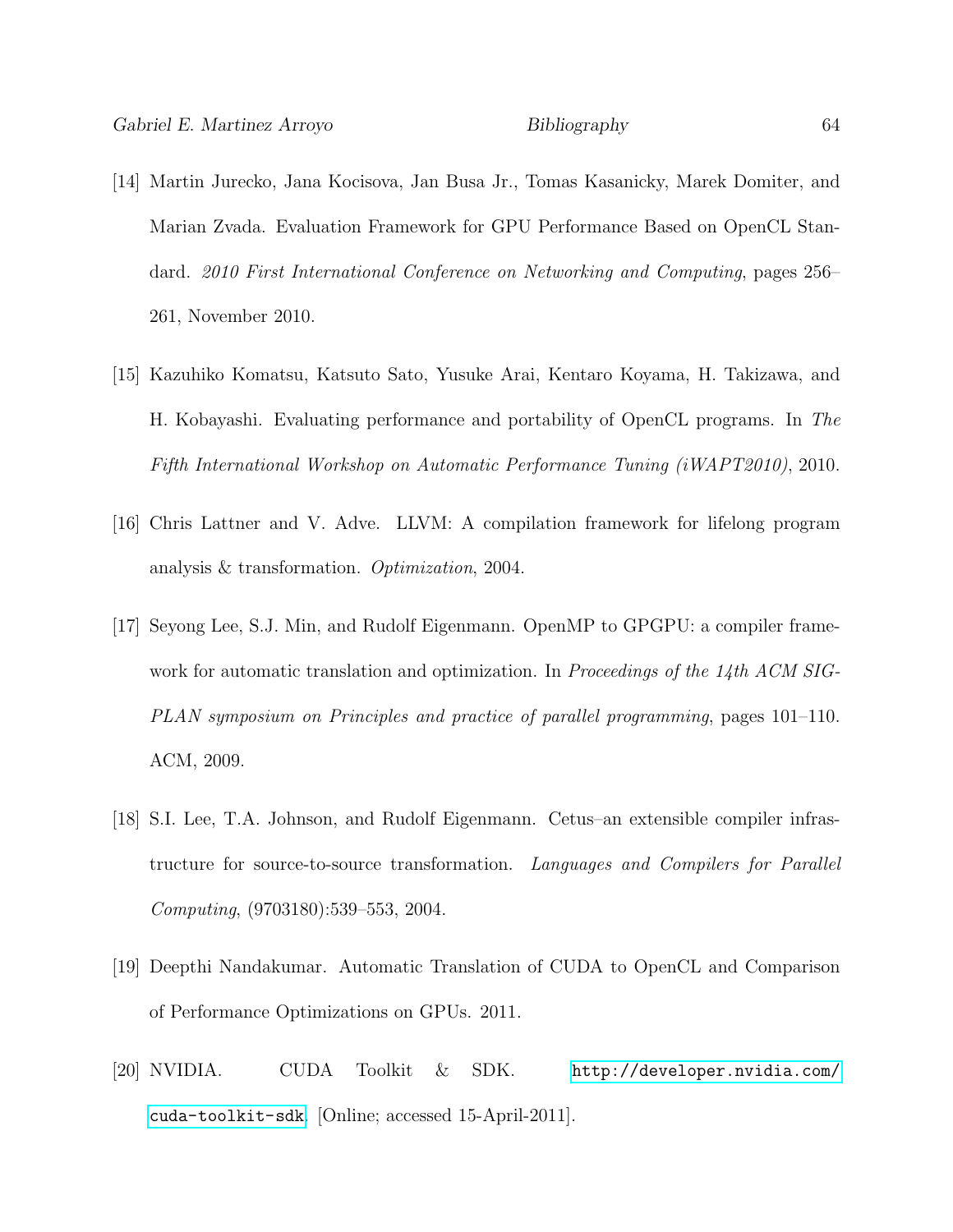- [21] NVIDIA. CUDA Zone. [http://www.nvidia.com/object/cuda\\_home\\_new.html](http://www.nvidia.com/object/cuda_home_new.html). [Online; accessed 15-April-2011].
- <span id="page-71-0"></span>[22] D. Quinlan. ROSE: Compiler support for object-oriented frameworks. Issues, 2(3):215– 226, 2000.
- [23] J. Stratton, S. Stone, and W. Hwu. MCUDA: An efficient implementation of CUDA kernels for multi-core CPUs. Languages and Compilers for Parallel Computing, pages 16–30, 2008.
- [24] R Strzodka, M Doggett, and a Kolb. Scientific computation for simulations on programmable graphics hardware. Simulation Modelling Practice and Theory, 13(8):667– 680, November 2005.
- <span id="page-71-3"></span>[25] M.L. Van De Vanter. Preserving the documentary structure of source code in languagebased transformation tools. Proceedings First IEEE International Workshop on Source Code Analysis and Manipulation, pages 131–141, 2001.
- <span id="page-71-2"></span>[26] J. Van Wijngaarden and Eelco Visser. Program transformation mechanics: a classification of mechanisms for program transformation with a survey of existing transformation systems. Technical report UU-CS, (2003-048), 2003.
- <span id="page-71-1"></span>[27] Eelco Visser. Program transformation with Stratego/XT: Rules, strategies, tools, and systems. Domain-Specific Program Generation, (February), 2003.